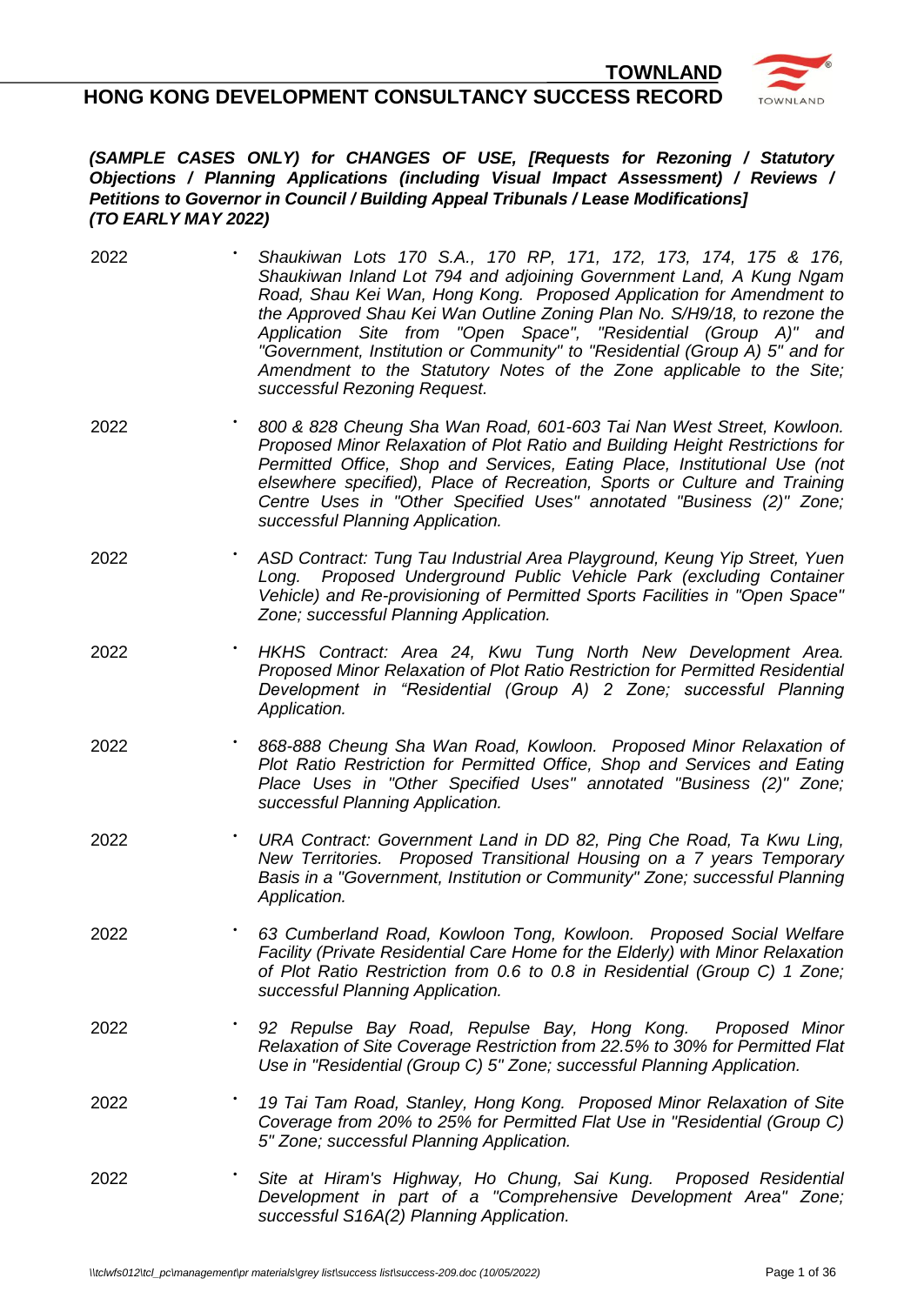- 2022 **•** *Koon Wah Building, 2 Yuen Shun Circuit (STTL 275), Yuen Chau Kok, Shatin. Proposed Redevelopment of the Site in an Industrial (1) Zone for Commercial / Office Use; successful Planning Application.*
- 2021 **•** *ASD Contract: Government Land at Junction of Yen Chow Street West and Tung Chau Street, Sham Shui Po, Kowloon. Proposed Public Vehicle Park (excluding Container Vehicle) and Open Space in "Open Space", "Residential (Group A) Zone and area shown as "Road"; successful Planning Application.*
- 2021 **•** *Urban Renewal Authority, Government Land in DD 124, Hung On Lane, Hung Shui Kiu, Yuen Long. Proposed Temporary Transitional Housing Development for a Period of 3 Years in "Open Space" and "Residential (Group A)" 4 Zones; successful Planning Application.*
- 2021 GRKT **•** *45-47 Grampian Road (Part), Kowloon City, Kowloon. S16A Application (for Extension of Time for Commencement of Development) for Proposed Religious Institution (Redevelopment of Bethel Bible Seminary with In-situ Preservation of Sun Hok Building) in "Government Institution or Community (12) Zone"; successful Planning Application.*
- 2021 **••** *Various Lots in DD 34 and DD 36 and adjoining Government Land, Tsiu**ind 2021 Hang, Tai Po. Application for Amendment to the Approved Tai Po Outline Zoning Plan S/TP/28, to Rezone the Application Site from "Residential (Group C) 10" to "Residential (Group B) 11"; successful Rezoning Request.*
- 2021 **•** *HKHS Project, Site R2-4 Government Land of Anderson Road Quarry Development, Kowloon. Proposed Minor Relaxation of Plot Ratio Restriction for Proposed Social Welfare Facility, School (not elsewhere specified), Shop and Services, Market and Eating Place Uses, and Minor Relaxation of Building Height Restrictions for Permitted Residential Development in "Residential (Group B) 2" Zone; successful Planning Application.*
- 2021 **•** *13 Sheung Yuet Road, Kowloon Bay, Kowloon. Proposed Minor Relaxation of Plot Ratio Restriction for Permitted Office Development in "Other Specified Uses" annotated "Business" Zone; successful Planning Application.*
- 2021 **•** *8 Sze Shan Street, Yau Tong, Kowloon. Proposed Flat, Shop and Services and Eating Place in "Residential (Group E)" Zone; successful Planning Application.*
- 2021 **•** *ASD Project, Nos. 3-5 Butterfly Valley Road, Kowloon. Proposed Correctional Institution in "Government, Institution or Community" Zone; successful Planning Application.*
- 2021 **•** *Existing Building, Tsing Wan Kun, in Lot 559 in DD 131, Tuen Mun. Proposed Columbarium (2,574 Niches) (within a Religious Institution) in "Green Belt" Zone; successful Planning Application.*
- 2021 **•** *396 Lai Chi Kok Road, Sham Shui Po, Kowloon. Proposed Hotel (Conversion of Existing Non-domestic Building) in "Residential (Group A) 6" Zone; successful Planning Application*
- 2020/21/ 22 **•** *City University of Hong Kong, Various Lots in DD 16, Wo Tong Pui, Tai Po. Planning Advisory and Regulatory Services to ensure the validity of CITYU's Planning Approval for Temporary Educational Institution (Teaching Farm) for a Period of Three Years and Excavation of Land through 5 consecutive Approvals for Extension of Time for Discharge of Approval Conditions.*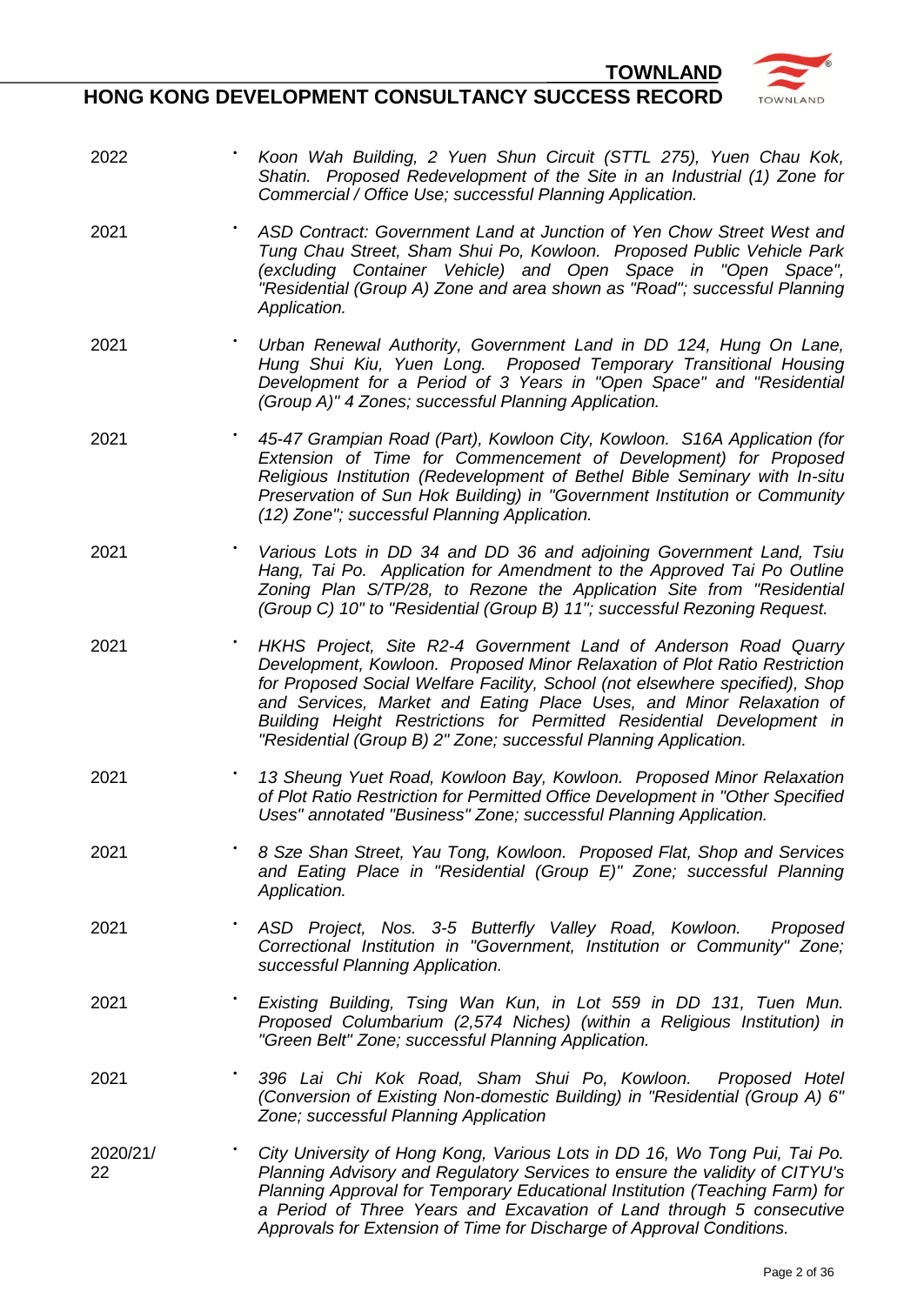- 2020 GVSF **•** *South East New Territories Landfill, Area 101, Tseung Kwan O. Proposed Public Utility Installation (Solar Farm) in "Open Space (2)" Zone; successful Planning Application.*
- 2020 KBKCR **•** *20 Kai Cheung Road, Kowloon Bay, Kowloon. Proposed Minor Relaxation of Plot Ratio and Building Height Restrictions for Permitted Office, Shop and Services and Eating Place Uses in "Other Specified Uses" annotated "Business" Zone; successful Planning Application.*
- 2020 **•** *61 Cumberland Road, Kowloon Tong, Kowloon. Proposed Religious Institution (Buddhist Temple) in "Residential (Group C)" Zone; successful Planning Application.*
- 2020/21 **•** *Various Lots in DD 106 and Adjoining Government Land, Kong Ha Wai, Kam Tin, Yuen Long. Proposed Temporary Transitional Housing Development for a Period of 3 Years and Excavation of Land in "Residential (Group D)" Zone; successful Planning Application, six successful Applications for Extension of Time to Discharge the Planning Conditions and successful Discharge of (1) the Planning Condition regarding the Contamination Assessment Plan and Remediation Action Plan, (2) the Planning Condition regarding Noise Impact Assessment, (3) the Planning Condition regarding Drainage Impact Assessment, (4) the Planning Condition regarding Sewerage Impact Assessment, (5) the Planning Condition regarding Remedial Actions Prior to*  Commencement of Construction for the *Development, (6) the Planning Condition regarding Fire Service Installations and (7) the Planning Condition regarding the Run-in / Out.*
- 2020 **•** *School (School Extension) at Li Po Chun United World College, Wu Kai Sha. Preparation of comments for a Member of the Public against the Planning Application for Minor Relaxation of Building Height Restriction; successful as the Application was rejected by the Town Planning Board.*
- $2020$ **•** *3 Sham Mong Road, Tai Kok Tsui, Kowloon. Proposed Petrol Filling Station at Ground Floor of a Permitted Office / Commercial Redevelopment in "Other Specified Uses" annotated "Business" Zone; successful Planning Application.*
- 2020 **••** *4 Tai Yip Street, Kwun Tong, Kowloon. Proposed Minor Relaxation of Plot Ratio and Building Height Restrictions for Permitted Shop and Services (Medical-related) Use in "Other Specified Uses" annotated "Business" Zone; successful Planning Application.*
- 2020 **•** *Lots 362, 363, 364, 369, 403, 406 and 407 in DD 329, 33 & 34 San Shek Wan Village, South Lantau Coast, Lantau Island. Proposed Residential Redevelopment with Ancillary Swimming Pool and Minor Relaxation of Height Restriction in "Coastal Protection Area" zone; successful case and Submission for Compliance of Landscape Conditions successfully discharged.*
- 2019/20 GSGS **•** *Urban Renewal Authority Development Scheme, Three (3) Sites at Peel Street / Graham Street, Hong Kong. Proposed Comprehensive Residential Development with the Provision of Government, Institution or Community (G/IC) Facilities and a Public Open Space in "Comprehensive Development Area" Zone; successful Class B Amendment to Approved Planning Application in respect to Site C and successful Discharge of a Planning Condition in respect of Submission of Drainage and Sewerage Impact Assessments.*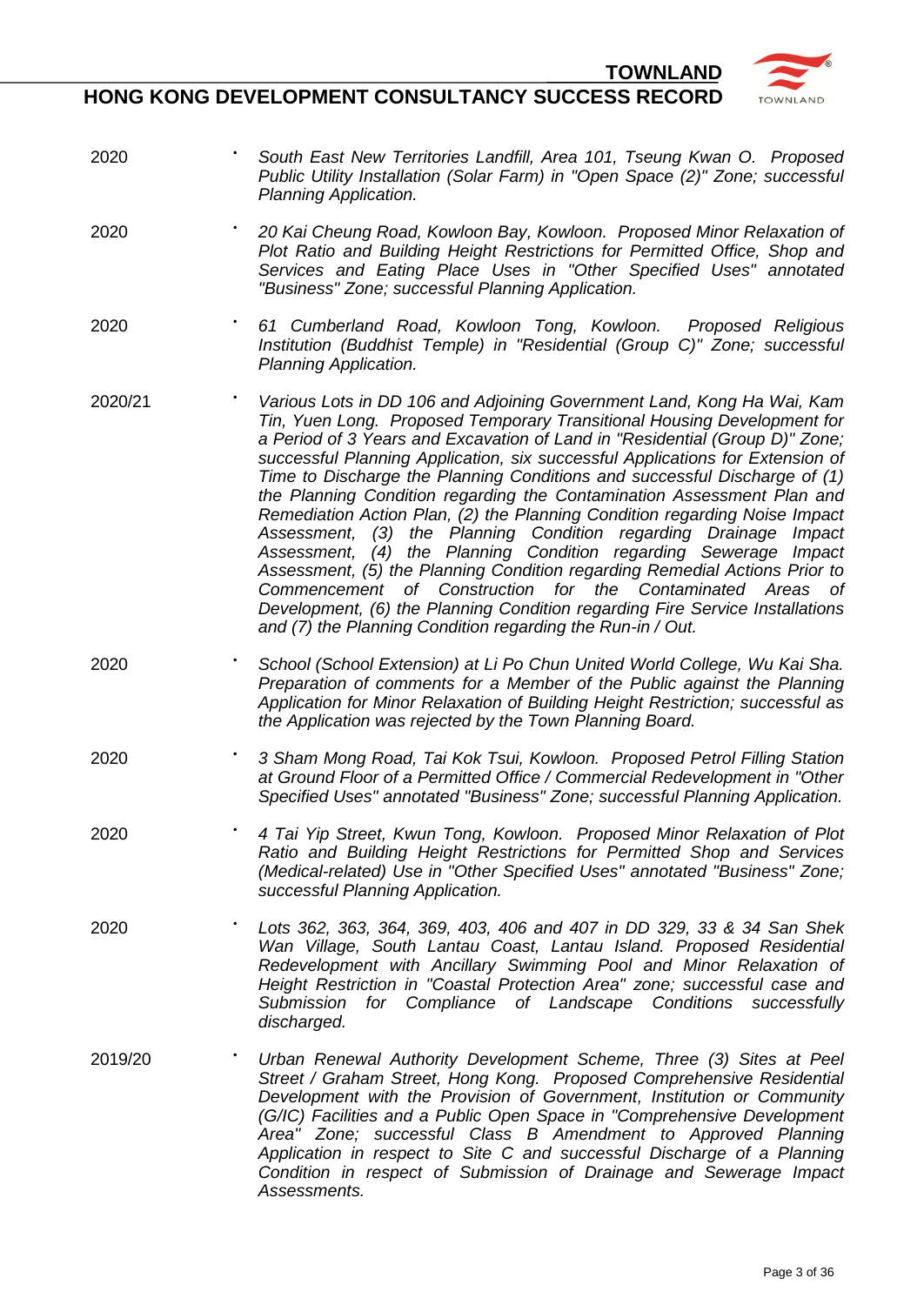

- 
- 2019 **••** *Hospital Authority, Southern Portion of Phase 1 of the Redevelopment of Graham Hospital at No. 125 Wong Chuk Hang Road, Wong Chuk Hang, Hong Kong. Proposed Minor Relaxation of Building Height Restriction for Permitted Hospital Use in "Government, Institution or Community" Zone; successful Planning Application.*
- 2019 SBRHK **•** *39 South Bay Road, South Bay, Hong Kong. Proposed Minor Relaxation of Site Coverage and Building Height Restriction for Permitted "Flat" Use in "Residential (Group C) 5" Zone; successful Planning Application.*
- 2019 **••** *Lot 264 in DD 233 and adjacent Government Land, Ha Yeung, Sai Kung,**Particle 233 and adjacent Government Land, Ha Yeung, Sai Kung, Clear Water Bay, New Territories. Proposed House with Associated Excavation of Land in "Green Belt" Zone; successful Planning Application.*
- 2019 **•** *ASD Contract: Western Police Married Quarters, 280 Des Voeux Road West, Sai Ying Pun, Hong Kong. Proposed Minor Relaxation of Building Height Restriction for Flat (Government Staff Quarters) use from 80mPD to 104mPD in "Government Institution or Community" Zone and an area shown as "Road"; successful Planning Application and Discharge of Condition in respect of submission of Air Quality Impact Assessment.*
- 2019 QBW **•** *Inland Lots 8590 RP (Part) and 8723 RP (Part) and Adjoining Government Land, Hoi Yu Street and a strip of Government Land connecting to Hoi Tai Street, Quarry Bay, Hong Kong. Proposed Hotel, Office, Shop and Services, Eating Place, Place of Recreation, Sports or Culture and Elevated Walkway with Minor Relaxation of Building Height Restriction in "Other Specified Uses (1)" annotated "Cultural and/or Commercial, Leisure and Tourism Related Uses" and "Other Specified Uses" annotated "Elevated Walkway" Zones; successful Planning Application.*
- 2018 **•** *5 Mok Cheong Street [Kowloon Inland Lot (KIL) 7626], 7 Mok Cheong Street (KIL 7628) and 70-78 Sung Wong Toi Road (KIL 10578), Ma Tau Kok, Kowloon. Proposed Comprehensive Residential and Commercial (Eating Place, Shop and Services) Development (Amendments to Approved Master Layout Plan) in part of the "Comprehensive Development Area (2)" Zone; successful Planning Application.*
- 2018 **•** *Hong Kong Sheng Kung Hui (HKSKH) Site, Hong Kong Sheng Kung Hui Compound, Government House, Former Central Government Offices, Former French Mission Building, St John's Cathedral and Battery Path in Central, Hong Kong. Proposed Amendment to the Approved Central District Outline Zoning Plan to Rezone the Site from Government Institution or Community (G/IC) to "Other Specified Uses" annotated "Heritage Precinct" or "G/IC(1)". Rezoning Request submitted by others to prevent the development plans of HKSKH; Rezoning Request rejected following adverse comment from HKSKH assisted by TOWNLAND; successful case.*
- 2018 5/F to 14/F, 270-274 Chatham Road North, Hung Hom, Kowloon. Proposed *Hotel (Partial Conversion of Existing Non-domestic Building) in "Residential (Group A) 4" Zone and an area shown as "Road"; successful Planning Application.*
- 2018 **•** *China Congregational Church, 8/F, Congregation House, 119 Leighton Road, Causeway Bay, Hong Kong. Proposed Eating Place (Restaurant) in G/IC Zone; successful Discharge of the Planning Conditions in respect of Sewerage Impact Assessment (SIA) and Implementation thereof.*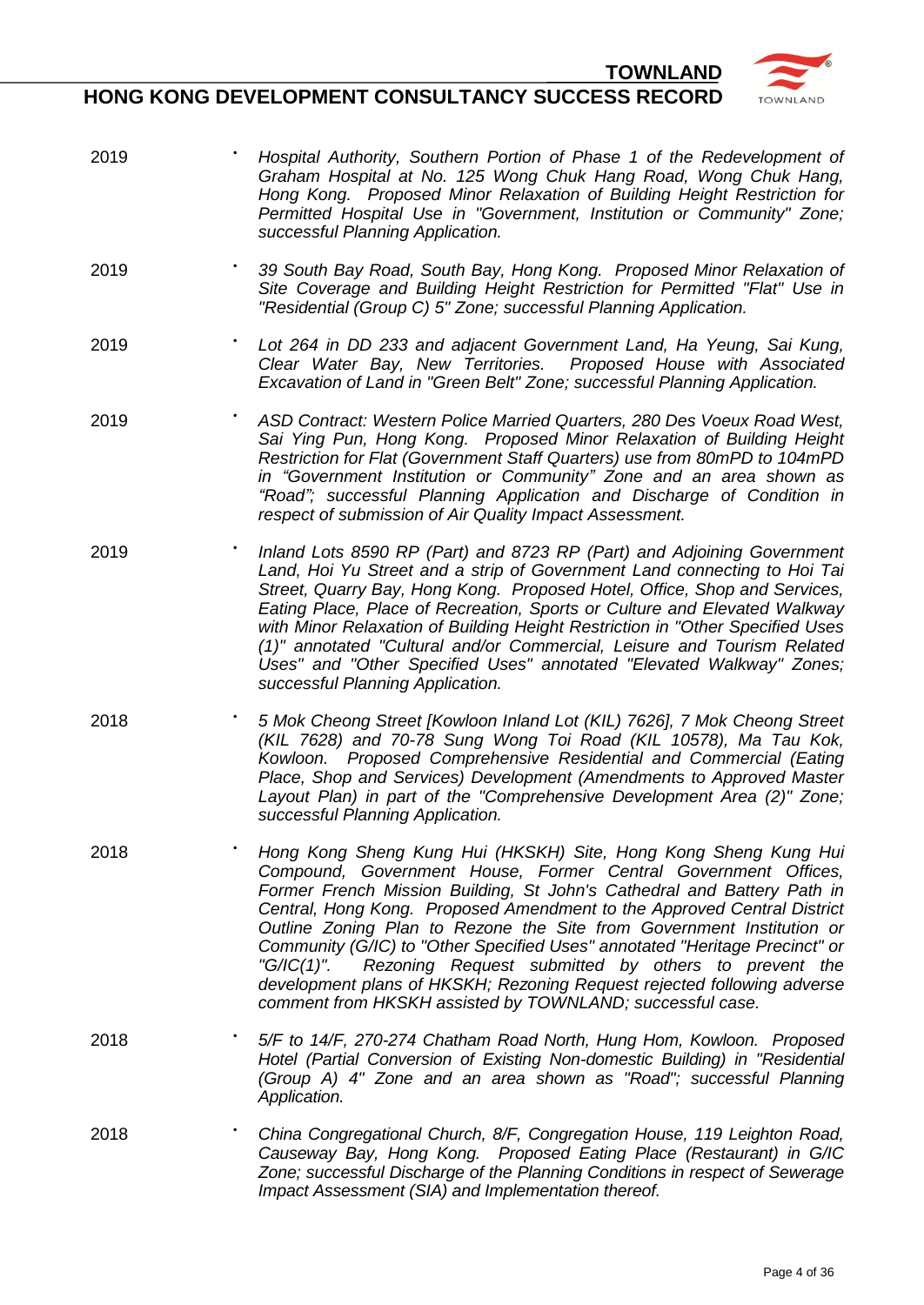

- 2018 **•** *ASD Contract: District Open Space in Area 107, Tin Shui Wai. Proposed Place of Recreation, Sports or Culture (Swimming Pool Complex and Open Space) in "Open Space" Zone; successful Planning Application.*
- 2017 ATNSW **•** *Au Tau, Nam Sang Wai, Yuen Long. Proposed Columbarium with Preservation of Grade 1 Historic Building in "Undetermined" and "Government, Institution, or Community" Zone; successful Planning Appeal.*
- 2017/18 **•** *Proposal for Continued Use of the MTR Tai Po Bus Maintenance Centre (TPBMC) in an area shown as "Road" in Area 33, Tai Po, New Territories for a period of 7 Years; successful Planning Application and successful Extension of Time for compliance with Approved Condition under S16A Application.*
- 2017/18 31 Cambridge Road, Kowloon Tong, Kowloon. Proposed Renewal of *Planning Approval for Temporary "School (Kindergarten)" for a period of Three Years in "Residential (Group C) 4" Zone; successful Planning Application and successful Discharge of a Planning Condition in respect of Provision of Fire Service Installations.*
- 2017/20/ 21 **•** *G/F (Portion) of Hau Shi Tong at Lot 294 S.A (Part) in DD 376, Tuen Mun, New Territories. Proposed Columbarium (within a Religious Institution or extension of existing Columbarium only) in "Green Belt" Zone; successful Planning Application; successful Discharge of a Planning Condition in respect of Provision of Drainage and Sewerage; and successful S16A Application to extend the time for commencement of the approved development.*
- 2017 **•** *HKHA Sites 3 and 4 (East), Tuen Mun Area 54, New Territories. Proposed Minor Relaxation of Domestic Plot Ratio Restriction from 5 to 6 and Building Height Restriction from 120mPD to 140mPD for Permitted Public Rental Housing Development in "Residential (Group A)" Zone; successful Visual Impact Assessment and Planning Application.*
- 2017 **•** *HKHA Sites 1 and 1A, Tuen Mun Area 54, New Territories. Proposed Minor Relaxation of Domestic Plot Ratio Restriction from 5 to 6 and Building Height Restriction from 120mPD to 140mPD for Permitted Public Rental Housing Development in "Residential (Group A) Zone"; successful Visual Impact Assessment and Planning Application.*
- 2017 HRS **•** *2 Headland Road, South Bay, Hong Kong. Proposed Minor Relaxation of Site Coverage Restriction from 25% to 30% for Permitted Flat Development in "Residential (Group C) 3" Zone; successful Planning Application.*
- 2016 BRJL/2 **•** *Hong Kong Sheng Kung Hui (HKSKH) Site, Inland Lot No. 7883 at Clementi Road, Hong Kong. Proposed Amendment to the Approved Jardine's Lookout & Wong Nai Chung Gap Outline Zoning Plan to Incorporate (1) Building Height, (2) Gross Floor Area or Plot Ratio and (3) Site Coverage Restrictions. Rezoning Request submitted on behalf of the Incorporated Owners of various Residential Blocks in the Vicinity to prevent a Controversial Mixed-Use Project on a congested local road. As a result of the Rezoning Request, the original Proposal was replaced by a Proposal for Kindergarten Use Only at total GFA of 4,300m<sup>2</sup> (down from 12,000m<sup>2</sup> ) and maximum Building Height of 4 Storeys (or 18m) [down from 12 Storeys (or 42m)]; successfully concluded.*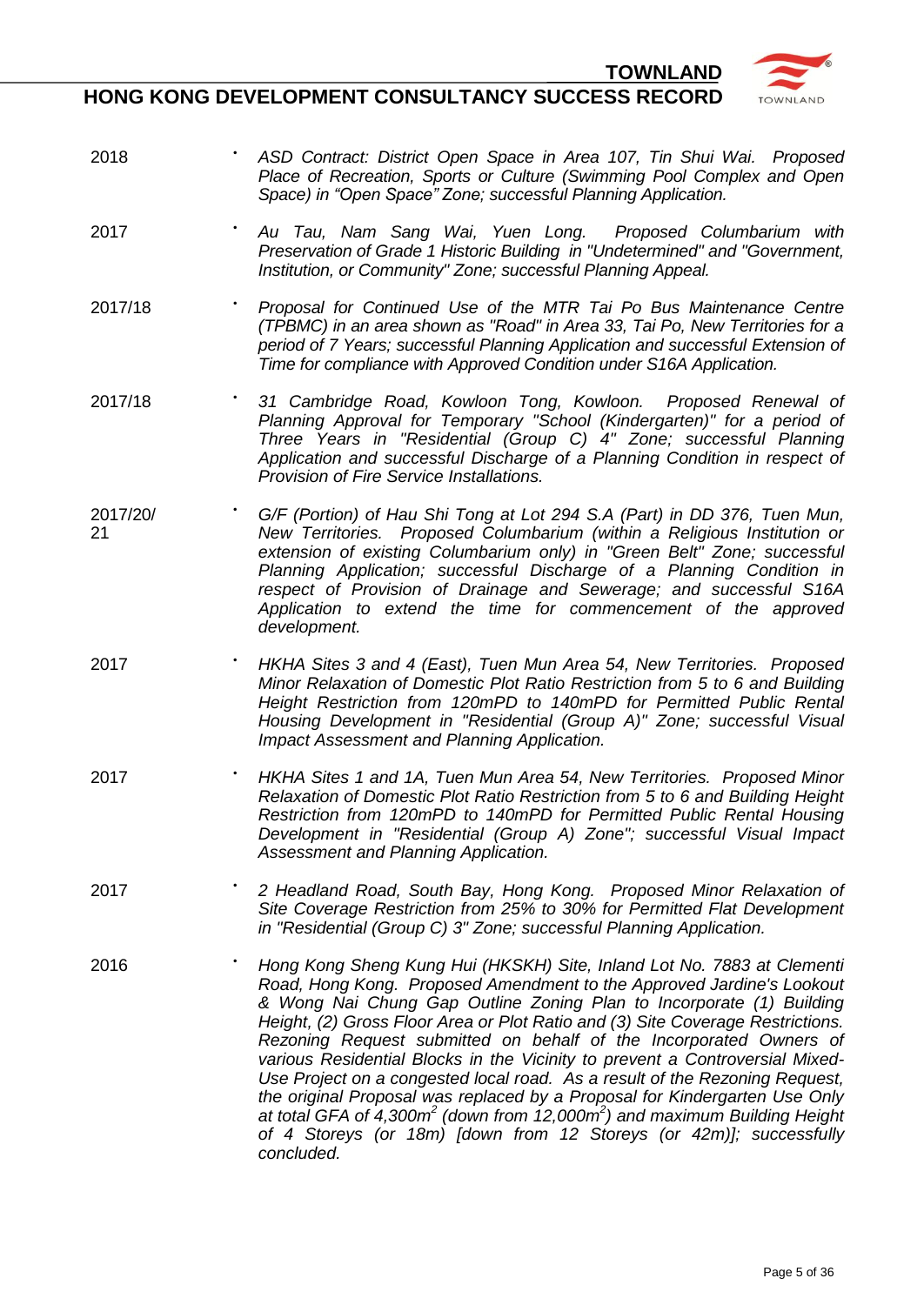

- 2016 **•** *HKHS Site, Junction of Shek Pai Wan Road and Tin Wan Hill Road, Tin Wan, Aberdeen. Proposed Amendment to the Draft Aberdeen & Ap Lei Chau Outline Zoning Plan to rezone the Application Site from "Government, Institution or Community" Zone and an area shown as "Road" to "Residential (Group A)" Zone to enable Public Rental Housing Development as a decanting site for Yue Kwong Chuen; successful Rezoning Request.*
- 2016 *Various Lots in DD34 and 36 and Adjoining Government Land, Tsiu Hang,**Publishing Covernment Land, Tsiu Hang, Tai Po, New Territories. Proposed Amendment to the Draft Tai Po Outline Zoning Plan No. S/TP/25 to rezone the Application Site from "Residential (Group C)" Zone to "Residential (Group C)11" Zone to increase the development potential from PR 0.6 to 1.2; successful Rezoning Request.*
- 2016 **•** *HKHA Site, Diamond Hill, Kowloon. Proposed Public Housing Development including 'Flat, Shop and Services', 'Market', "Place of Recreation, Sports or Culture', 'Public Transport Terminus or Station', 'Religious Institution', 'School' and 'Eating Place' in "Comprehensive Development Area" (CDA) Zone and areas shown as "Road"; Visual Impact Assessment to successful Planning Application.*
- 2016 **Land at Kennedy Road and Ship Street, Wanchai.** Proposed Class B *Amendments to the Approved Master Layout Plan for a Proposed Hotel and Commercial Development (Hopewell Centre II Development); Planning Application partially Approved with Conditions.*
- 2016 **•** *Salisbury Garden (Portion), The Avenue of Stars and Tsim Sha Tsui Promenade and adjoining Government Land. Proposed Eating Place, Shop and Services, Place of Entertainment / Recreation, Sports or Culture; Two Expert Witnesses (on Planning and Visual Impact Assessment) provided by TOWNLAND to Judicial Review of Town Planning Board Approval. Controversial Project replaced by Minor Short Term Works Only, and now to be managed by Government; successfully concluded.*
- 2016 **•** *30 Renfrew Road (Part), Kowloon Tong, Kowloon. Proposed Minor Relaxation of Building Height Restriction (from 13 Storeys to 15 Storeys) for a Proposed Hong Kong Baptist University Educational Institution (University Hostel and Academic Building Complex) in "Government, Institution or Community (9)" Zone; successful Planning Application.*
- 2016 **•** *Ex-Tiu Keng Leng Police Station and Ex-Police Quarters along Po Lam Road South, Tseung Kwan O, New Territories. Proposed Field Study / Education / Visitor Centre (i.e. Heritage Information Centre) and Holiday Camp in "Green Belt" Zone); successful Planning Application.*
- 2016 **•** *Tuen Mun Town Lot No. 105, No. 19 San On Street, Tuen Mun. Proposed Shop and Services, Office and Eating Place (Wholesale Conversion of an Existing Building Only) in "Industrial" Zone; successful Planning Application.*
- 2016 **•** *Ex-Housing Department Staff Quarters Site, Tin Wan Street, Tin Wan, Aberdeen. Proposed Flat (Government Staff Quarters) and Minor Relaxation of Building Height Restriction in "Government, Institution or Community" Zone; successful Planning Application.*
- 2016 **Fenwick Pier, 1 Lung King Street, Wan Chai.** Proposed Development *(Eating Place, Shop and Services and Private Club) in "Open Space" Zone and an Area shown as "Road"; successful Planning Application.*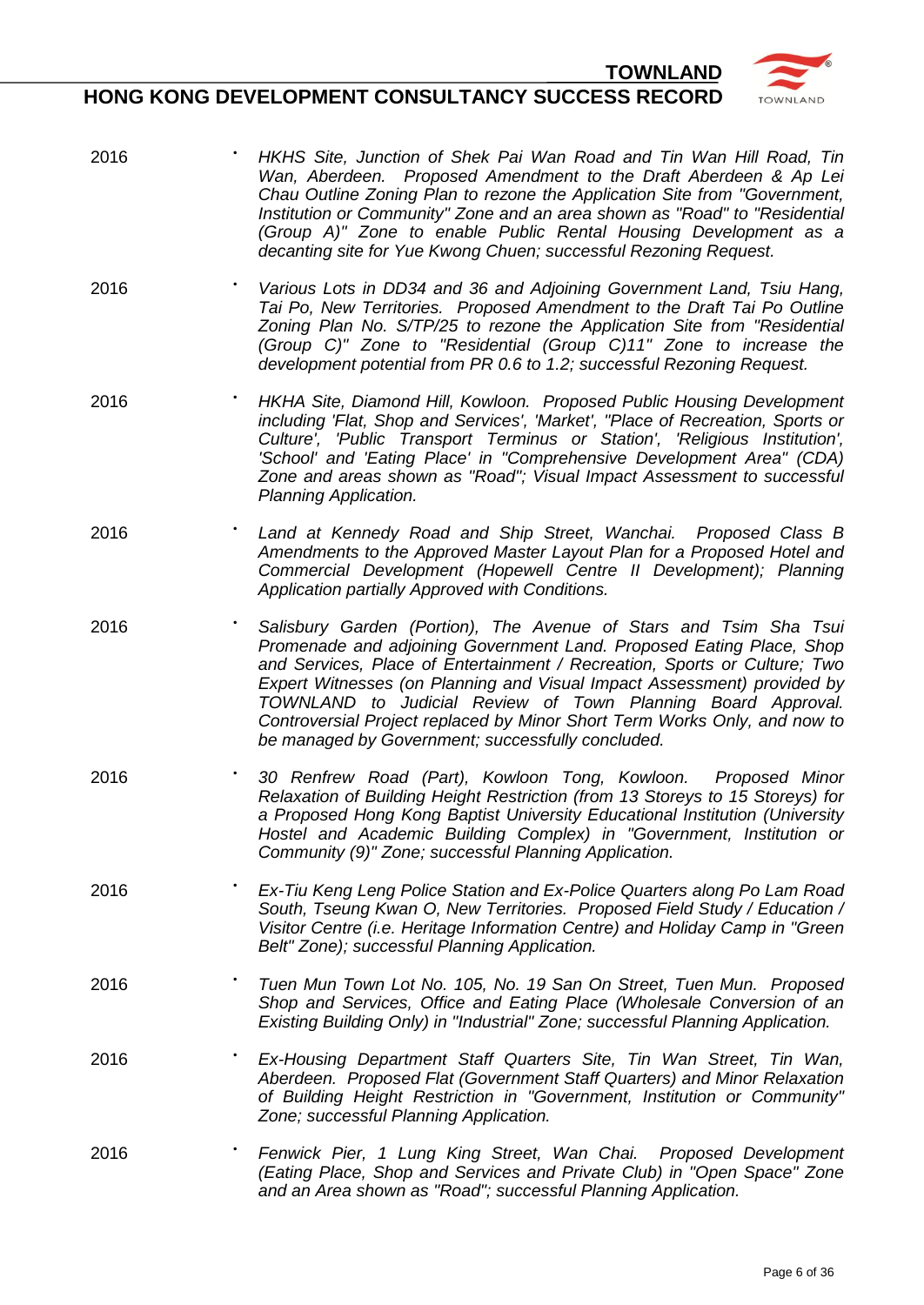

- 2015 **•** *No. 2 Yuen Shun Circuit, Yuen Chau Kok, Sha Tin (Sha Tin Town Lot No. 275), New Territories. Proposed Wholesale Conversion for Shop and Services, Office, Training Centre and Eating Place in "Industrial (I)" Zone; successful Planning Application .*
- 2015 **•** *Nos. 45-51 Kwok Shui Road, Kwai Chung. Proposed Hotel in "Other Specified Uses" annotated "Business" Zone; successful Planning Application.*
- 2015 **•** *HKHA Site, North West Kowloon Reclamation Site 6. Proposed Public Rental Housing Development; Visual Impact Assessment to successful Planning Application.*
- 2015/16/ 17 **•** *Sai Kung Stray Friends Foundation Ltd Facility, Lot 465 in DD207, Shap Sz Heung, New Territories. Proposed Temporary Animal Boarding Establishment (Dog Kennels) for a Period of 3 Years in "Conservation Area" Zone; successful Planning Application; Five (5) successful S16A Applications for Extension of Time for Compliance with Planning Conditions; and successful Discharge of the Landscape Condition (ALL PRO-BONO SERVICES).*
- 2015 **•** *Sites 1D2 and 1D3, Kai Tak Development Area. Visual Impact Assessment, Air Ventilation Assessment and Landscape Inputs for Minor Relaxation of Building Height Restriction in respect of the Proposed Inland Revenue Tower and Proposed Government Offices as part of CEDD's successful Area-wide S16 Planning Application to increase Development Intensity in Kai Tak Development Area.*
- 2015/16/ 18 **•** *Ex-Victoria Road Detention Centre, Victoria Road, Pokfulam, Hong Kong. Proposed "Educational Institution" Use and Minor Relaxation of Plot Ratio and Site Coverage Restrictions in "Residential (Group C) 3" and "Road" Zones for University of Chicago Center in Hong Kong; successful Planning Application and successful Discharge of the Sewerage, Drainage, Fire Safety/ Water Supplies for Firefighting, Conservation Management Plan and Heritage Impact Assessment Conditions attached.*
- 2015 **•** *Sham Shui Po Signature Project Scheme, Mei Foo Neighbourhood Activity Centre under Kwai Chung Road Flyover in Mei Foo for the Sham Shui Po District Office; successful Planning Application.*
- 2015 KRSS/7 **•** *Nos. 155-167 Queen's Road East, Wan Chai, Hong Kong. Proposed Commercial Development; successful Planning Application.*
- 2014/15/ 16/17 Lots 20 RP, 21 and 23 RP (Part) in DD88 and adjoining Government Land to *the East of Man Kam To Road, Sheung Shui, New Territories. Proposed Temporary Asphalt Plant for a Period of 5 Years in "Open Storage" Zone; successful Planning Application; successful Discharge of the Drainage; Boundary Fence; EVA; Water Supplies / Fire Fighting Conditions attached; successful S16A Applications for Eight (8) Extensions of Time for Compliance with Planning Conditions; successful S16A Application for Class B Scheme Amendment.*
- 2014 **•** *HKHA Site, Lai Chi Kok Road and Tonkin Street. Proposed Public Rental Housing Development; Visual Impact Assessment to successful Planning Application.*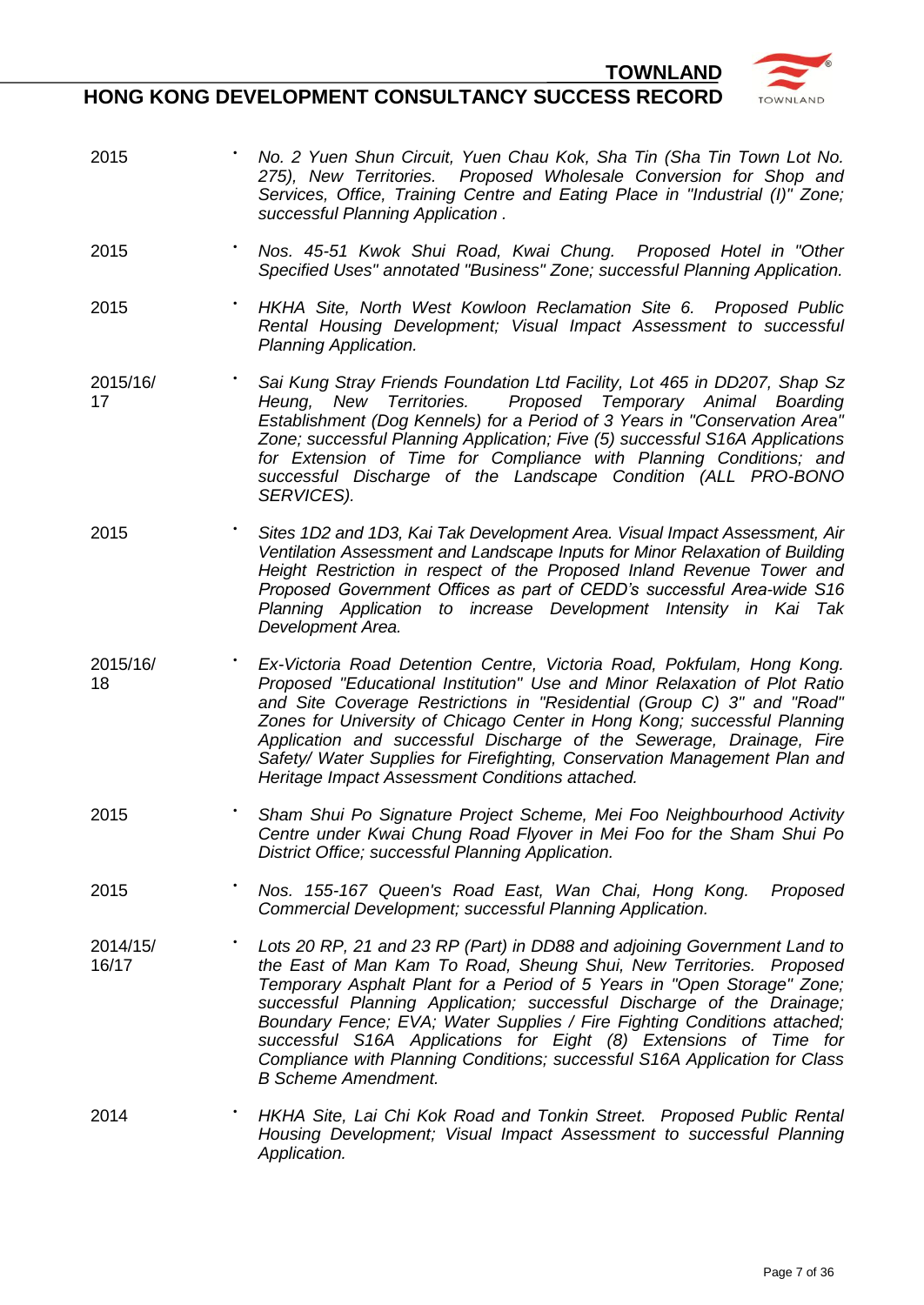

- $2014/16$ **•** *No. 3 A Kung Ngam Village Road, Shau Kei Wan. Proposed Amendment to the Approved Shau Kei Wan Outline Zoning Plan No. S/H9/16; successful S12A Planning Application / Rezoning Request to secure a Private Hospital Use for the Hong Kong Sanatorium and Hospital on the Site under an OU(B)1 Zoning; and successful S16 Planning Application for Proposed Hospital and successful Discharge of the Water Supply Impact Assessment and Landscape Conditions attached.*
- 2014/15 **•** *Former Campus of the Hong Kong Institute of Vocational Education (Lee Wai Lee), Renfrew Road, Kowloon Tong. Successful Statutory Objection to Amendment Item [a Rezoning from Government, Institution and Community (G/IC) Use to Residential Use] in the Kowloon Tong Outline Zoning Plan No. S/K18/17. The Town Planning Board agreed to revert to the previous G/IC Use; the Chief Executive in Council approved the Draft Plan under Section 9(1) (a) of the Town Planning Ordinance; notification of the approval of the Draft Plan was gazetted; and the Approved Plan was exhibited under Section 9(5) of the Ordinance.*
- 2013 **•** *House 1, 36 Repulse Bay Road, Hong Kong Island. Proposed Minor Relaxation of Site Coverage Restriction from 25% to 29.83% in respect of an R(C)3 Residential Development; successful Planning Application.*
- 2013 **•** *Pak Sha O, Sai Kung North, New Territories. Preparation of a Visual Impact Assessment and successful Statutory Objection to the Village Type Development ("V") Zone in the Draft Pak Sha O Development Permission Area Plan No. DPA/NE-PSO/1; Town Planning Board approval will be required for "any demolition of or any addition, alteration and/or modification to or redevelopment of an existing building" and New Territories Exempted House ("NTEH") Use has been incorporated under Column 2 of the V Zone as a result of the Objection such that future control over this important, unspoilt Hakka Village and NTEH development therein has been achieved. (PRO-BONO SERVICE).*
- 2013/14 **•** *Kowloon Inland Lot No. 11205 at the Junction of Hung Luen Road and Wa Shun Street in Hung Hom, Kowloon. Proposed Luxury Hotel Development to be operated by the Shangri-La Group in a Comprehensive Development Area Zone with development parameters not in conformity with the Approved Planning Brief; two successful Planning Applications and successful Discharge of the (1) Air Ventilation, (2) Landscape, (3) Transport Facilities and (4) Pedestrian Connections Conditions attached.*
- 2013/17 **••** *Various Lots in DD214 and 244 and Government Land at the Junction of Ho**Punction of Ho* **<b>***Punction of Ho and 244 and Government Land at the Junction of Ho Chung Road / Hiram's Highway, Sai Kung. Proposed Residential Development in a portion only of a Comprehensive Development Area Zone; successful S17B Planning Appeal to the Appeal Board; successful Discharge of the Landscape Condition attached; and successful Class B Amendments to the Approved Development Proposal.*
- 2013 **•** *Lot Nos. 22 (Part), 24 (Part) and 26 RP (Part) in DD84 to the West of Ping Che Road, Ping Che / Ta Kwu Ling. Proposed Temporary (3 years) Concrete Batching Plant with Minor Relaxation of Building Height Restriction; successful Planning Application and successful Application for Extension of Time to Comply with Conditions.*
- 2013 **•** *Hong Kong Red Cross Princess Alexandra School, 8 Rehab Path, Kwun Tong. Proposed Conversion Works in Green Belt Zone with Increase in Building Height and Gross Floor Area for the Provision of Education to Children with Physical Disabilities; successful Planning Application.*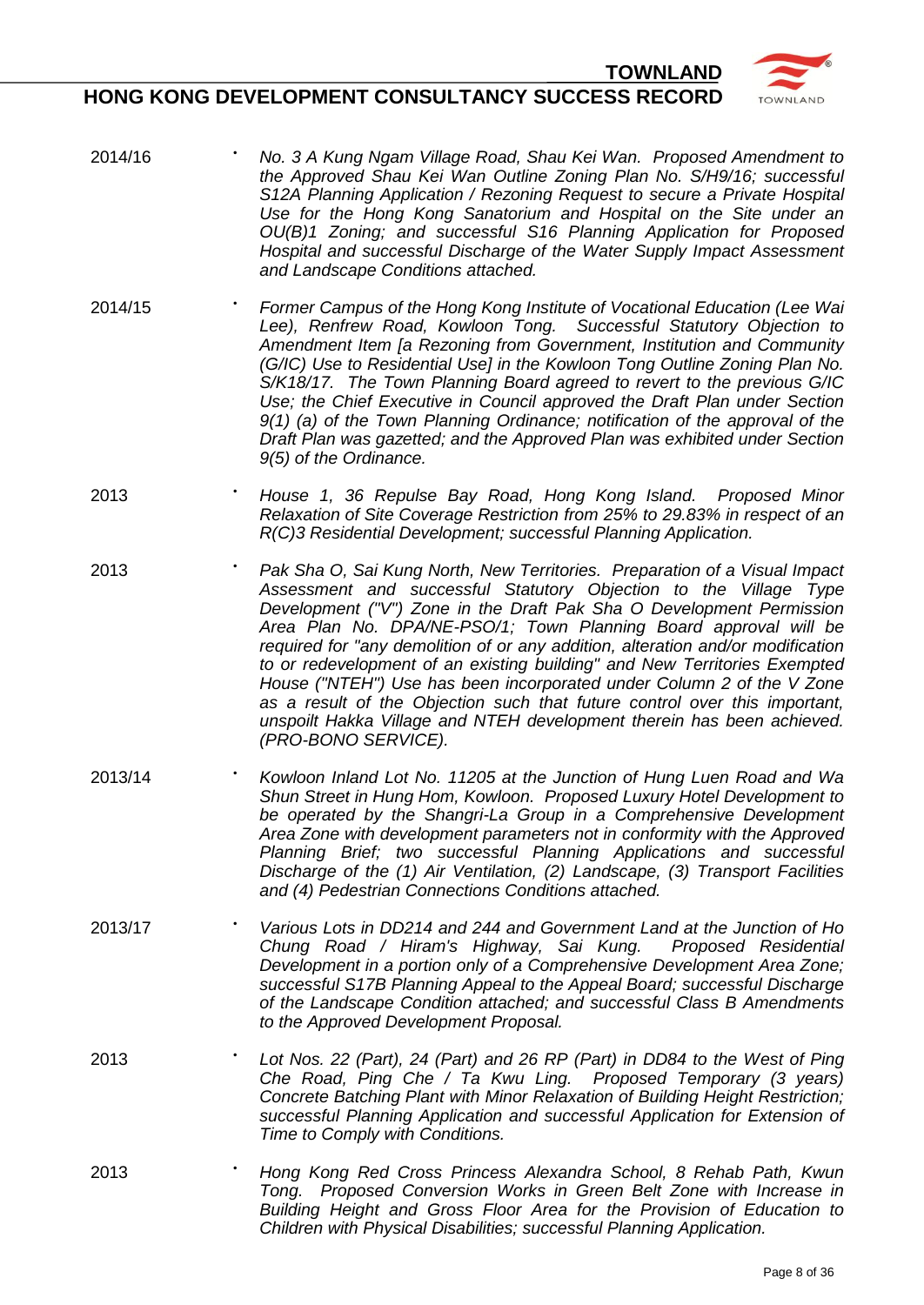

- 2013/14/ 15 **•** *181-183 Connaught Road West. Proposed Hotel Conversion in Residential (Group A) Zone; successful Planning Application; successful Discharge of the (1) Landscape, (2) Sewerage Impact Assessment, (3) Transport Provision and (4) Industrial Noise Impact Assessment Conditions; and successful Class B (S16A) Amendments to the Approval.*
- 2013 **•** *Government Land in DD242, Yau Yue Wan Village Road, Tseung Kwan O Area 22, Tseung Kwan O. Proposed Departmental Quarters in "Government, Institution or Community" Zone for Customs and Excise Department; successful Planning Application.*
- 2013/15 **•** *HKHA Site, Choi Yuen Road, Sheung Shui. Proposed Public Rental Housing Development; Visual Impact Assessment No. 1 approved by the Planning Department and Visual Impact Assessment No. 2 in support of a Planning Application for Relaxation of the Building Height and Gross Floor Area Restrictions approved by the Town Planning Board.*
- 2013 **•• Public Engagement Process Relating to Potential Reclamation at Sandy Bay,** *Pokfulam. Objection to Reclamation on behalf of the Pokfulam Residents' Alliance. Successful in removing this Reclamation from Government's Priority List of 6 Sites targetted in the Territory. (NOT-FOR-PROFIT SERVICE).*
- 2013 **•• •• ••** *17 Shek O Road, Shek O. Proposed Minor Relaxation of Statutory Site Coverage Restriction at Rural Building Lot No. 270; Proposed Utility Installation for Private Project within the Adjacent Garden Lot No. 153; and Proposed Minor Adjustment of Right-of-Way on Government Land within "Green Belt" Zone Serving a Permitted House Development; successful Planning Application.*
- 2013 **•** *Nanyang Plaza, 57 Hung To Road, Kwun Tong. Proposed Retail / Commercial Use on the G/F of the Industrial / Office Building; successful Planning Application.*
- 2013 **••** *Yau Tong Bay. Proposed District Revitalisation with Minor Relaxation of the* $\blacksquare$ *Plot Ratio Restriction (from 4.5 to 5.0) in the Comprehensive Development Area Zoning at Yau Tong Bay, Victoria Harbour. Proposed Uses include Residential, Hotel, Recreational (including, inter alia, Waterfront Promenade and Pier), Commercial / Retail and Government, Institution and Community Use; successful Planning Application.*
- 2013 **•** *HKHA Site, Tung Tau, Yuen Long. Proposed HOS Development; Visual Impact Assessment to successful Planning Application.*
- 2012 **•** *Centre of Excellence in Paediatrics at Kai Tak Development; Visual Assessment approved by the Planning Department.*
- 2012 **•** *HKHA Site, Sau Ming Road, Sau Mau Ping. Proposed Public Rental Housing Development; Visual Impact Assessment approved by the Planning Department.*
- 2012 **•** *HKHA Site, Hin Tin Street, Tai Wai. Proposed HOS Development; Visual Assessment approved to facilitate HKHA's public consultation.*
- 2012/13 **•** *HKHA Ex-Tai Wo Hau Factory Estate, Tsuen Wan. Proposed Public Rental Housing Development; Two Visual Impact Assessments to two successful Planning Applications.*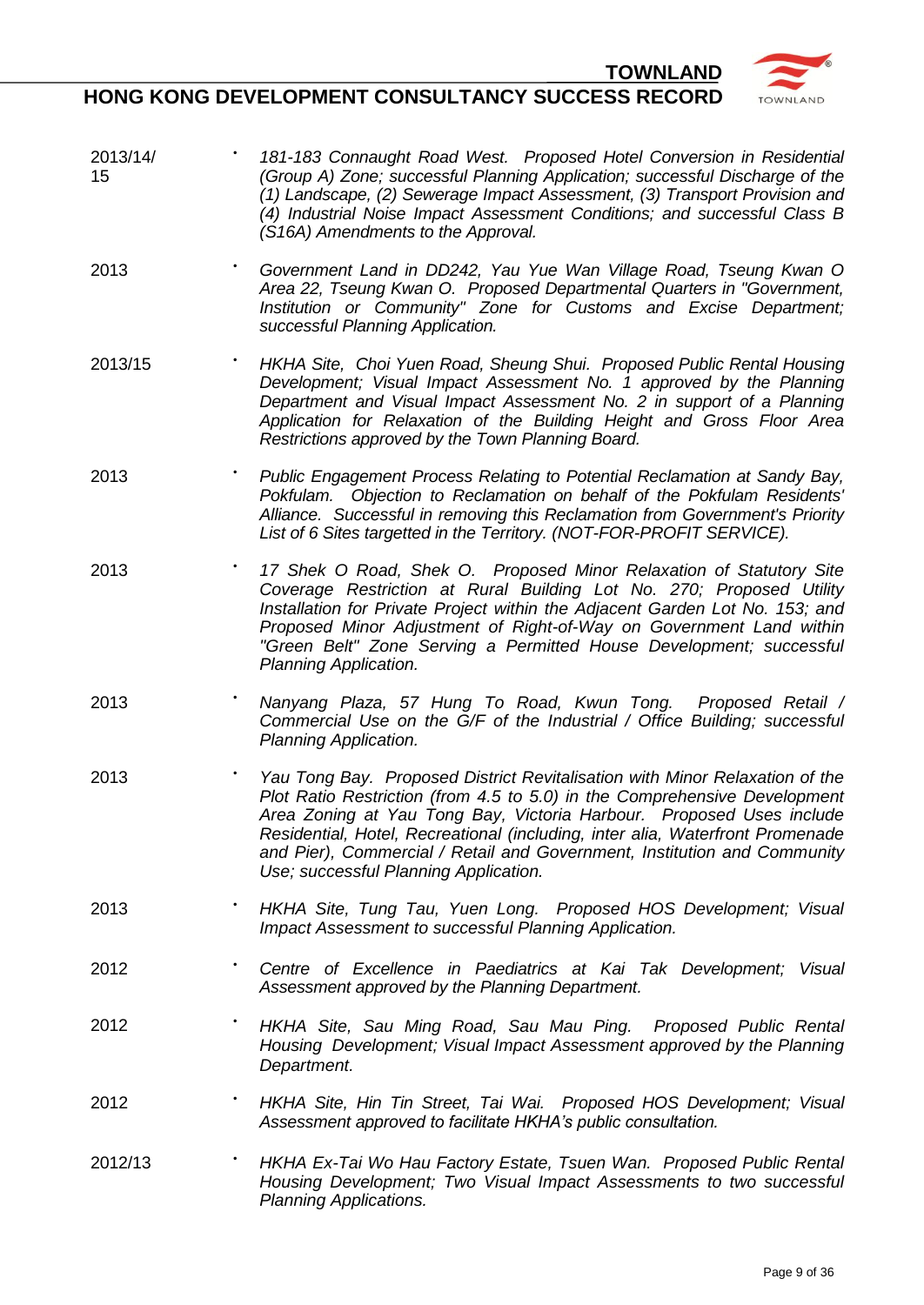

- 2012/13 53-55 Hollywood Road, Central. Proposed Hotel Use at G/F (Portion) and *3/F to 23/F in Residential (Group A) 9 Zone; successful Planning Application and successful Discharge of the Sewerage Condition, Traffic Condition and Landscape Condition.*
- 2012 KAHMT **•** *109-135 Kadoorie Avenue, Ho Man Tin, Kowloon. Proposed Class B Amendment to an Approved Planning Application for Proposed Minor Relaxation of Building Height Restriction (2 Basement Storeys) in Residential (Group C) Zone; successful Planning Application under the Delegated Powers of the Director of Planning.*
- 2012 **•** *Tin Shui Wai Area 112 (Site B), New Territories. Proposed Temporary Use (10 Years) comprising Elderly Resources Centre, Wellness Centre, Vocational Training Centre and Commercial Facilities; successful Planning Application and successful Discharge of the Environmental Condition, Ecological Condition, Landscape Condition and Traffic Condition.*
- 2012 **•** *11-15 Lin Fa Kung Street East, Causeway Bay, Hong Kong. Proposed Hotel in "Residential (Group A)" Zone; successful Planning Application.*
- 2012 **•** *11-13 Lin Fa Kung Street West, Causeway Bay, Hong Kong. Proposed Hotel in "Residential (Group A)" Zone; successful Planning Application.*
- 2011/12/ 13 13 Big Wave Bay Road, Shek O, Hong Kong. Proposed Utility Installation for *Private Project and Widening of Right-of-Way in the "Green Belt" Zone Serving a Permitted House Development; successful Planning Application, successful Discharge of the Tree Preservation / Landscape Condition and successful Amendments to Approved Scheme through S16A(2) Application.*
- $2011/12$ **•** *Perfectech Centre, 64 Wong Chuk Hang Road, Wong Chuk Hang, Hong Kong. Proposed In-Situ Conversion of an Industrial Building to Hotel; two successful Planning Applications.*
- 2011 **•** *Correctional Services Department's Site at Tuen Fu Road, Fu Tei, Tuen Mun, New Territories. Proposed Redevelopment in a Residential (Group E) Zone of Ex-Fire Services Married Quarters to house Staff of Fire Services Department, Immigration Department, Customs & Excise Department and Correctional Services Department; successful Planning Application.*
- 2011/13/ 16/17/18 **•** *47 Barker Road, The Peak Area, Hong Kong. Relaxation of Plot Ratio Restriction from 0.5 to 0.545 to allow for Preservation of the Heritage Façade; successful Planning Application; successful Discharge of the Building Façade Design Condition attached; two (2) consecutive successful S16A(2) Planning Applications for Class B amendments; and successful Discharge of the Building Façade Condition.*
- 2011 **·** *13 Big Wave Bay Road, Shek O, Hong Kong. Proposed House Redevelopment with Minor Relaxation of Plot Ratio and Site Coverage (0.9 and 36%, respectively); successful Amendments to an Approved Scheme and successful Discharge of the Tree Preservation / Landscape Condition.*
- 2011 **•** *47 Barker Road, The Peak Area, Hong Kong. Proposed Widening of Rightof-Way in the "Green Belt" Zone Serving a Permitted House Development; successful Planning Application.*
- 2011 **•** *1 Wang Wo Tsai Street, Tsuen Wan. Proposed Information Technology and Telecommunications Industries in "Comprehensive Development Area" (3) Zone on a Temporary Basis for 1/F (Portion) and 3/F of Asia Tone I-Centre; successful Planning Application - 3 years Approved.*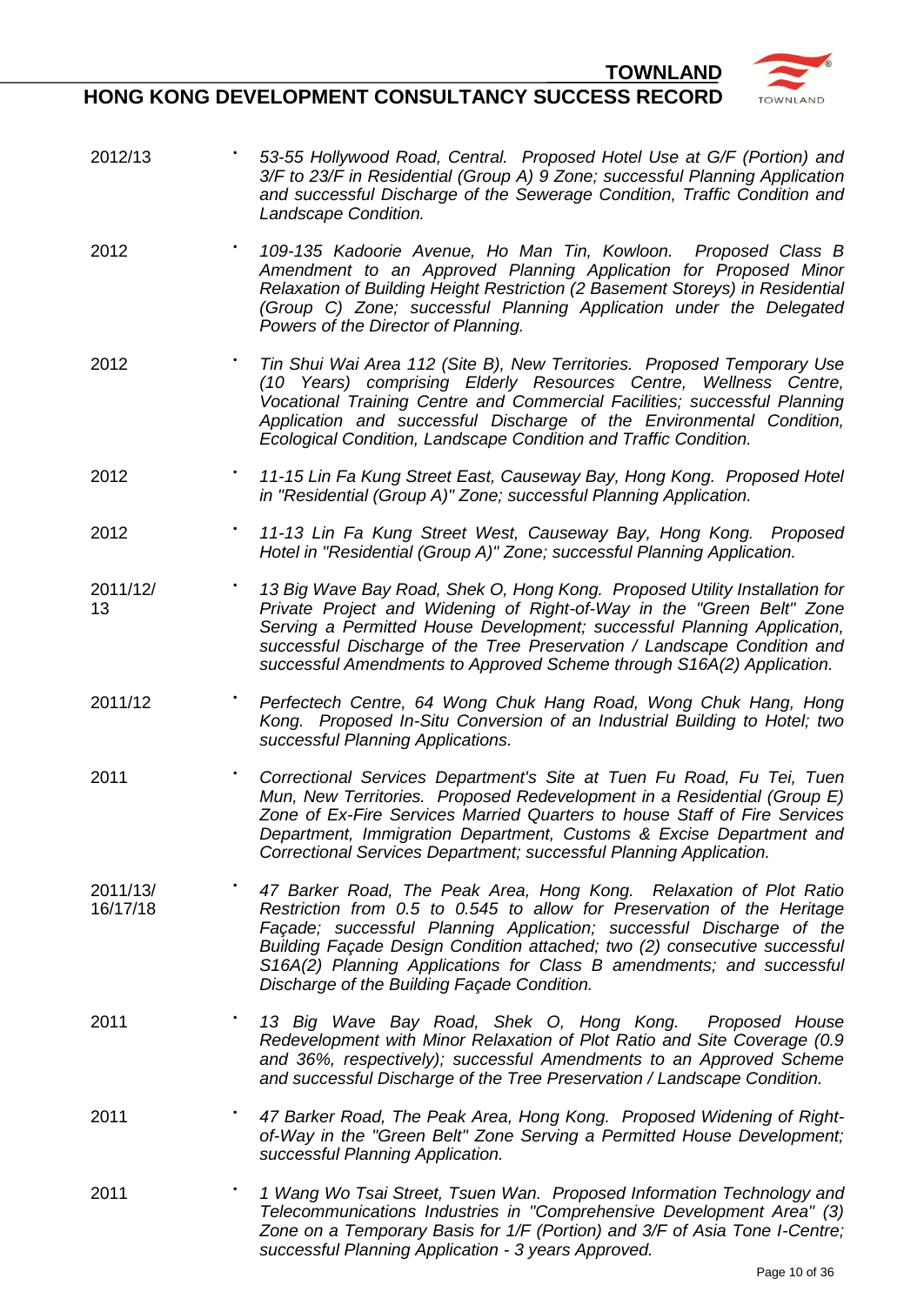- 2011/12 **•** *The Wetland Park Project at Tin Shui Wai Area 115, New Territorities. Proposed Integrated Elderly Community and Visitor Destination within "Comprehensive Development Area" Zone, to provide Elderly Accommodation, Community, Leisure, Educational and Tourism Facilities; successful Planning Application, successful Amendments to an Approved Scheme and successful Discharge of Landscape and Drainage Impact Assessment Conditions.*
- $2011/12$ **•** *The Former Central Police Station, Victoria Prison and Central Magistracy Site, Hollywood Road, Central, Sai Ying Pun. Proposed Two New Buildings (Old Bailey Wing and Arbuthnot Wing) on Upper Platform of the Site for Cultural, Recreational and Commercial Use; two successful Planning Applications.*
- 2011 **8** *York Road, Kowloon Tong, Kowloon. Proposed Minor Relaxation of the Building Height Restriction to allow for one storey of basement in a Proposed Residential Development; successful Planning Application.*
- 2011/15/ 18 **•** *24 Middle Gap Road, Hong Kong. Proposed Realignment of Right-of-Way on Government Land within "Green Belt" Zone Serving a Permitted House Development; successful Planning Application and Two (2) Extensions of time for Commencement of Development.*
- 2011 **·** *13 Big Wave Bay Road, Shek O, Hong Kong. Proposed House Redevelopment with Minor Relaxation of the Site Coverage Restriction (plus 60%); successful Planning Application.*
- 2011 **•** *Hong Kong University of Science and Technology Site at Tong Yin Lane, Area 56, Tsueng Kwan O. Proposed Joint Student Hostel; successful Planning Application and successful Amendments to an Approved Scheme.*
- 2010/13/ 14 **•** *Government Land Adjoining 33 & 34 San Shek Wan Village, South Lantau. Proposed Utility Installation for Private Project (for an Approved House in the Coastal Protection Area); successful Planning Application and successful Discharge of (1) the Drainage Condition; (2) of the Landscape Condition in respect of an Electrical Cabinet; and (3) of the Landscape Condition in respect of an Underground Storm-Water Pipe.*
- 2010 **•** *The Hong Kong Baptist Hospital, 330 [Block D], Junction Road, Kowloon Tong, Kowloon. Proposed Minor Relaxation of Building Height Restriction from 10 Storeys to 11 Storeys (+10.00%) for Proposed Expansion of the Hospital; successful Planning Application.*
- 2010 **•** *11-13 Lin Fa Kung Street West, Tai Hang. Proposed Hotel in Residential (Group A) Zone; successful Planning Application.*
- 2010 **•** *Wo Yi Hop Road, Kwai Chung. Proposed Design and Construction of Rank and File Quarters for Immigration Department; planning inputs to successful Tender for Shui On Construction and Materials Ltd.*
- 2010 **••** *B8 Stanley Main Street, Stanley. Proposed Hotel in Residential (Group A) 1 Zone; successful Planning Application.*
- 2010 BSSK **•** *170C, 170D, 170E and 170F Boundary Street, Ho Man Tin, Kowloon. Proposed Minor Relaxation of Building Height Restriction for Residential Development; successful Planning Review.*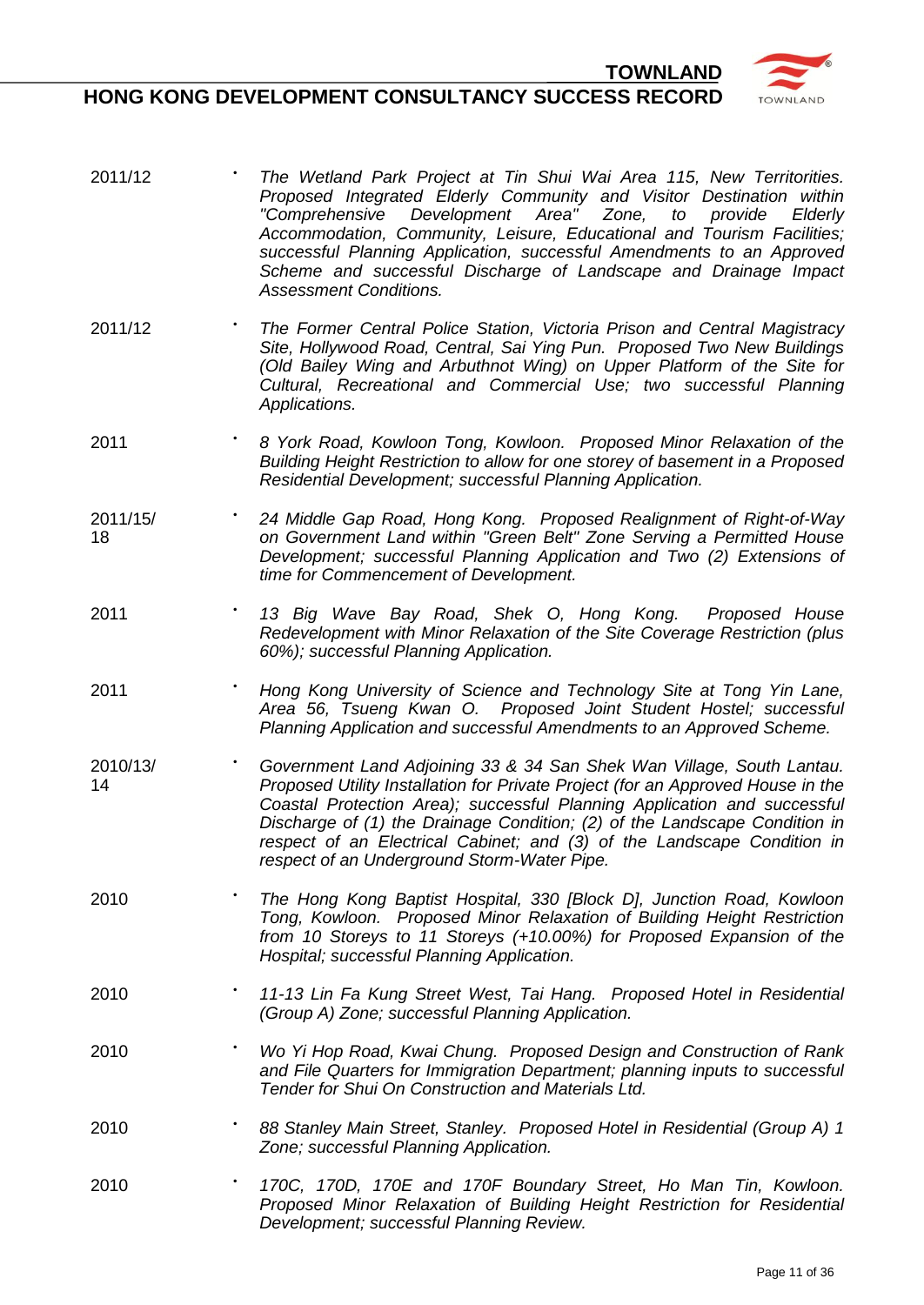

- $2010$ **•** *HKHS Site at 2-4 Tanner Hill Road, North Point. Proposed Minor Relaxation of Building Height Restriction from 130mPD to 138mPD (+6.15%) for the residential towers of the Proposed Elderly Housing Development PLUS a Proposed Minor Relaxation of the Building Height Restriction from 40mPD to 44mPD (+10.00%) for the podium along the 8m-wind corridor; successful Planning Application.*
- 2009 AATST **•** *KIL 9786, 19-23 Austin Avenue, Tsim Sha Tsui, Kowloon. Planning Consultancy Services (specifically Urban Design/Visual Impact Assessment to address adverse Government comment and coordination of responses to a variety of adverse comments from the public) in support of a Lease Modification for a building with a minimum height of 80mPD; successful Lease Modification with height of 90mPD achieved.*
- 2009 **•** *Portions of 3/F and 5/F at PCCW Lai Chi Kok Telephone Exchange (NKIL 5934), 4 Yuet Lun Street, Kowloon. Proposed Office Use in Government, Institution or Community Zone; successful Planning Application.*
- 2009 **•** *Various Lots in DD92 plus Government Land at Sheung Shui, New Territories. Proposed Low-Density (0.47 PR) Comprehensive Residential Development with Heritage Preservation involving a Minor Relaxation of the Plot Ratio and Site Coverage Restrictions on Land Largely Zoned "Comprehensive Development Area" and a Small Portion of "Road"; successful Planning Application.*
- 2009 **•** *42-48 Ko Fai Road, Yau Tong. Proposed Temporary Concrete Batching Plant. Submission made for Ruling that was successfully obtained to the effect that Planning Permission is not required. Subsequently Planning input to / Coordination of the successful Short Term Waiver Application to Lands Department.*
- 2009/10 **•** *Wo Yi Hop Road, Tsuen Wan. Proposed Rank and File Quarters for Immigration Department; successful Planning Application and S16A(2) Planning Application.*
- 2009 **•** *No. 7 Mok Cheong Street and Nos. 70-78 Sung Wong Toi Road, Ma Tau Kok, Kowloon. Comment on a Planning Application submitted by an adjoining Land Owner in the same Comprehensive Development Area (2) Zone; Comment successfully upheld.*
- 2009 **•** *196-206 Queen's Road East, Wanchai. Proposed Commercial Development in an Open Space Zone; successful S12A Planning Application/Rezoning Request to secure a Commercial (3) Zone.*
- 2009 **•• 13 Big Wave Bay Road, Shek O, Hong Kong. Proposed Minor Relaxation of** *Plot Ratio and Site Coverage Restrictions for a Proposed House Redevelopment; successful Planning Application.*
- 2008 *Tsim Sha Tsui East Property Developers Association. Successful Objection**interion* **<b>***psilonics to the Building Height Restriction of 60mPD in the Draft Tsim Sha Tsui Outline Zoning Plan No. S/K1/23. The Building Heights were increased to 80mPD and 95mPD as a result of the Objection (a maximum 58% increase).*
- 2008 **•** *Portion of 13/F at PCCW Lai Chi Kok Telephone Exchange (NKIL 5934), 4 Yuet Lun Street, Kowloon. Proposed Office Use in Government, Institution or Community Zone; successful Planning Application.*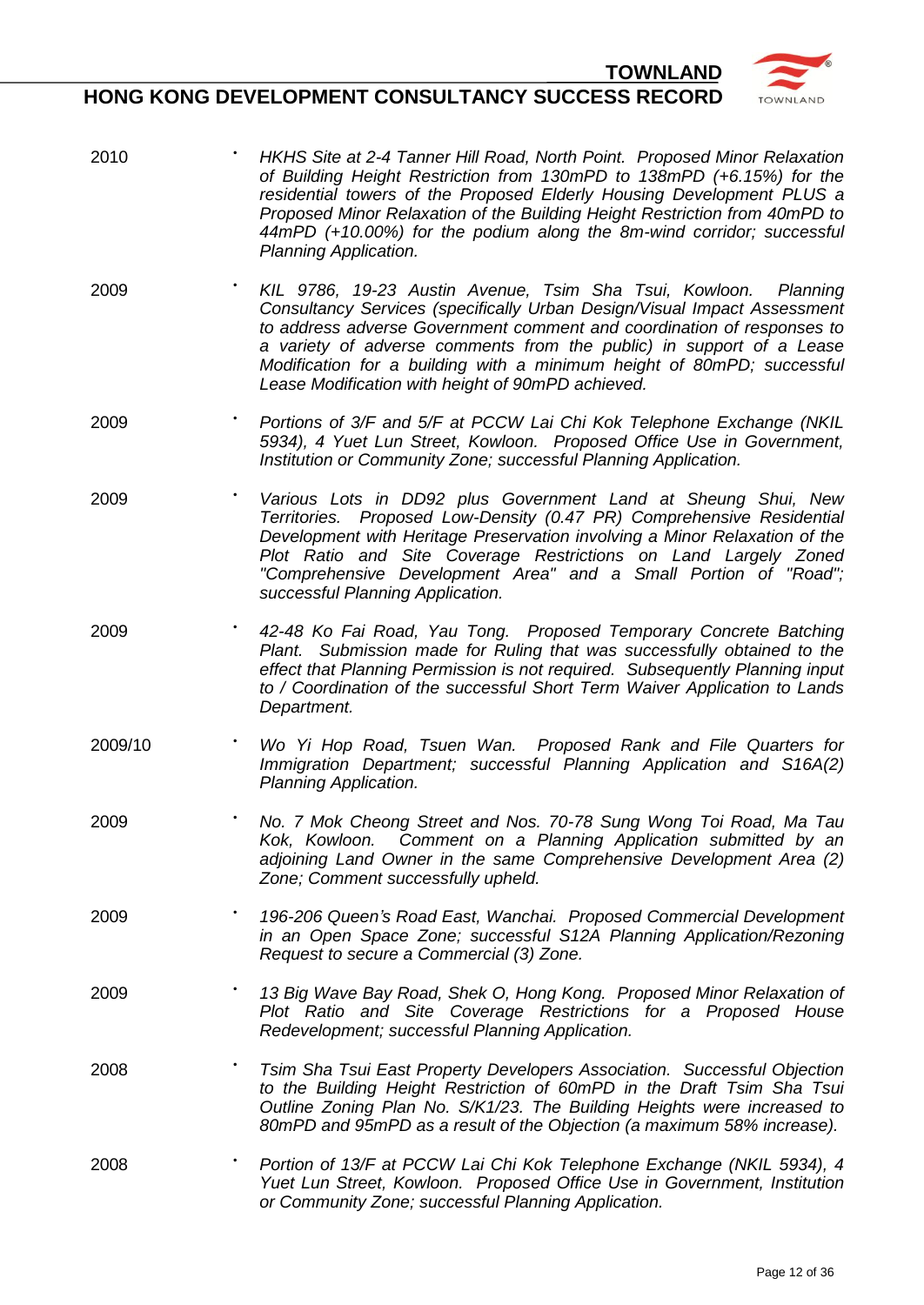

- 2008 **•** *TPTL No. 186, Pak Shek Kok, Reclamation Phase 1, Site B, Tai Po, New Territories. Proposed Minor Relaxation of Building Height Restriction for Incorporation of Building Structure below Street Level; successful Planning Application.*
- 2008 **•** *TPTL No. 187, Pak Shek Kok, Reclamation Phase 1, Site A, Tai Po, New Territories. Proposed Minor Relaxation of Building Height Restriction for Incorporation of Building Structure below Street Level; successful Planning Application.*
- 2008 **•** *TPTL No. 188, Pak Shek Kok, Reclamation Phase 1, Site C, Tai Po, New Territories. Proposed Minor Relaxation of Building Height Restriction for Incorporation of Building Structure below Street Level; successful Planning Application.*
- 2008 **•** *HKHS Site at 2-4 Tanner Road, North Point. Successful Objection (Part) to the Proposed Amendments to the Draft North Point Outline Zoning Plan No. 5/H8/21 in relation to Amendment Plan No. R/S/H8/21-B1; a 2m reduction in the 10m wide strip of land subject to a maximum building height of 40mPD (to act as a breezeway) was achieved.*
- 2008 SOR/2 **•** *13 Big Wave Bay Road, Shek O, Hong Kong. Proposed Minor Relaxation of Site Coverage Restriction for a Proposed House Redevelopment; successful Planning Application.*
- 2008 **•** *Nos. 1-15 Lun Hing Street, Happy Valley. Successful Objection to Amendment Item A in Respect of the Draft Wong Nai Chung Outline Zoning Plan No. S/H7/14; a 15% increase in Building Height was achieved.*
- 2008 IRDWB **•** *RBL 599 at 37 Island Road, Deep Water Bay, Hong Kong. Proposed Minor Relaxation of Building Height Restriction for the Provision of Ancillary Facilities to a Residential Development; successful Planning Review.*
- 2008 **•** *Ko Fing Road, Pak Shek Kok. Proposed Above Ground Gas Governor Kiosk; successful Objection to Planning Application of Towngas.*
- 2008/12/ 14 **•** *98-100 Tung Lo Wan Road and 8-12 Lin Fa Kung Street West, Causeway Bay. Proposed Hotel in Residential (Group A) Zone; two successful Planning Applications and a successful S16A(2) Planning Application.*
- 2007 WRA **•** *Aberdeen Inland Lot No. 451, Welfare Road, Aberdeen. Objection to a Rezoning Request submitted by Green Sense; Objection successfully upheld.*
- 2007/08 **6 Shiu Fai Terrace, Mid-Levels East. Proposed Minor Relaxation of Building** *Height Restriction for the Provision of Ancillary Facilities to a Residential Development; successful Planning Review and successful Minor Amendments to an Approved Scheme.*
- 2007 **•** *G/F and 1/F of Innocentre at 72 Tat Chee Avenue, Kowloon Tong. Proposed In-situ Conversion of Units to provide "Shop and Services" and "Eating Place" Uses in G/IC(3) Zone; successful Planning Application.*
- 2007 **•** *Yau Tong Marina Lots 2, 3 and 4 at 42, 44 and 46 Ko Fai Road, Yau Tong. Proposed Temporary Concrete Batching Plant for period of 5 years; submission made for Ruling that was successfully obtained to the effect that Planning Permission is not required.*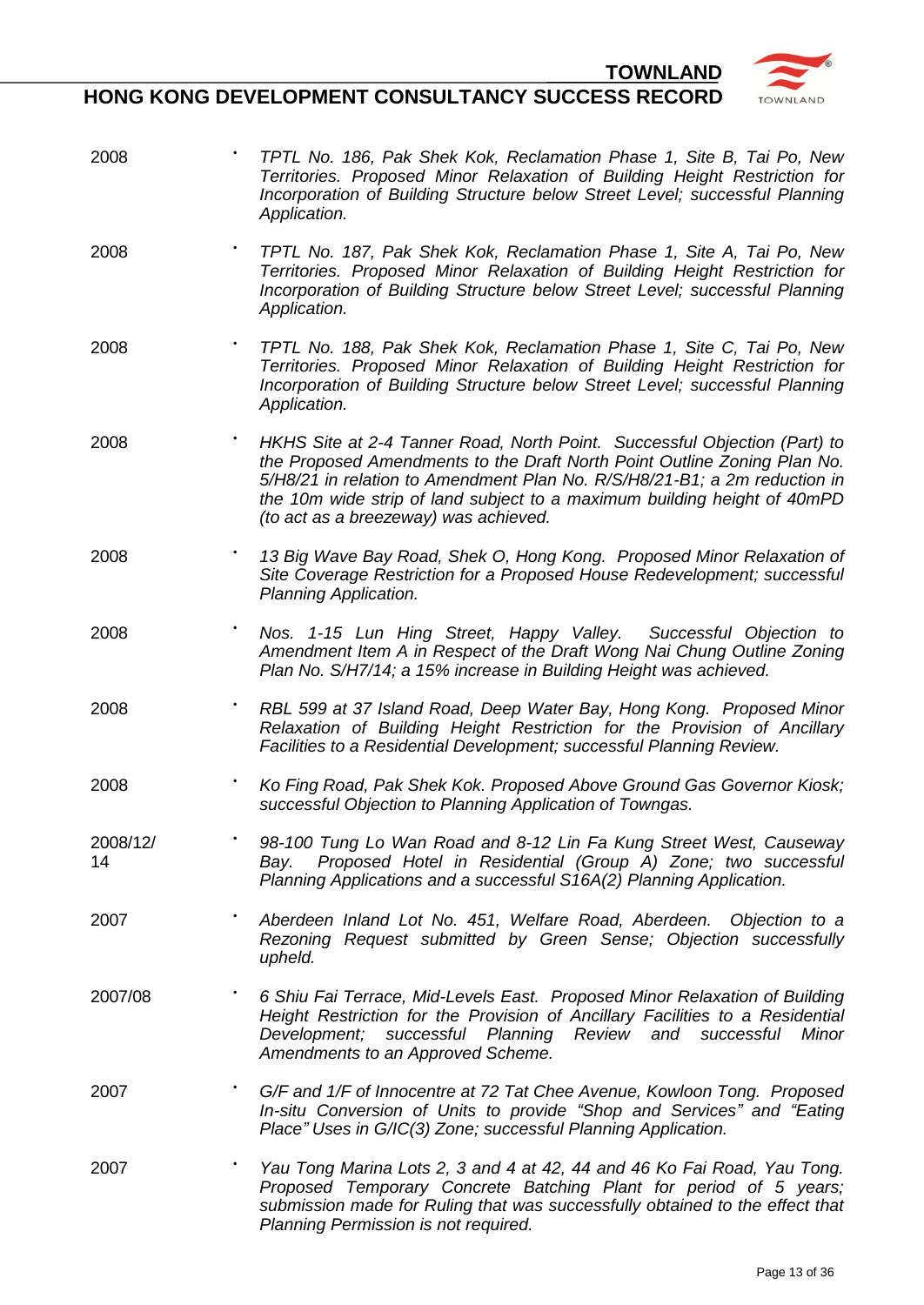

| 2007                        | HKHA Ping Shek Estate, Wan Hon Estate, Wu Lok Estate, Lai On Court and<br>Lei Yue Mun Estate, Kowloon. Letting of Vacant Parking Spaces to Non-<br>Residents; successful Renewal of Planning Permission for Temporary Use.                                                                                                                                                                                                                                                                                                                                                                                  |
|-----------------------------|-------------------------------------------------------------------------------------------------------------------------------------------------------------------------------------------------------------------------------------------------------------------------------------------------------------------------------------------------------------------------------------------------------------------------------------------------------------------------------------------------------------------------------------------------------------------------------------------------------------|
| 2007                        | HKHA Yau Tong Estate, Kowloon. Letting of Vacant Parking Spaces to Non-<br>Residents; successful Planning Application for Temporary Use.                                                                                                                                                                                                                                                                                                                                                                                                                                                                    |
| 2007                        | HKHA Ma Tau Wai Estate and Sheung Lok Estate, Kowloon. Letting of<br>Vacant Parking Spaces to Non-Residents; successful Renewal of Planning<br>Permission for Temporary Use.                                                                                                                                                                                                                                                                                                                                                                                                                                |
| 2007/08                     | 196-206 Queen's Road East, Wanchai. Proposed In-situ Conversion on 2/F,<br>3/F, 5/F, 6/F, 7/F, 8/F, 10/F, 20-22/F, 23/F, 25/F, 26/F, 28/F and 29/F of<br>Approved Office Building for "Shop and Services" and "Eating Place" Uses;<br>five successful Planning Applications in 2007 and three in 2008.                                                                                                                                                                                                                                                                                                      |
| 2007                        | Tao Fung Shan Christian Cemetery, Sha Tin. Proposed Regularisation of an<br>Existing Urn Repository within an "Other Specified Use" Annotated<br>"Cemetery" Zone; successful Planning Application.                                                                                                                                                                                                                                                                                                                                                                                                          |
| 2006/08/<br>12/15/17/<br>21 | Lots 1290 S.C. RP, 1293 S.C. and 2019 in DD, 121 and Adjoining Government<br>Land, San Fui Street, Tong Yan San Tsuen, Yuen Long. Six (6) Renewals of<br>Planning Approval for Temporary Concrete Batching Plant in "Industrial" Zone<br>with each approval being a period of 3 Years; successful Planning<br>Applications.                                                                                                                                                                                                                                                                                 |
| 2006                        | Inland Lot Nos. 8687 and 7737 at 865 King's Road, Quarry Bay. Proposed<br>"Penthouse Apartment (i.e. flat)" use at top floor of a Commercial/Office<br>Development (for Residence of a Senior Executive of the Company) in<br>Commercial Zone; successful Planning Application.                                                                                                                                                                                                                                                                                                                             |
| 2006                        | The Approved Land Development Corporation First Street/Second Street (Sai<br>Ying Pun) Development Scheme Plan No. S/H3/LDC5/2. Section 16A(2)<br>Application for Class B Amendments to Planning Permission in respect of the<br>Comprehensive Development Area; successful Planning Application.                                                                                                                                                                                                                                                                                                           |
| 2006                        | Tuen Mun Town Lot 220, Government Land in DD137, 138 and 300, GLA-<br>TTM 343 and GLA-TM 215. Proposed Utility Installation (Cable Tunnel,<br>Portal and Shaft for Underground Cable Tunnel Ventilation and Maintenance)<br>in Green Belt Zone, Other Specified Uses annotated "Public Recreation and<br>Sports Centre" and Road Zones; successful Planning Application.                                                                                                                                                                                                                                    |
| 2006                        | Proposed Draft Stone Nullah Lane/Hing Wan Street/King Sing Street<br>Development Scheme Plan (DSP) No. S/H5/URA2/A including Statutory<br>Notes, Explanatory Statement (ES) and Planning Brief (PB). The Draft DSP<br>was deemed suitable for publication under Section 25(6) of the Urban Renewal<br>Authority Ordinance and so exhibited under Section 5 of the Town Planning<br>Ordinance. The ES and PB were also endorsed by the TPB. The DSP<br>incorporated an "Other Specified Uses" Zone annotated "Open Space and<br>Historical Buildings Preserved for Cultural, Community and Commercial Uses". |
| 2006                        | 5 & 9 Yuk Yat Street, To Kwa Wan, Kowloon. Proposed Commercial/<br>Residential Redevelopment; successful Planning Application.                                                                                                                                                                                                                                                                                                                                                                                                                                                                              |
| 2006                        | 659 Castle Peak Road, Kwai Chung. Proposed Guest House in the Business<br>Use Zone; successful Planning Application.                                                                                                                                                                                                                                                                                                                                                                                                                                                                                        |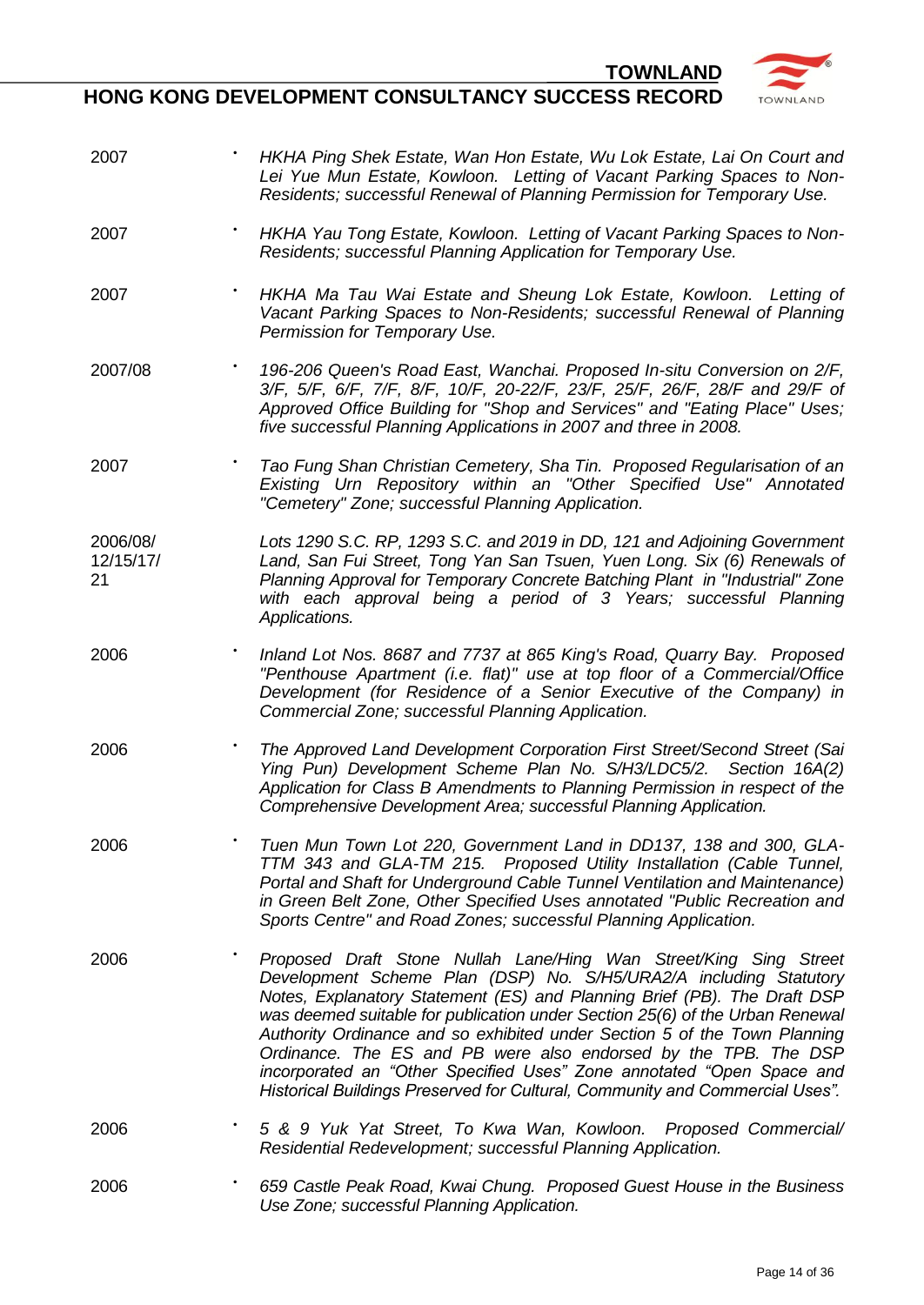



2006/07/ 08/09 **•** *The Hong Kong Polytechnic University at 17 Science Museum Road, Tsim Sha Tsui, Kowloon. Proposed Dedicated Premises for the School of Hotel and Tourism Management; three successful Planning Applications and successful Planning Review for 13% height increase.* 2005 **•** *Remaining Portion of Ap Lei Chau Marine Lot 63, Ap Lei Chau. Objection to a Rezoning Request submitted by Local Residents to Change the Use from "Other Specified Uses" annotated "Liquefied Petroleum Gas and Oil Products Transit Depot" to "Open Space (1)"; Objection successfully upheld.* 2005 • Units A and B on G/F, Gemstar Tower, 23 Man Lok Street, Hung Hom. *Proposed Commercial Uses to regularise the existing use following Enforcement Action; successful Planning Application.* 2005 **•** *KIL 11074, Olympic Station Development - Site C. Proposed Temporary Conversion [5 Years] of Existing Parking Spaces into Retail Floorspace; successful Planning Application.* 2005 **•** *102 How Ming Street, Kwun Tong. Proposed Office Development in the Business Use Zone; successful Minor Relaxation for this precedent case 16.9% in excess of the Statutory Height Restriction.* 2005 **•** *Land at Hung Shui Kiu Tin Sam Road/Hung Yuen Road, Hung Shui Kiu. Proposed Minor Relaxation (19.9%) of the Building Height Restriction; successful Planning Review.* 2005/08 **•** *Land at Kennedy Road and Ship Street, Wanchai. Objections to two Rezoning Requests submitted by the Conservancy Association to Change the Use of Government Land in a Comprehensive Redevelopment Site to Green Belt; two Objections successfully upheld.* 2004/05 **•** *33 & 34 San Shek Wan Village, South Lantau. Proposed Redevelopment of Houses in Coastal Protection Area and Minor Relaxation of Height Restriction; successful Planning Application and subsequently successful Planning Application to incorporate a swimming pool.* 2004 **•** *AIL 353, 43 Heung Yip Road, Wong Chuk Hang. Proposed Hotel Conversion in the Business Use Zone; successful Planning Application.* 2004 **•** *Land at Kennedy Road and Ship Street, Wanchai. Objection to a Rezoning Request submitted by Local Residents at Kennedy Road to Change the Use of*  **Part of a Comprehensive Redevelopment Site to Open Space and to Stipulate** *a Requirement for the Preservation of the Former Tung Chi College Original Granite Retaining Walls; Objection successfully upheld.* 2004 **•** *Land at Kennedy Road and Ship Street, Wanchai. Objection to a Rezoning Request submitted by Local Residents on Kennedy Road to Amend the Notes of the "Other Specified Uses" annotated "Comprehensive Redevelopment Area" to include a Maximum Plot Ratio of 5 and Maximum Building Height of 120 mPD; Objection successfully upheld.* 2004 **•** *9 Cheung Yee Street, Lai Chi Kok. Proposed Hotel Development in the Business Use Zone; successful Planning Application.* 2004 **•** *Leroy Plaza, NKIL 5560 & 5561, Cheung Yee Street, Lai Chi Kok. Proposed Hotel Development in the Business Use Zone; successful Planning Application.*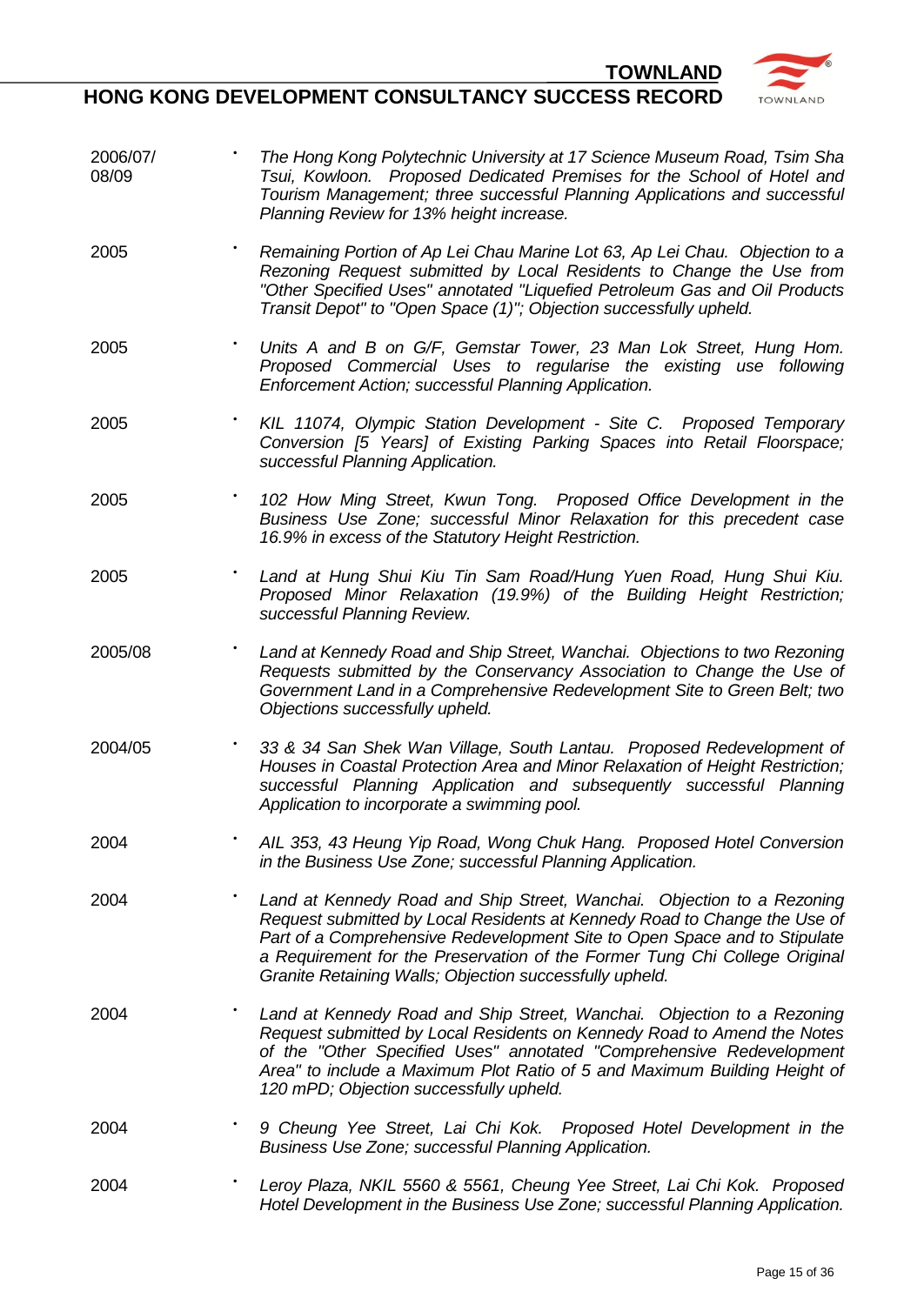

**HONG KONG DEVELOPMENT CONSULTANCY SUCCESS RECORD**

2004 • **90B Stanley Main Street, Stanley.** Proposed Hotel Use in the Residential *(Group A) Zone through the Conversion of an Existing Commercial Building; successful Planning Application.* 2003 **••** *Lee Gardens Two, Yun Ping Road, Causeway Bay. Proposed Motor Vehicle**Proposed Motor Vehicle Showroom in a Commercial/Residential Zone; successful Planning Application.* 2003/05/ 07/08/09 **•** *Hoi Fai Road, West Kowloon Reclamation. Successful Rezoning Request to incorporate Hotel Use in Column 2 of the Residential (Group A)1 – R(A)1 Zone, three successful Planning Applications and a successful Review Hearing.* 2003 **•** *9-11 Sheung Hei Street, San Po Kong. Proposed Hotel Development in the Business Use Zone; successful Planning Application and successful Amendments to the Approved Scheme.* 2003 **•** *712 Prince Edward Road East and 112 King Fuk Street, San Po Kong. Proposed Hotel Development in the Business Use Zone; successful Planning Application and successful Amendments to the Approved Scheme.* 2003/04 **•** *Lots 2019, 1290 S.CRP & 1293 S.C and Adjoining Government Land in DD121, San Fui Street, Tong Yan San Tsuen, Yuen Long. Proposed Amendment of and Extension to an Approved Concrete Batching Plant and Minor Relaxation of Height Restriction; successful Planning Review and Two (2) successful Extensions of Time of the Planning Approval.* 2003/05 CS, (i) **•** *NKIL 6196 Cornwall Street, Kowloon Tong. Proposed Minor Relaxation of the Height Restriction to incorporate a 9m high Communal Sky Garden as a Green Feature under the Joint Practice Note No. 1; successful Planning Review in respect of this precedent case and successful Minor Amendment to the Approved Scheme.* 2003/04 **•** *102 How Ming Street, Kwun Tong. Proposed Office/ Hotel Development in the Business Use Zone; successful Planning Application for this precedent case incorporating hotel use in the former Industrial Area and successful Amendments to the Approved Scheme.* 2002/03 **•** *NKIL 6378, 2-4 Caldecott Road, Piper's Hill, Cheung Sha Wan. Successful Rezoning Request to incorporate a Minor Relaxation Clause into the Outline Zoning Plan and subsequently (1) a successful Planning Application for a Minor Relaxation of the Height Restriction to allow for a 4.6m high Communal Sky Garden as a Green Feature under the Joint Practice Note No. 1 and (2) a successful Planning Review for a Minor Relaxation of the Height Restriction to allow for an 8.9m high Communal Sky Garden.* 2002 • *Wan Chai North, Hong Kong. Successful Objection to the Draft Outline Zoning Plan to change the planning and design of the Waterfront of Wanchai North Reclamation to protect landmark features and public views; to achieve low rise stepped development fronting Harbour Centre and Great Eagle Centre; and to provide generous provision for pedestrians over landscaped roof tops down to the Waterfront.*  2002/06 **•** *KTIL No. 710, No. 7 Rehab Path, Lam Tin. Proposed Senior Citizen Residences for the Hong Kong Society for Rehabilitation; successful Planning Review in respect of Building Height and Landscape Issues and Successful Extension of Time for Commencement.*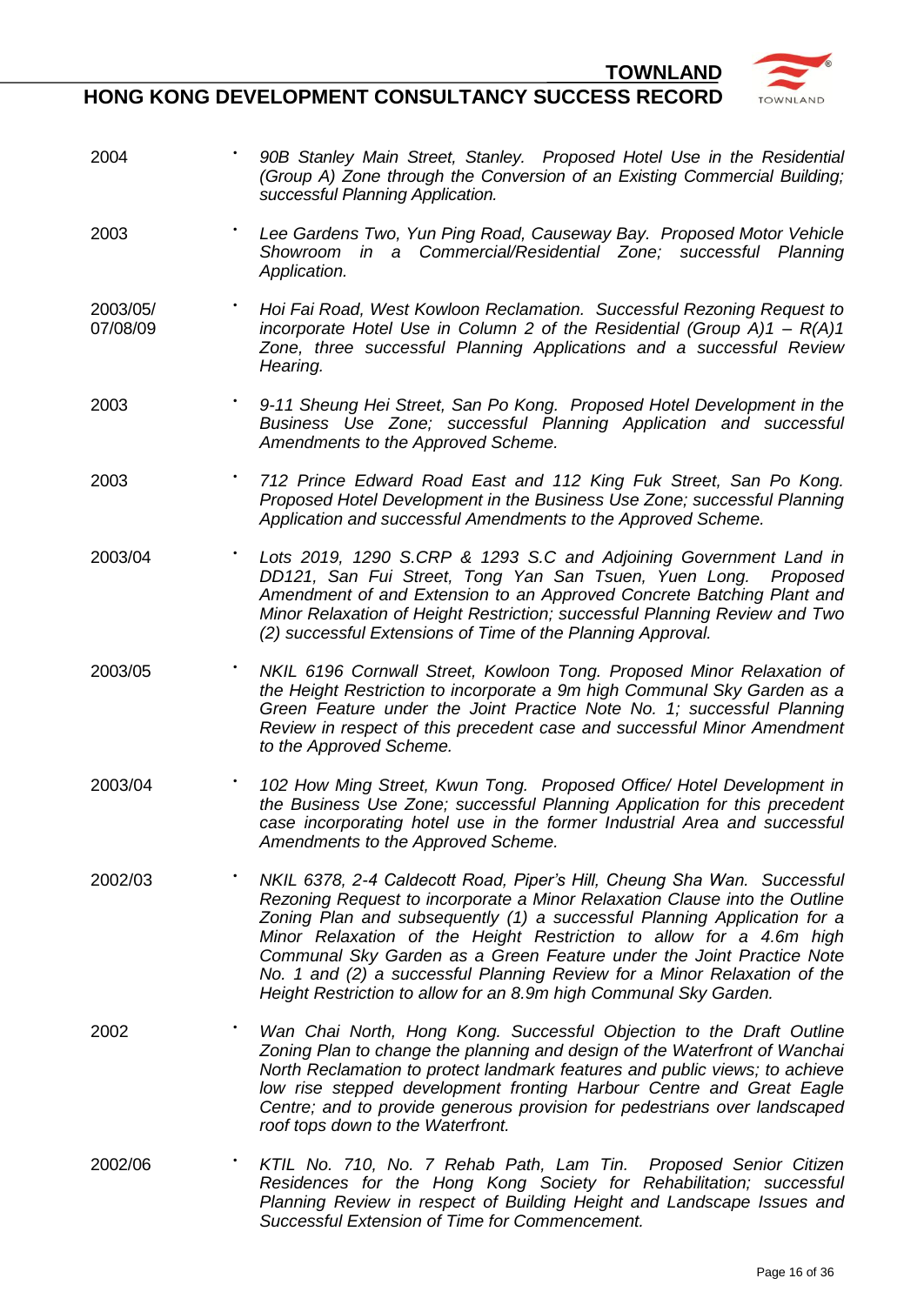

- 2002 **•** *Inland Lot No. 8079, 60 Victoria Road, Kennedy Town. Proposed Residential Development in Residential (Group E) Zone; successful Planning Application.*
- 2002 **•** *Flora Ho Sports Centre Complex, Pok Fu Lam, Hong Kong. Proposed Student Hostel Development in G/IC Zone; successful Planning Application.*
- 2002/07 **•** *NKIL 6280, Kowloon Bay. Proposed Commercial/Office Development with a Liquefied Petroleum Gas Vehicle Repair Workshop in an Other Specified Use (Business Zone); successful Planning Application and successful Revised Planning Application for Minor Relaxation of the Building Height Restriction to allow for incorporation of a Sky Garden.*
- $2002/06$ **•** *Lots in DD129 and Government Land, Deep Bay Road, Lau Fau Shan, Yuen Long. Proposed Residential Development in a Green Belt Zone; successful Planning Application and subsequently successful Class B Amendments to the Approved Scheme.*
- 2001/03/ 04/06/07 **•** *Lot No 736 in DD 450 & Adjacent Government Land at Nos. 152 – 160 Kwok Shui Road, Kwai Chung, Tsuen Wan. Proposed Residential Development in an Industrial Zone; successful Rezoning Request to secure a Residential (Group E) Zone and subsequently five successful Planning Applications.*
- 2001 **•** *Lot No. 763 (Part) in DD99, San Tin, Yuen Long; successful Objection to the Draft San Tin Outline Zoning Plan to secure an "Other Specified Uses (Comprehensive Development and Wetland Enhancement Area)" – [OU (CDWEA)] Zone to allow for residential development and pro-active conservation in a former "Conservation Area" Zone occupied by fish ponds.*
- 2001 **Communist Fig. 733 (Part) in DD99, San Tin, Yuen Long; successful Objection to the** *and 100* **Fig. 2001** *Draft San Tin Outline Zoning Plan to secure an "Other Specified Uses (Comprehensive Development and Wetland Enhancement Area)" – [OU (CDWEA)] Zone to allow for residential development and pro-active conservation in a former "Conservation Area" Zone occupied by fish ponds.*
- 2001 **•** *Centre for Youth Development, Chai Wan. Proposed Convention Centre, Information Technology Centre, Arts Centre, Multi-Function Facilities, Shopping Arcade and International Youth Hostel in G/IC Zone; successful Planning Application.*
- 2001 **••** *KCTL No. 419 in DD 450, Kwai Chung;* **successful Objection to the Draft** *Kwai Chung Outline Zoning Plan to secure a "Residential (Group E)" – [R(E)] Zone to allow for a residential development in a former "Other Specified Uses (Business)" Zone.*
- 2001 **•** *Gas Works Site (South Plant), Kowloon Marine Lot No. 102 RP, Ma Tau Kok, Kowloon. Proposed Residential Development in a "Residential (Group E)" – [R(E)] Zone abutting the Gas Works Site (North Plant); successful Planning Application.*
- 2001 **•** *1 Trademart Drive, Kowloon Bay, Kowloon. Amendment to the OZP from "Other Specified Uses" annotated Trade Mart or Industrial/Godown Use to "Other Specified Uses" annotated Trade Mart and Commercial Development; successful Rezoning Request to secure retail, office and other uses in Column 1 and hotel and other uses in Column 2 of the OZP Statutory Notes to enable a Visitor/Family Destination Centre with Entertainment, Commercial, Trade Mart/Business and other Supporting Facilities to be developed on the Site.*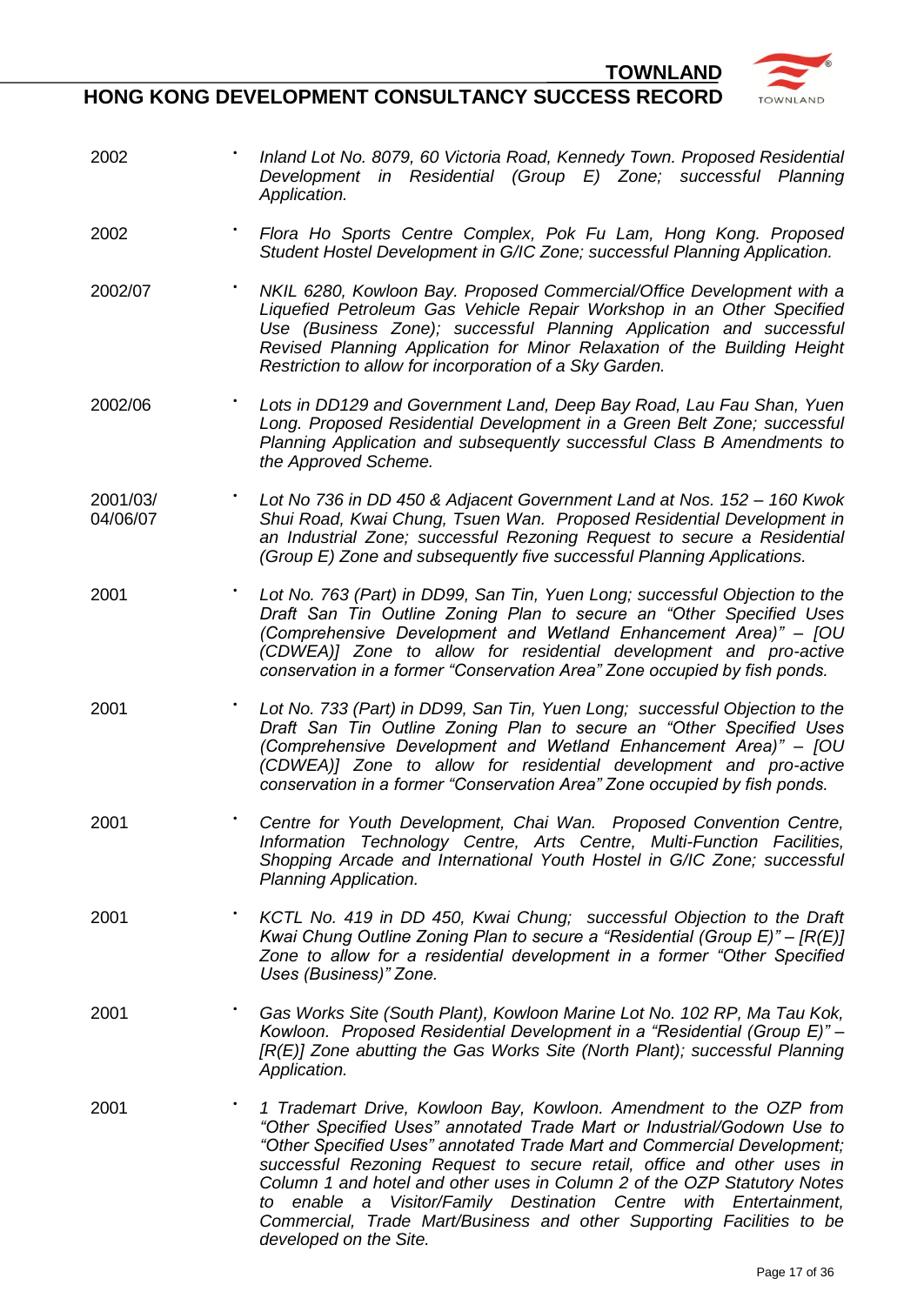**•** *KCRC Nam Cheong Station, West Rail Phase 1; two successful Planning* 

**HONG KONG DEVELOPMENT CONSULTANCY SUCCESS RECORD**

2001/04



*Applications for Minor Amendments to an Approved Scheme.* 2001 **•** *G/F & 1/F, CDW Building, 382-392 Castle Peak Road, Tsuen Wan. Proposed In-situ Conversion for Commercial/Retail Uses; successful Planning Application.*  2001/03/ 08 **Tao Fung Shan Christian Cemetery, Sha Tin; successful Rezoning Request** *from Village Type Development" to "Other Specified Uses ("Cemetery" Only)" to regularise an existing use and rationalise site boundaries and subsequently, a successful Objection to the Draft Sha Tin Outline Zoning Plan to also allow for Columbarium and Ossuarium Uses on the Site. In addition, secured a successful Private Treaty Grant at "nil" premium.* 2001 **•** *3/F & 4/F, CDW Building, 382-392 Castle Peak Road, Tsuen Wan. Proposed Data Processing Centre; successful Planning Application.* 2001 **•** *5/F to 26/F, CDW Building, 382-392 Castle Peak Road, Tsuen Wan. Proposed In-situ Conversion to provide Composite Industrial/Office Accommodation; successful Planning Application.*  2001 **•** *8 Kwai Cheong Road, Kwai Chung. Proposed In-situ Conversion from Industrial/Office to Office Use; successful Planning Application.* 2000/03 · *Area 36, DD 91 (FSSTL 189), Ng Uk Tsuen, Sheung Shui. Proposed Amendments to the Approved Fanling/Sheung Shui Outline Zoning Plan; successful Rezoning Request from G/IC to Residential (Group B) – [R/(B)] and Green Belt – [GB], to allow for a 5.0 PR development on 0.9 Ha of land and subsequently a successful Planning Application for a Minor Relaxation of the Height Restriction.*  2000/01/ 03 Lot No. 2574 in DD 92, Kwu Tung, Sheung Shui. Proposed Residential *Development with Minor Relaxation of the Building Height under the CDA Zone; successful Planning Application and successful Amendments to the Approved Schemes.* 2000 **•** *Unit 2A, G/F, Fook Hong Industrial Building, 19 Sheung Yuet Road, Kowloon Bay. Proposed Fast Food Shop; successful Planning Application.* 2000 **•** *Tin Fook Wai, Yuen Long; successful Objection to the Draft Nam Sang Wai Outline Zoning Plan to secure an "Other Specified Use (Comprehensive Development and Wetland Enhancement Area)" – [OU(CDWEA)] Zoning to allow for residential development and pro-active conservation in a former 'Recreation' Zone occupied by fish ponds.*  2000 **•** *102 How Ming Street, Kwun Tong. Proposed Office with over 100,000m<sup>2</sup> GFA in Industrial Zone; successful Planning Application.*  2000/01 • **Sha Tin Town Lot No 168 (Union Hospital Site), Sha Tin; successful** *Rezoning Request from "G/IC" and "Open Space" to Residential (Group B) 1 to allow for a 3.0 PR residential development and successful Further Objection when the Site was regazetted as G/IC and Open Space as a result of local objection, which was successfully quashed. The Site is once again gazetted for "Residential (Group B) 1" use.*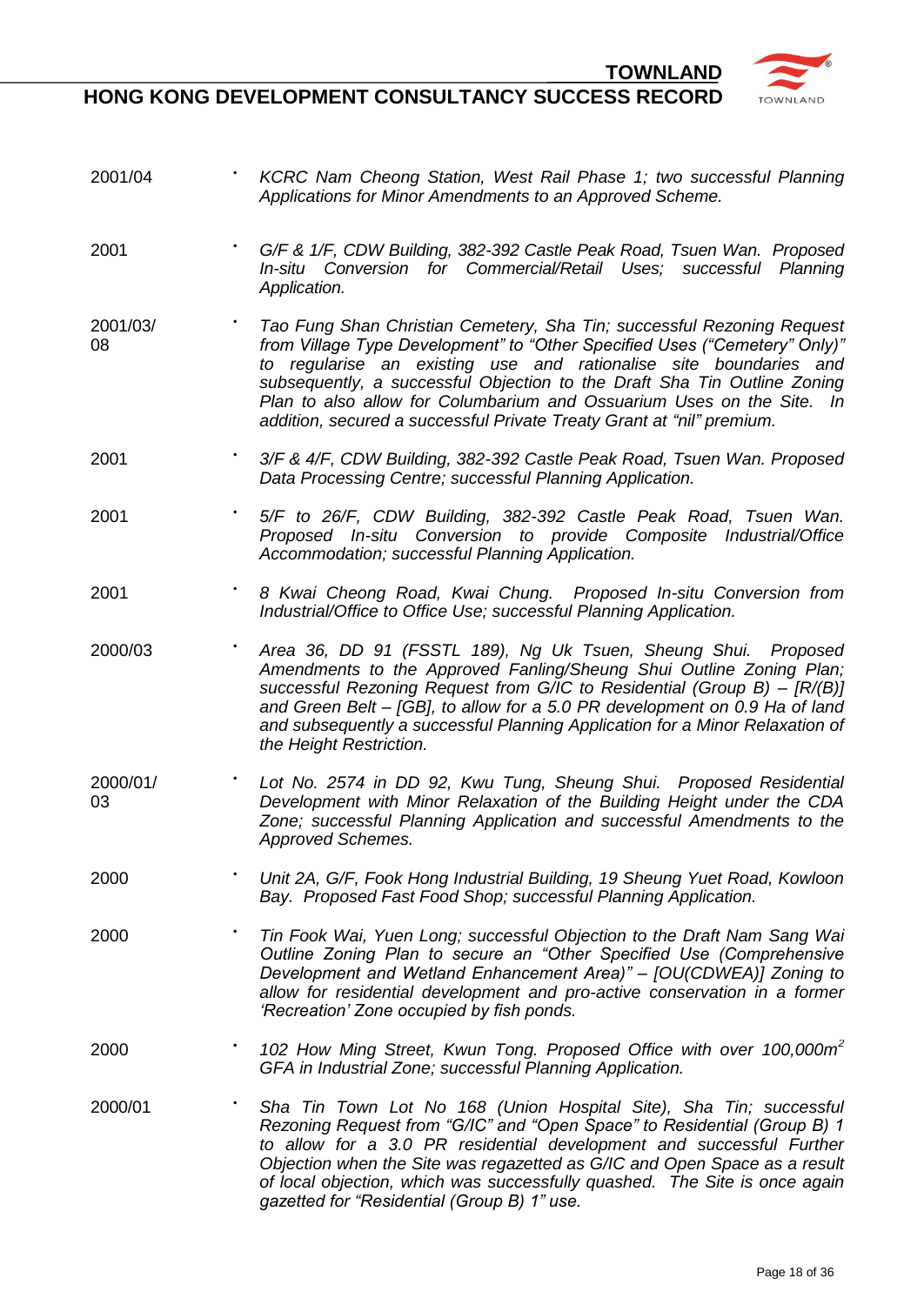

### **HONG KONG DEVELOPMENT CONSULTANCY SUCCESS RECORD**

2000 **•** *5 Mok Cheong Street (KIL 7626), 7 Mok Cheong Street (KIL 7628) and 70-78 Sung Wong Toi Road (KIL 10578), Ma Tau Kok, Kowloon. Proposed Comprehensive Residential/Commercial Redevelopment in a CDA (2) Zone; successful Planning Application.* 2000 **•** *Tien Chu Centre (KIL 4013 SA, SB, SC & RP), To Kwa Wan Road, To Kwa Wan, Kowloon. Proposed Hotel Development as part of a larger Development in an R(A) Zone; successful Planning Application.* 2000 NUT/2 **•** *Area 36, DD 91 (FSSTL 189), Ng Uk Tsuen, Sheung Shui. Proposed Residential Development in G/IC Zone; successful Amendments to the Approved Scheme.* 2000 **•** *KTIL Nos. 653 and 654, 370 and 376-378 Kwun Tong Road, Kwun Tong. Proposed Amendment to the Vehicular Access Arrangement for the Two Approved Office Developments on these Lots; successful Planning Application.* 2000 BUR **•** *School of Continuing Education Tower, Baptist University Road, Kowloon Tong, Kowloon. Proposed Hong Kong Baptist University Kindergarten; successful Planning Application.* 2000 **•** *Lots 16 BPR, 18-21, 23-26, 42-44, 1905 and 1911 and adjoining Government Land in DD 105, Castle Peak Road, San Tin, Yuen Long. Proposed Residential Use in Residential (Group D) Zone; successful Planning Application.* 2000 **•** *31 Barker Road, the Peak, Hong Kong; successful Rezoning Request from "Green Belt" to Residential (Group C) 3 to facilitate a Residential Redevelopment.* 2000 **•** *Tsing Shan Tsuen, Tuen Mun; Proposed Redevelopment of the "Lung Chuen Ging Say" (Buddhist Temple and Memorial Garden) including Columbarium Use on Lots 580, 584, 822 and 869 and Adjoining Government Land in DD 131; successful Planning Application.* 2000 MWL/5 **•** *Lots in DD 3 & 4, Luk Tei Tong, Mui Wo, Lantau; successful Objection to the Construction of Road, Emergency Vehicular Access and Footpath under the Roads (Works, Use and Compensation) Ordinance (Chapter 370), PWP Item No. 446TH (Part). The Government decided not to execute the works described in G.N. 1171 published on 12 March 1999.* 2000 **•** *Area 5, Tseung Kwan O. Proposed Church and Camp House; successful Planning Application. (NOT-FOR-PROFIT SERVICE).* 2000 • *Development at Anderson Road Quarry; successful in securing gazettal of an Amended Outline Zoning Plan through Statutory Objection Procedures to allow Government's Proposed High Rise Residential Development against a backdrop of hills without any adverse visual impact on the ridgeline.* 1999 **•** *375-377 Queen's Road East, Wan Chai. Change of Use of Office Building to Hotel Use; successful Planning Application.* 1999 **•** *NKIL 2802, 1 Derby Road, Kowloon Tong, Kowloon. Successful Rezoning Request from G/IC Zone to Residential (Group C)3 to allow for a Residential Redevelopment.*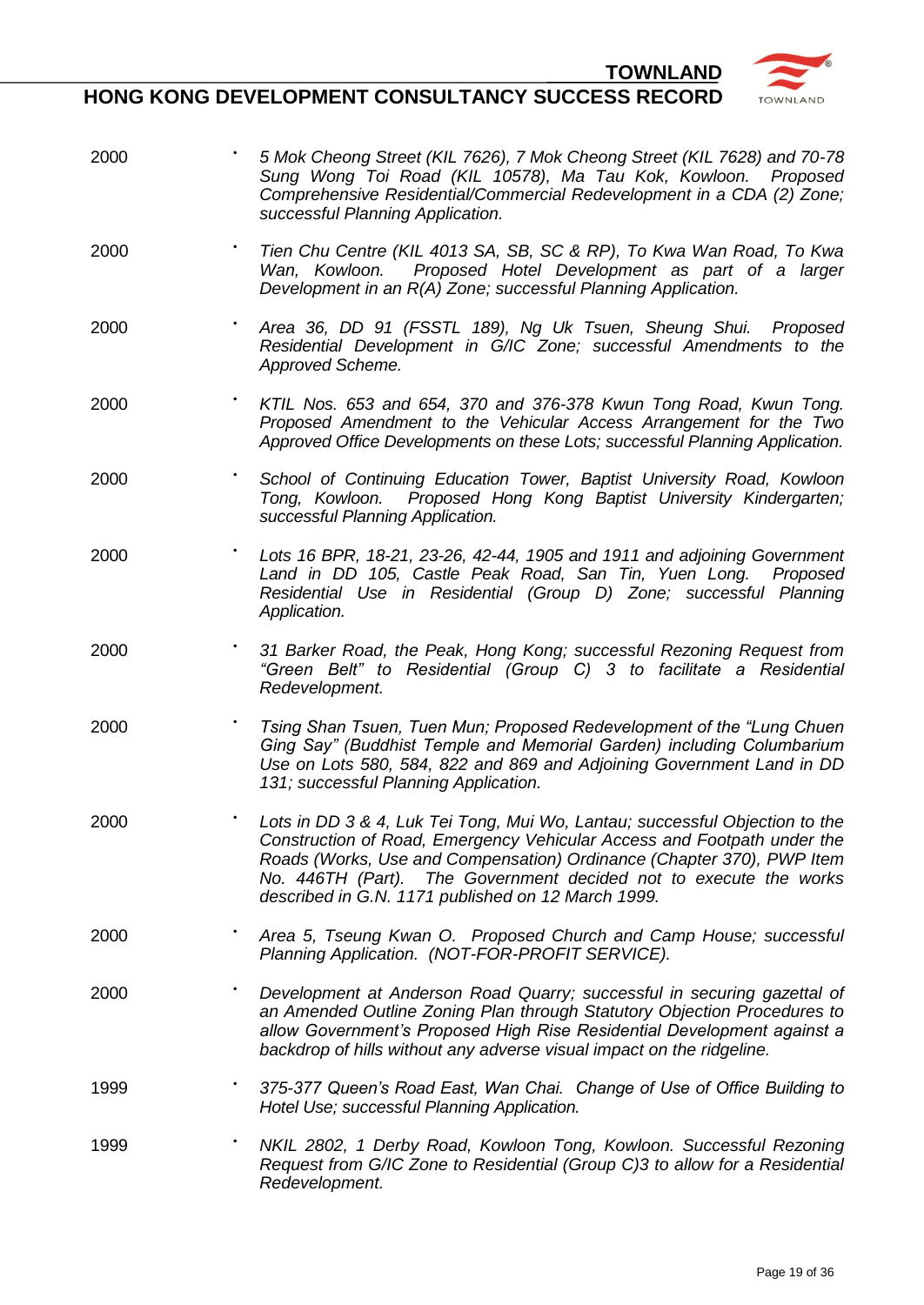

- 1999 **•** *Yau Tong Industrial Area. Successful Objections to the Draft Cha Kwa Ling, Yau Tong and Lei Yue Mun Outline Zoning Plan to secure Residential (Group E) Zones to facilitate Residential Development.*
- 1999 **•** *YTIL No.4 Section B, YTIL No.9, YTIM Nos. 58 & 59, YTML No.57 and YTML No.69 and YTIL No.4RP near the waterfront of Yau Tong Industrial Area. Successful Objection to the Draft Cha Kwo Ling, Yau Tong and Lei Yue Mun Outline Zoning Plan to secure a rationalised CDA boundary to facilitate implementation, an increase in domestic plot ratio to 6 on the Gross Site Area, a reduced school provision on the site and deletion of a public carpark requirement.*
- 1999 **•** *Wo Shang Wai, Yuen Long, NWNT. Successful Objection to the Draft Mai Po & Fairview Park Outline Zoning Plan whereby the use of the land was changed from "Conservation Area" ("CA") to "Residential (Group C)" "R(C))" with a maximum plot ratio of 0.4 to allow for a Residential Development.*
- 1999/00 **•** *MTRC Tseung Kwan O Extension - Area 86. Proposed comprehensive commercial/residential property development above the future Depot and Station in a CDA zone; successful Planning Application and successful amendment to the Approved Scheme.*
- 1999 **•** *18 Stanley Village Road, Stanley. Proposed Open Air Car Park. Successful Objections lodged on behalf of local interest groups; the Secretary for Transport decided as a result not to execute the works described in G.N.661 published on 15 August 1997 and 22 August 1997.*
- 1999 **•** *165-167 Wai Yip Street and 66 How Ming Street, Kwun Tong. Proposed amendments to an Approved Industrial/Office Development in Industrial Zone; successful Planning Application.*
- 1999 **•** *TMTL 388, Hoi Wing Road, Tuen Mun. Proposed Petrol Filling Station in an Industrial Zone; successful Planning Application.*
- 1999/00/ 03 **•** *Sheung Shui Lot No. 2 RP in DD 92, Fanling/Sheung Shui. Proposed Residential Redevelopment with Minor Relaxation in PR and Height Restrictions under the "CDA" Zoning; successful Planning Review and subsequently, successful Discharge of Planning Conditions and successful Amendments to the Approved Schemes.*
- 1999 **•** *The Swire Institute of Marine Science at Cape D'Aguilar, Shek O. Proposed Extension of the Academic Building; successful Planning Review.*
- 1999 **•** *NKIL 799, 131 Waterloo Road, Kowloon Tong. Proposed Primary School in the R(C) Zone; successful Planning Application.*
- 1999 **•** *Tin Shui Wai, Planning Area 33; Proposed Comprehensive Composite Residential Development with 2,496 units and supporting G/IC, Open Space and Public Car Parking Facilities; successful Planning Application.*
- 1999 **•** *TMTL 117 RP and Adjoining Government Land. Proposed 5 P.R. Composite Residential Development in a G/IC Zone; successful Planning Review.*
- 1999 **•** *Planning Area of the Draft Lam Tei and Yick Yuen Outline Zoning Plan. Objection partially upheld at the Further Hearing of Objections by rezoning the area to the west of Castle Peak Road from "U" to "GB", "V" and "R(E)".*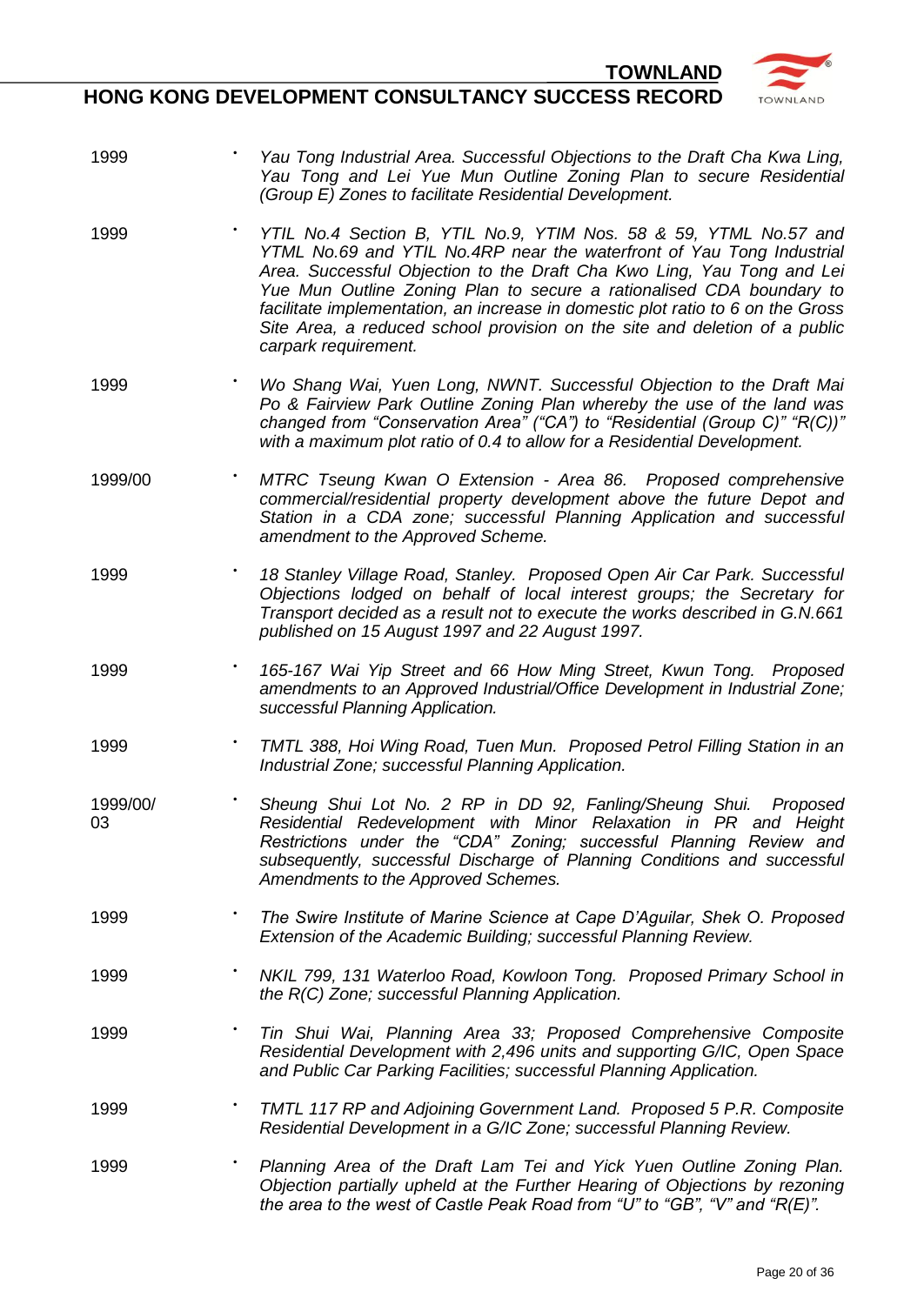**HONG KONG DEVELOPMENT CONSULTANCY SUCCESS RECORD**

1999 **•** *KCRC West Rail Nam Cheong (formerly Yen Chow Street) Station, New* 

*Territories; successful Planning Application in respect of a CDA Zone to* 



|                   | enable comprehensive property development above the future Station.                                                                                                                                                                                                                                                                                                                   |
|-------------------|---------------------------------------------------------------------------------------------------------------------------------------------------------------------------------------------------------------------------------------------------------------------------------------------------------------------------------------------------------------------------------------|
| 1999              | Grand Standford Harbourview Hotel, Mody Road, Tsim Sha Tsui; successful<br>Objection to the KCRC East Rail Extension, Hung Hom to Tsim Sha Tsui<br>under the Railways Ordinance.                                                                                                                                                                                                      |
| 1998/99           | 15 Yuk Yat Street and Adjoining Lots forming the same Street Block, To Kwa<br>Wan, Kowloon. Successful Rezoning Request from Industrial Zone to<br>Residential (Group E) Zone to allow for a Residential Redevelopment and<br>subsequent successful Planning Application.                                                                                                             |
| 1998              | Yau Tong Waterfront, Yau Tong Industrial Area. Successful Rezoning<br>Initiative from Industrial to Comprehensive Development Area - (CDA) to<br>allow for, inter alia, Residential Redevelopment.                                                                                                                                                                                    |
| 1998              | KIL 4013, Tien Chu Centre, To Kwa Wan, Kowloon. Successful Rezoning<br>Request from Industrial to Residential (Group A) - [R(A)].                                                                                                                                                                                                                                                     |
| 1998/00           | KCRC West Rail Tin Shui Wai Station, New Territories. Successful<br>Rezoning Request in respect of a CDA Zone to enable comprehensive<br>property development above the future Station and subsequent successful<br>Planning Application.                                                                                                                                             |
| 1998/00/<br>02/05 | KCRC West Rail Yuen Long Station, New Territories. Successful Rezoning<br>Request in respect of a CDA Zone to enable comprehensive property<br>development above the future Station and successful determination of the<br>Statutory Objections subsequently raised in respect of the Rezoning and<br>subsequent successful Planning Application and Revised Planning<br>Application. |
| 1998/00           | 181 Hoi Bun Road, Kwun Tong. Amendments to a Planning Permission for a<br>Composite Industrial/Office Redevelopment and a subsequent Proposed<br>Office Development; successful Planning Applications.                                                                                                                                                                                |
| 1998              | KIL 7628, 7 Mok Cheong Street, To Kwa Wan, Kowloon. Successful<br>Rezoning Request from Industrial to Comprehensive Development Area<br>(CDA) to allow for a Residential Redevelopment.                                                                                                                                                                                               |
| 1998              | Lot 2019 in DD 121, Tong Yan San Tsuen, Yuen Long. Proposed<br>Temporary Concrete Batching Plant; successful Planning Application.                                                                                                                                                                                                                                                    |
| 1998/02           | 70-72 Staunton Street, 9-12 Wa In Fong East and 3-21 Chung Wo Lane.<br>Proposed Relaxation of the Statutory Development Restrictions in the R(C)<br>Zone; successful Planning Application and subsequent successful Planning<br>Review for a revised scheme.                                                                                                                          |
| 1998              | Hongkong International Trade and Exhibition Centre, Kowloon Bay.<br>Successful Rezoning Request to Include "Freight Forwarding Services",<br>"Service Trades", "Photographic Studio", "Barber Shop" and "Beauty Parlour"<br>under Column 2 of the "Other Specified Uses" - "For 'Trade Mart'  Only"<br>Zone in the Draft Ngau Tau Kok and Kowloon Bay Outline Zoning Plan.            |
| 1998              | 115-117 Caine Road, 1-6 Po Wa Street, 9-13 Wa In Fong East and 9-21<br>Chung Wo Lane, Sheung Wan. Proposed Relaxation of the Statutory<br>Development Restrictions in the R(C) Zone; successful Planning Application.                                                                                                                                                                 |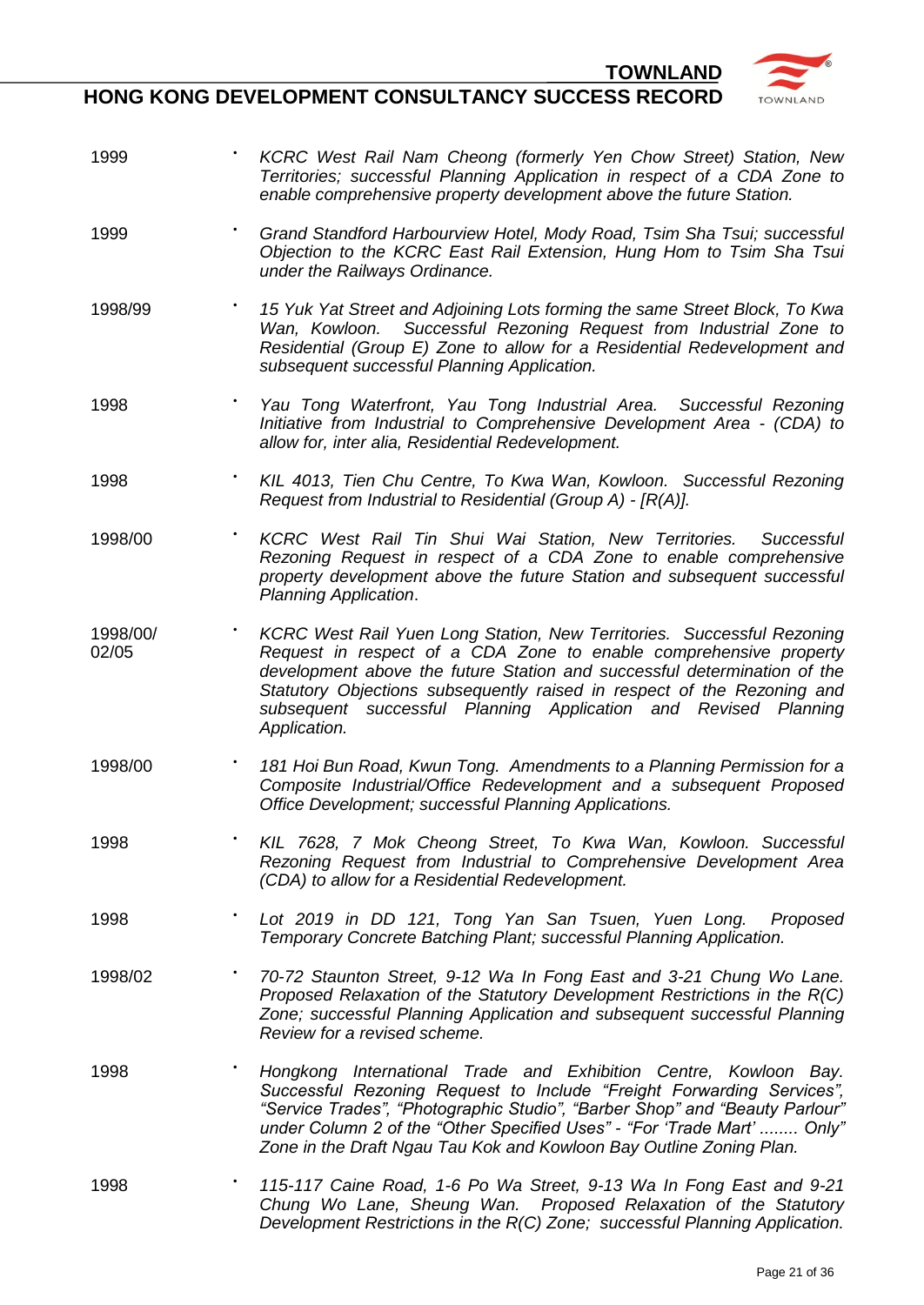



- 1998 **•** *11/F, Block C, Sea View Estate, 2-8 Watson Road, North Point. Proposed Service Trade for Watch and Clock Service and Repair Centre; successful Planning Application.*
- 1998/00 **•** *KCRC West Rail Long Ping Station, New Territories. Successful Rezoning Request in respect of two CDA Zones to enable comprehensive property development above the future Station. Subsequent successful Planning Applications for Site A and Site B.*
- 1998/02 **•** *Lots 1035 RP, 841 (Part), 2527 RP (Parts), 837, 839, 841 and 1037 RP in DD130, Lam Tei, Tuen Mun. Three successful Objections to the Draft Lam Tei and Yick Yuen Outline Zoning Plan to secure a Comprehensive Development Area Zone which will enable a Residential Development to replace the Green Belt and Village Zones on the Draft Plan.*
- 1998 **•** *Lots in DD130 and Adjoining Government Land, Lam Tei, Tuen Mun. Objection partially upheld at the Preliminary Hearing of Objections to enable a Residential and Commercial Development with a rational Development Boundary.*
- 1998 **•** *Lots in DD 104, Ngau Tam Mei, Yuen Long. Minor Relaxation of Site Coverage Restriction in R(C) Zone; successful Planning Application.*
- 1998 **•** *TWTLs 77 & 89, 1-9 Fui Yiu Kok Street and 90-114 Yeung Uk Road, Tsuen Wan. Proposed Hotel with Minor Relaxation of the Gross Floor Area Restriction in a CDA Zone; successful Planning Application.*
- 1998 **•** *IL 1891 and Adjacent Government Land, Sai Ning Street, Kennedy Town. Proposed 8.0 PR Residential Redevelopment in an Open Space Zone; successful Planning Application.*
- 1997/00 **•** *KTIL 502, 392 Kwun Tong Road, Kwun Tong. Proposed Commercial/ Office Redevelopment; successful Planning Application and two successful Planning Applications for Minor Amendments to a Planning Permission.*
- 1997 **•** *KIL 8234, 18-30 Bedford Road, Tai Kok Tsui, Kowloon. Successful Rezoning Request from Industrial Zone to Residential (Group E) Zone to allow for a Residential Redevelopment.*
- 1997 **•** *Rural Building Lot No. 691 R.P, 12 Headland Road, Hong Kong Island South. Proposed low density residential development; successful S.17B Appeal to the Appeal Board.*
- 1997 **•** *107 - 109 Wai Yip Street, Kwun Tong. Proposed in-situ conversion to Composite Industrial/Office Building; successful Planning Application.*
- 1997 **•** *G/F of Laws Commercial Plaza, 786 - 788 Cheung Sha Wan Road, Kowloon. Proposed Fast Food Shop/Restaurant/Retail Shop; successful Planning Application.*
- 1997/98/ 99 **•** *18 Fuk Lo Tsun Road, Ma Tau Kok, Kowloon. Proposed Composite Redevelopment with Residential, Commercial and Public Car Park Uses. Successful Planning Application and two successful Applications for Minor Amendments to a Planning Permission.*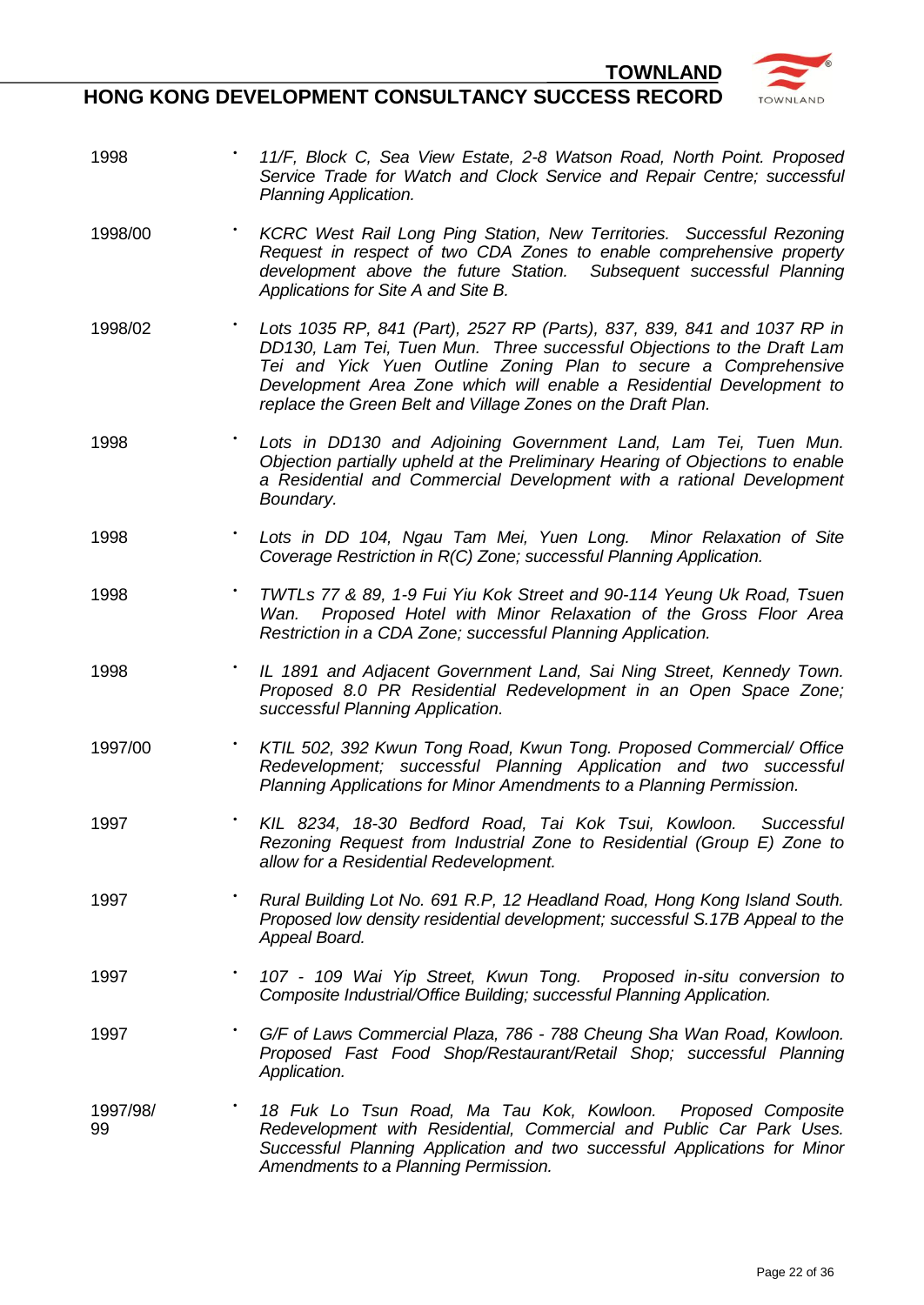



- 1997/00 **•** *Pui Shing Road, Area 44, Tseung Kwan O. Senior Citizen Residences Pilot Project in G/IC Zone for Hong Kong Housing Society; successful Planning Application and successful Planning Application for Minor Amendments to a Planning Permission. RECIPIENT OF 1997 HKIP AWARD.*
- 1997/00 **•** *Choi Ha Road, Jordan Valley. Senior Citizen Residences Pilot Project in G/IC Zone for Hong Kong Housing Society; successful Planning Application and successful Planning Application for Minor Amendments to a Planning Permission. RECIPIENT OF 1997 HKIP AWARD.*
- 1997 **•** *Lots 1155 to 1158 (inclusive), 1160 and 1167 RP in DD 130, Lam Tei, Tuen Mun. Successful Objection at the Preliminary Hearing of Objections. The Residential (Group D) zoning with 0.2 PR is to be changed to a Residential (Group C) zoning with 0.4 PR as a result.*
- 1997 **•** *KIL 11063, King's Park Rise, Kowloon. Proposed Residential Redevelopment with Public Open Space on adjacent Government Land in a CDA; successful Planning Application.*
- 1997 **•** *Lot Nos 565 and 566 RP in DD 122, Ping Shan, Yuen Long. Proposed Residential Development in an "Unspecified Use" Area; successful Planning Review.*
- 1997 **•** *NKIL 6232, Hammer Hill Road, Proposed Residential Redevelopment; successful Planning Application.*
- 1997 **•** *Stanley Lots 427, 428, 1129/1 RP, Stanley Market Road, Stanley. Successful Objection to the Outline Zoning Plan resulting in an increase in height of the Commercial (Group 1) zone from 15 m to 21 m.*
- 1997 **•** *TWTL 1, TWTL 123 and the Public Lane In Between, Yeung Uk Road, Tsuen Wan. Successful Rezoning Request from Industrial Zone to CDA to allow for a Comprehensive Office, Hotel and Service Apartment Redevelopment.*
- 1997 **•** *The SPCA Kowloon Centre, 105 Princess Margaret Road, Ho Man Tin, Kowloon. Proposed Redevelopment with Staff Quarters; successful Planning Application. (PRO-BONO SERVICE).*
- 1997 **•** *19-31 Ma Tau Pa Road, 1-9 Fui Yiu Kok Street and 90-114 Yeung Uk Road, Tsuen Wan. Successful Rezoning Request from Industrial Zone to CDA to allow for a Comprehensive Office, Hotel and Service Apartment Redevelopment.*
- 1996/02/ 03/07/09 **•** *Fuk Hang Tsuen Road, Lam Tei, Tuen Mun. Proposed Residential Development with Public Open Space on 1.65 Ha of land zoned for "Unspecified Use"; successful Planning Review and a number of successful Minor Amendments to the Planning Permissions.*
- 1996/00/ 02 **•** *Lots in DD130 and Adjoining Government Land, Lam Tei, Tuen Mun. Proposed Residential, Commercial and Community Development on 3.77 Ha. of land zoned for "Unspecified Use" and Village Type Development (and subsequently zoned for CDA); successful Planning Application and three successful Minor Amendments to the Planning Permission.*
- 1996 **•** *Flat 5, 13/F, Yick Fat Building, 1048-1056 King's Road and 2-32 Yau Man Street, Quarry Bay. Proposed Religious Institution in a Residential Zone; successful S.17B Appeal to the Appeal Board.*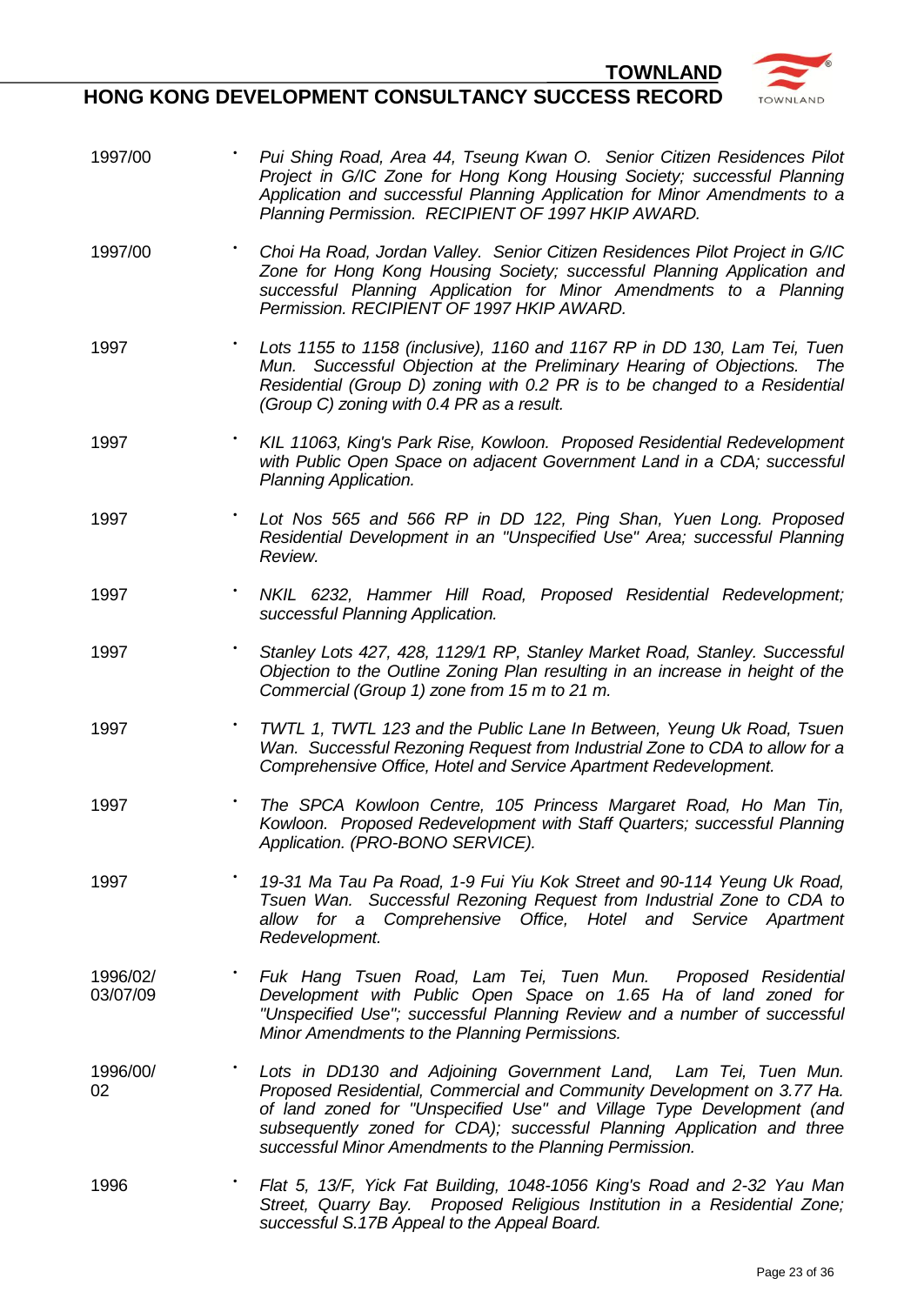

- 1996/00 **•** *14-30 King Wah Road, North Point. Proposed Comprehensive Office Redevelopment and Ancillary Car Park on approx. 0.7 Ha. of land in part of an Other Specified Uses Zone annotated "Comprehensive Redevelopment Area" and "Open Storage, Loading and Unloading Areas and Service Car Parking"; successful Planning Application and successful renewal of the Planning Approval.*
- 1996/97 **•** *4 Lai Yip Street and 114 Wai Yip Street, Kwun Tong. Proposed Commercial/Office Redevelopment on a 0.2 Ha. site in Industrial Zone; successful Review Hearing and two successful Planning Applications for Minor Amendments to a Planning Permission.*
- 1996/97/ 98/99 **•** *201 Tai Kok Tsui Road, Kowloon. Successful Rezoning Request from Industrial to CDA Zone to allow a comprehensively planned development consisting of residential, hotel and commercial components with ancillary supporting facilities on the Site, comprising approx. 2.1 Ha. Subsequent successful submission of a Planning Brief to the Town Planning Board, successful Planning Application and successful amendment to the Approved Scheme.*
- 1996/99 **•** *370 Kwun Tong Road, Kwun Tong. Proposed Office Redevelopment in Industrial Zone; successful Planning Application and successful amendment to the Approved Scheme.*
- 1996 **•** *18-24 King's Road, 7-9 Lau Sin Street and 15 Tin Hau Temple Road, North Point. Proposed Hotel in Residential Zone; successful Planning Application.*
- 1996 **•** *Energy Plaza, 92 Granville Road, Tsim Sha Tsui East, Kowloon. Proposed Massage Establishment and Commercial Bathhouse in Commercial Zone; successful Planning Application.*
- 1996 **•** *Lookout Link, Tai Po, New Territories. Proposed Aids Hospice Development on approx. 0.7 Ha. of land in Residential (Group C) and Green Belt Zones; successful Planning Application. (PRO-BONO SERVICE).*
- 1996 **•** *1 Ma Hang Chung Road, Ma Tau Kok, Kowloon. Proposed Residential Development in G/IC Zone; successful Review Hearing.*
- 1996/97/ 98/99 **•** *KIL No. 11084, Hung Hom Bay, Kowloon. Proposed Residential Development to 140m in height (maximum) on a 1.5 Ha. site (approx.) in a CDA Zone; successful Planning Application and five successful Planning Applications for Minor Amendments to a Planning Permission.*
- 1996 **•** *Penny's Bay. Successful Objection to the Draft North-East Lantau Port Outline Zoning Plan Number S/1-NELP/1 resulting in removal of a G/IC zone from the Objector's land and incorporation of a Commercial zone in its place.*
- 1996 **•** *Wo Keng Shan, North East New Territories. Application for Short Term Waiver for Film Studio; planning inputs to successful Lands Procedures.*
- 1996 **•** *Ocean Terminal, Tsim Sha Tsui, Kowloon. Successful Request for an Amendment to the Outline Zoning Plan to enable Hong Kong's first Family Entertainment Centre featuring educational high technology virtual reality and three-dimensional images; subsequent successful Planning Application.*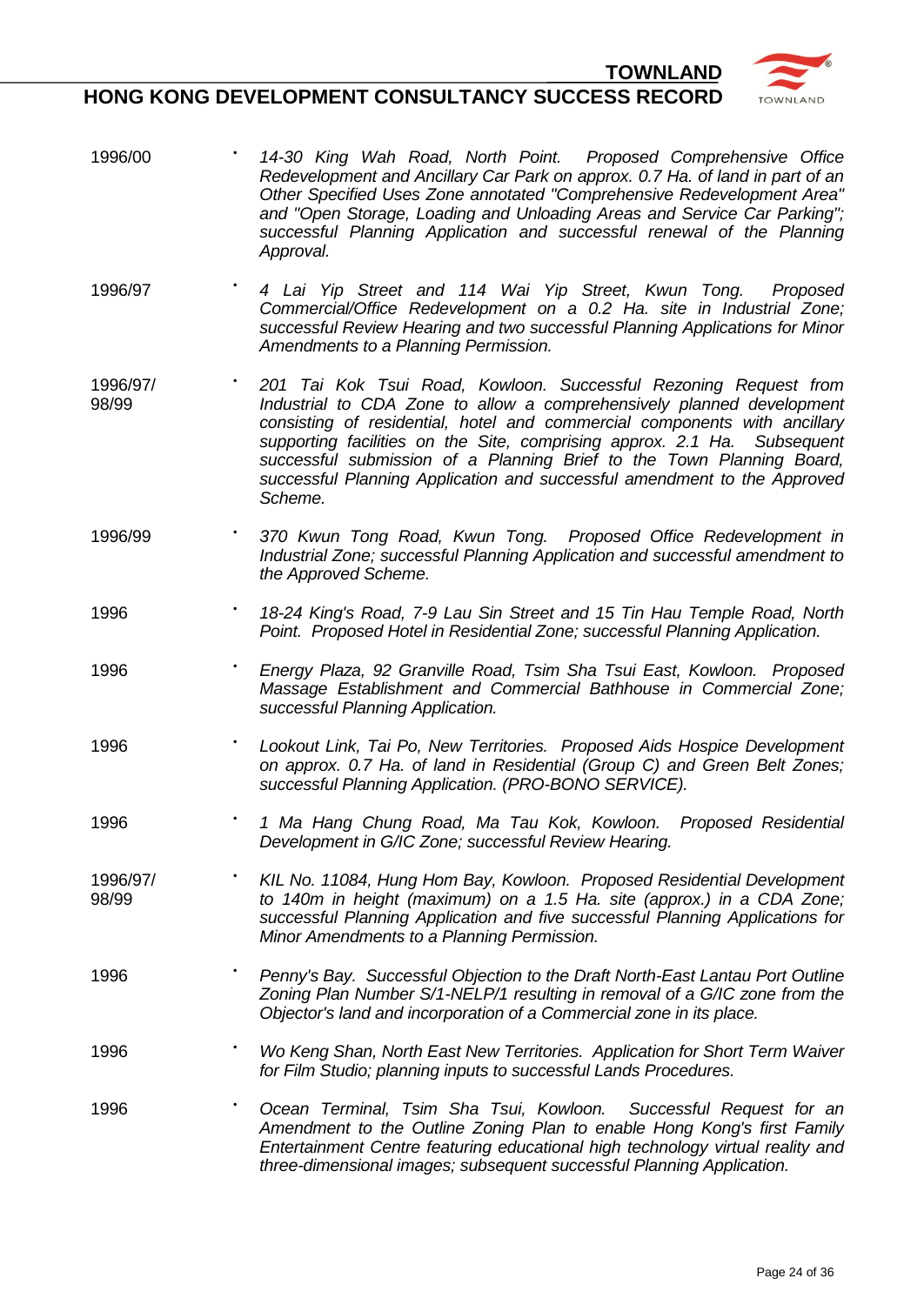

- 1995 **•** *Stanley Bus Terminal Area, Stanley, Hong Kong Island South. Assisting the Stanley Residents' Committee in a successful S.6 (1) Objection to the Outline Zoning Plan aimed at precluding the development of an incompatible and visually obtrusive "Multi-Storey Public Car Park to Include Bus Terminus" on a landmark site in this popular tourist village.*
- 1995 **•** *41-47 Waterloo Road and 30-40 Kwong Wa Street, Kowloon. Proposed Hotel (with Hotel Concessions, August 1994) in Residential Zone; successful Planning Application.*
- 1995 **•** *Land in DD 167, Cheung Muk Tau, Ma On Shan. Proposed Minor Relaxation of the Height Restriction attached to the R(C)2 Zone; successful Planning Application.*
- 1995 **•** *7 Tin Wan Praya Road, Aberdeen. Proposed Ancillary Office use on 26/F; successful Planning Application.*
- 1995 **•** *NKIL 5924, Beacon Hill. Successful Rezoning Request to allow for the site to be divided into 2 sub-areas with a relaxed (194 mPD) maximum height limit in the northern part of the site, thereby optimising on the Plot Ratio achievable, which would otherwise have been curtailed in view of environmental constraints in the southern part of the site.*
- 1995 **•** *KIL No. 9844, Tsim Sha Tsui, Kowloon. Proposed 91,820 m² GFA Hotel extension to the existing New World Centre Development; in principle Planning Approval secured through Lands Procedures.*
- 1995 **•** *506-516 Queen's Road West and 18 Hill Road. Proposed Hotel Redevelopment in Residential Zone; successful Planning Application.*
- 1995/97 **•** *Lot 190 and Extension, DD 390, Sham Tseng. Proposed 46,167 m² GFA Residential Redevelopment on the 1 Ha Union Carbide Chemical Storage Depot site, which is flanked by the San Miguel Brewery and Garden Bakery and which forms part of a Comprehensive Development Area Zone; successful Planning Application. Subsequent successful Planning Application for Amendments to the Approved Scheme to allow an increase in building height from 128.5 mPD to 176 mPD.*
- 1995/96 **•** *54-64 Chai Wan Kok Street, Tsuen Wan, New Territories. Proposed Industrial/Office Development in Industrial Zone with shared access with Wharf Cable Tower; successful Planning Application. Subsequent successful Planning Application for Broadcasting/Television Studio and Industrial/Office Development.*
- 1995/97/ 98 **•** *TWIL 5 and Lot 429 in DD 399, Castle Peak Road, Ting Kau, Tsuen Wan. Successful Objection to the Green Belt zoning in the Outline Zoning Plan, to allow for a High Tariff B Hotel with 4.59 PR on a 0.64 Ha site which is now zoned CDA. Subsequent successful Information Paper with Planning Brief to the Town Planning Board resulting in the amendment to the Outline Zoning Plan. Subsequent successful outcome at Section 6(8) Objection Hearing against the three groups of Objectors to the amendment and successful Planning Application.*
- 1995 **•** *Pacific Club, Tsim Sha Tsui, Kowloon. Proposed Staff Quarters in an Other Specified Use "Sports and Recreation Club" only Zone; successful Planning Application.*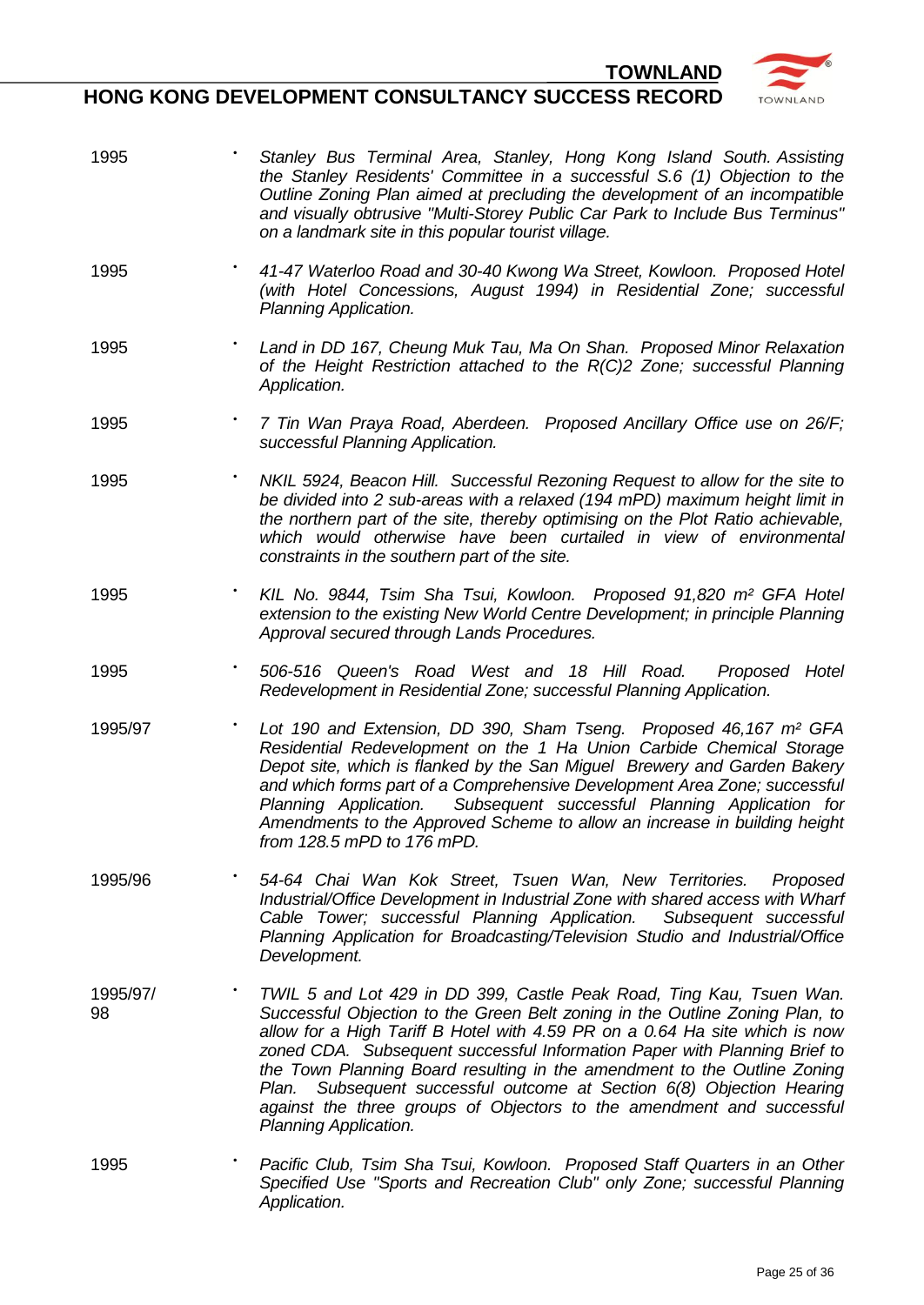

- 1995 **•** *NKIL No. 6160, Fung Tak Road, Diamond Hill. Objection to a Change of Use from a G/IC Zone to a Residential Zone in the Outline Zoning Plan; amicably resolved enabling withdrawal of the Objection.*
- 1995 **•** *Choi Hung MTR Station Park-And-Ride Development. Proposed Commercial/Office/Car Park Development and Public Transport Terminal/Traffic Interchange at Choi Hung MTR Station, including Hong Kong's first Park-And-Ride Development in Government/Institution and Community Zone; successful Planning Application.*
- 1995 **•** *International Trademart, Kowloon Bay. Proposed temporary use of 10/F, 11/F and 12/F of the building for non-ancillary office use in Other Specified Use "Trade Mart or Industrial/Godown Use" Zone; successful Planning Application.*
- 1995 **•** *33 Lai Chi Kok Road, Mong Kok. Proposed Hotel Redevelopment in Residential Zone with full Bonus Plot Ratio notwithstanding the Outline Zoning Plan Restriction; successful Planning Application.*
- 1995 **•** *KCTL No. 448, Kwai Hei Street, Kwai Chung, New Territories. Proposed Industrial/Office Development in Industrial Zone; successful Planning Application.*
- 1995/96/ 97 **•** *Shek Wu Wai, Yuen Long, New Territories. Proposed 0.4 PR Residential Development on 12.1 Ha of agricultural land zoned Green Belt after submission of the Application; successful Planning Review Hearing and two successful Applications for Minor Amendments to a Planning Permission.*
- 1995 **•** *98 - 100 Tung Lo Wan Road and 8-16 Lin Fa Kung Street West, North Point. Proposed Hotel Redevelopment in Residential Zone; successful Planning Application*.
- 1995 **•** *Hillview Court, Clear Water Bay Road, Tseng Lan Shue, New Territories. Successful Rezoning Request to permit 1.5 PR Residential Redevelopment on a 0.9 Ha site in a Residential Zone with 0.9 PR Restriction.*
- 1995/97 **•** *Lot No. 2030 Sec A in DD 95, Kwu Tung North, New Territories. Proposed 0.4 PR Residential Development on 1.9 Ha of land in part of a CDA Zone; successful Planning Review Hearing and Planning Application and successful Planning Application for Minor Amendments to a Planning Permission.*
- 1995 **•** *Belcher Gardens, Pok Fu Lam Road. Proposed Residential Development (2,252 units), Commercial Centre, G/IC Facilities and Open Space (overall PR 8.36) on 3.1 Ha. of land zoned for Residential, Green Belt and Open Space; successful Planning Application.*
- 1995 **•** *223-231 Wai Yip Street and 39 King Yip Street, Kwun Tong. Proposed Commercial/Office Redevelopment on a 0.85 Ha. site in Industrial Zone; successful Review Hearing.*
- 1995 **•** *Matilda and War Memorial Hospital, 41 Mount Kellett Road, the Peak. Proposed 8-storey Staff Quarters Redevelopment with Ancillary Recreational Facilities in a G/IC Zone; successful Planning Application.*
- 1995 **•** *88 Hing Fat Street, North Point. Proposed Office Redevelopment in Residential Zone; successful Planning Application.*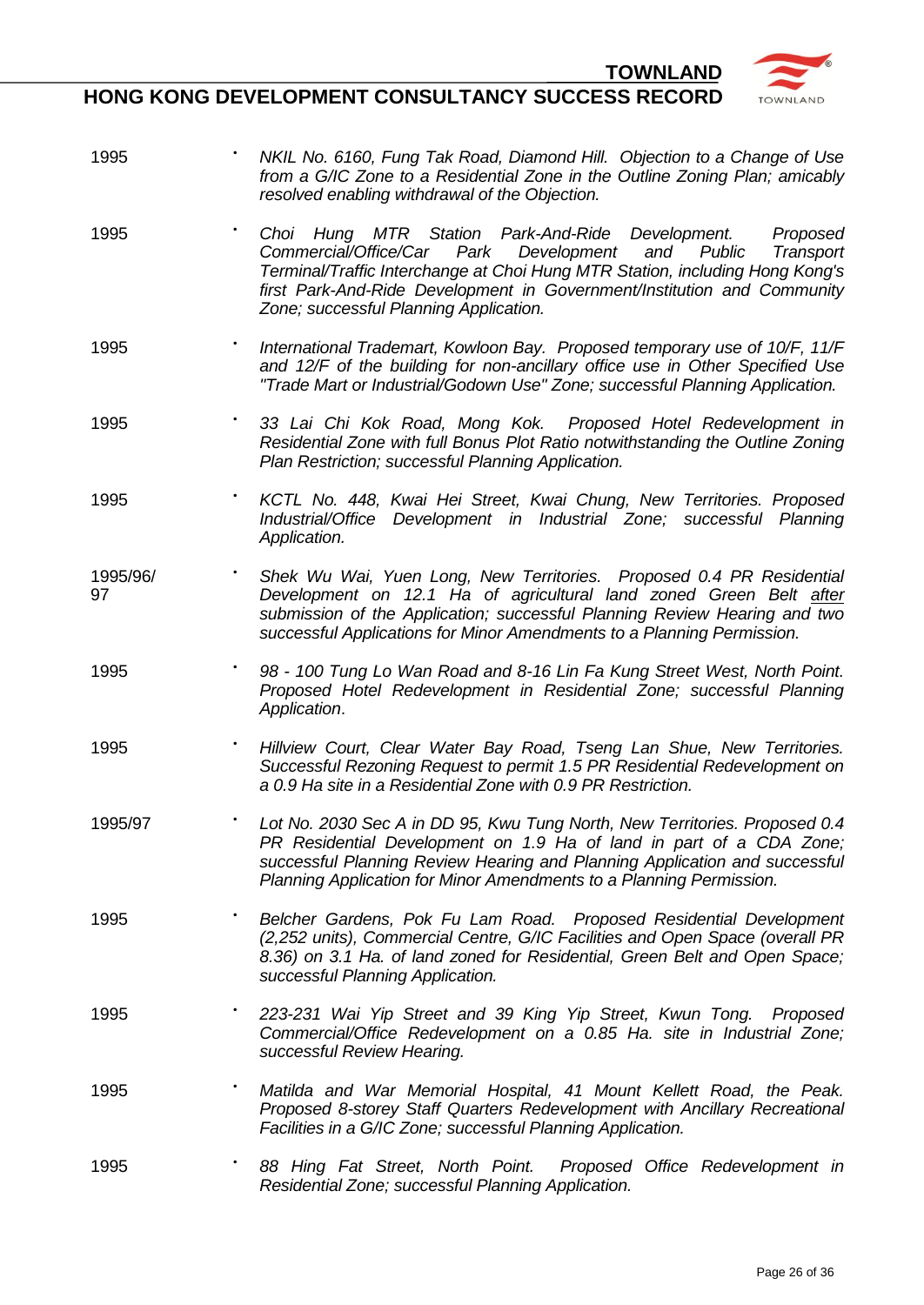TOWNLAND

| 1995    | NKML Nos. 13, 14, 15, 16, 22 and 23, Cheung Sha Wan Shipyards. Proposed<br>Industrial/Office Development on a 2.0 Ha. (approx.) Site in an Industrial Zone;<br>successful Planning Review Hearing.                                                                                           |
|---------|----------------------------------------------------------------------------------------------------------------------------------------------------------------------------------------------------------------------------------------------------------------------------------------------|
| 1995    | 70 Deep Water Bay Road, Deep Water Bay, Hong Kong; successful Minor<br>Relaxation in respect of Prestigious Residential Development in Residential<br>Zone.                                                                                                                                  |
| 1995    | NKIL No. 4899, 2 Ng Fong Street, San Po Kong. Proposed Industrial/Office<br>Development in Industrial Zone; successful Planning Application.                                                                                                                                                 |
| 1995/96 | 43 - 51A Tong Mi Road, Tai Kok Tsui. Proposed Hotel Redevelopment in<br>Residential Zone; successful Planning Applications without and subsequently<br>with hotel concessions.                                                                                                               |
| 1995    | 1 - 11 Ngan Mok Street, North Point. Proposed Hotel Redevelopment;<br>submission to the Hong Kong Tourist Association to successfully seek their<br>support.                                                                                                                                 |
| 1995    | TMTL No. 238, 1 Castle Peak Road, Castle Peak Bay, Tuen Mun (Gold Coast<br>Development). Proposed increase in Plot Ratio; in principle Planning Approval<br>secured through Lands Procedures.                                                                                                |
| 1995/01 | 888 Cheung Sha Wan Road, Kowloon. Proposed In-situ Conversion to<br>Industrial/Office Building in Industrial Zone and subsequent Proposed In-situ<br>Conversion to Office Use; successful Planning Applications and successful<br>Application for Minor Amendments to a Planning Permission. |
| 1995    | Garden Bakery, 58 Castle Peak Road, Cheung Sha Wan. Proposed<br>Commercial/Office Redevelopment in Residential Zone; successful Planning<br>Application and successful Application for Minor Amendments to a Planning<br>Permission.                                                         |
| 1995    | Healthy Gardens, 512-612 King's Road, North Point. Proposed Retail Use on<br>Part of 2/F; successful Planning Application.                                                                                                                                                                   |
| 1994    | Section 27 and 28, Lot 4433 in DD 51, On Lok Mun Street, Fanling. Proposed<br>Industrial/Office Development in Industrial Zone; successful Planning<br>Application.                                                                                                                          |
| 1994    | ٠<br>4 Kin Fat Lane, Tuen Mun. Proposed Industrial/Office Development in<br>Industrial Zone; successful Planning Application.                                                                                                                                                                |
| 1994    | 44 Wing Hong Street, Cheung Sha Wan. Proposed Office Development in<br>Industrial Zone; successful Review Hearing. Subsequently a successful<br>Planning Application.                                                                                                                        |
| 1994    | Wo Shang Wai, NWNT. Proposed Infill Development on 1.4 Ha. of Agricultural<br>Land zoned for Conservation after submission of the Application; successful<br>Planning Review Hearing for 0.4 PR Residential Development.                                                                     |
| 1994    | Various Lots in DD 92, Kam Tsin, Kwu Tung South. Proposed Development on<br>0.74 Ha. of Agricultural Land zoned for Open Space after submission of the<br>Application; successful Review Hearing for 0.4 PR Residential Development.                                                         |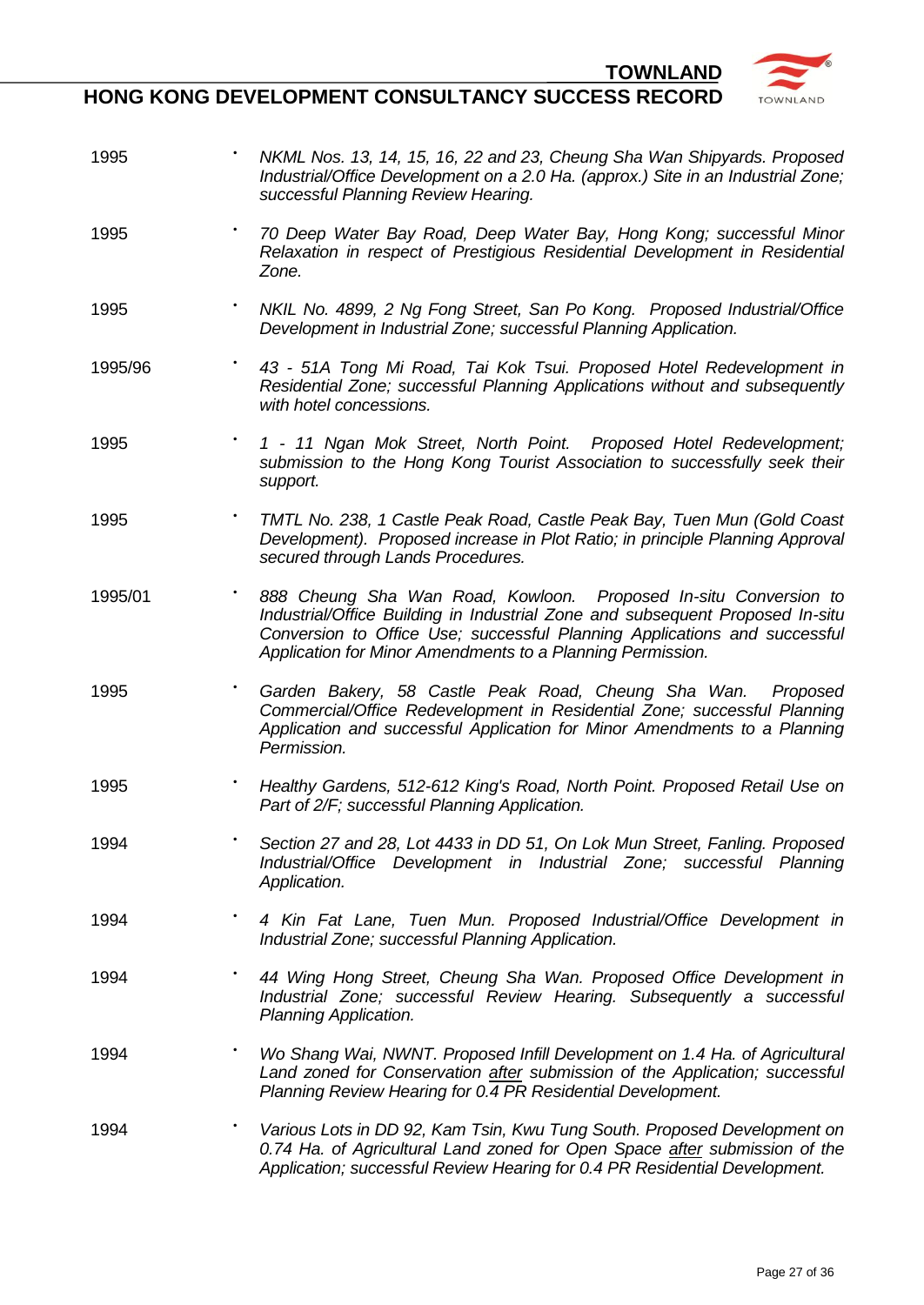

- 1994/95/ 96/99/01 **•** *Sunnyville Estate Development at Nam Sang Wai, NWNT. Proposed Residential Development (Approx. 3M sq.ft. GFA at a Maximum 8 Storeys), 18-Hole Golf Course, and Ancillary Commercial/Community Provision on a 98.3 Ha Development Area (predominantly Agricultural land), together with a Nature Reserve on 21.9 Ha; successful S.17B Appeal to the Appeal Board, successful on Judicial Review of that decision and successful at the Privy Council in London when that decision was challenged. Subsequently successful in three Objections (one for the Estate Development and two for the Nature Reserve) such that the zoning was changed to facilitate implementation of the scheme. Also successful in the renewal of the planning approval. RECIPIENT OF 1995 HKIP AWARD.*
- 1994 **•** *35 and 37 Gage Street and 2-10 Kin Sau Lane, Central. Proposed Office Redevelopment with Site Reservation for a Cooked Food Centre on land zoned Commercial/Residential and G/IC; successful Planning Review Hearing.*
- 1994/96/ 98 **•** *12-16 Wang Chau Road, Yuen Long. Proposed Comprehensive Commercial/Office Redevelopment with Cinemas, Retail Shops and Restaurants in part of a CDA Zone; successful Planning Review Hearing; subsequent successful Planning Application for a proposed Commercial/Service Apartment Redevelopment and successful Review Hearing for Commercial/Residential Redevelopment.*
- 1994/97 **•** *20-24 Hung To Road, Kwun Tong. Proposed Industrial/Office Redevelopment in Industrial Zone; successful Planning Application and successful Application for Minor Amendments to a Planning Permission.*
- 1994 **•** *CWIL 30RP, Chai Wan. Proposed Industrial/Office Development in Industrial Zone; successful Planning Application.*
- 1994 **•** *46 and 48 Anchor Street, Tai Kok Tsui. Proposed In-Situ Conversion to Office Building in Industrial Zone; successful Planning Review Hearing. Subsequently a proposed Commercial/Office Redevelopment in Industrial Zone; successful Planning Application.*
- 1994 **•** *11-15 Chai Wan Kok Street, Tsuen Wan. Proposed Industrial/Office Development in Industrial Zone; successful Planning Application.*
- 1994 **•** *79 Wing Hong Street and 108-110 King Lam Street, Cheung Sha Wan. Proposed Industrial/Office Development in Industrial Zone; successful Planning Application.*
- 1994 **•** *704 Prince Edward Road East/104 King Fuk Street, San Po Kong. Proposed Retail Shop/Bank/Fast Food Shop/Restaurant/in a Composite Industrial/Office Building in Industrial Zone; successful Planning Application.*
- 1994/95 **•** *76-84 Staunton Street, 1-7 Wa In Fong East and 12 and 14 Wa In Fong West, Sheung Wan. Composite Residential Redevelopment; two successful Planning Applications.*
- 1994 **•** *Kam Tsin, NENT. Proposed 0.2 PR Residential and Recreational Development on 3.9 Ha. of Agricultural Land zoned for Recreation after submission of the Application; successful Planning Application.*
- 1994/97 **•** *1-27 Wang On Road and 179-205 Electric Road and Adjoining Lane. Proposed Commercial/Office Development in Residential Zone; successful Planning Application and successful Applications for Minor Amendments to a Planning Permission.*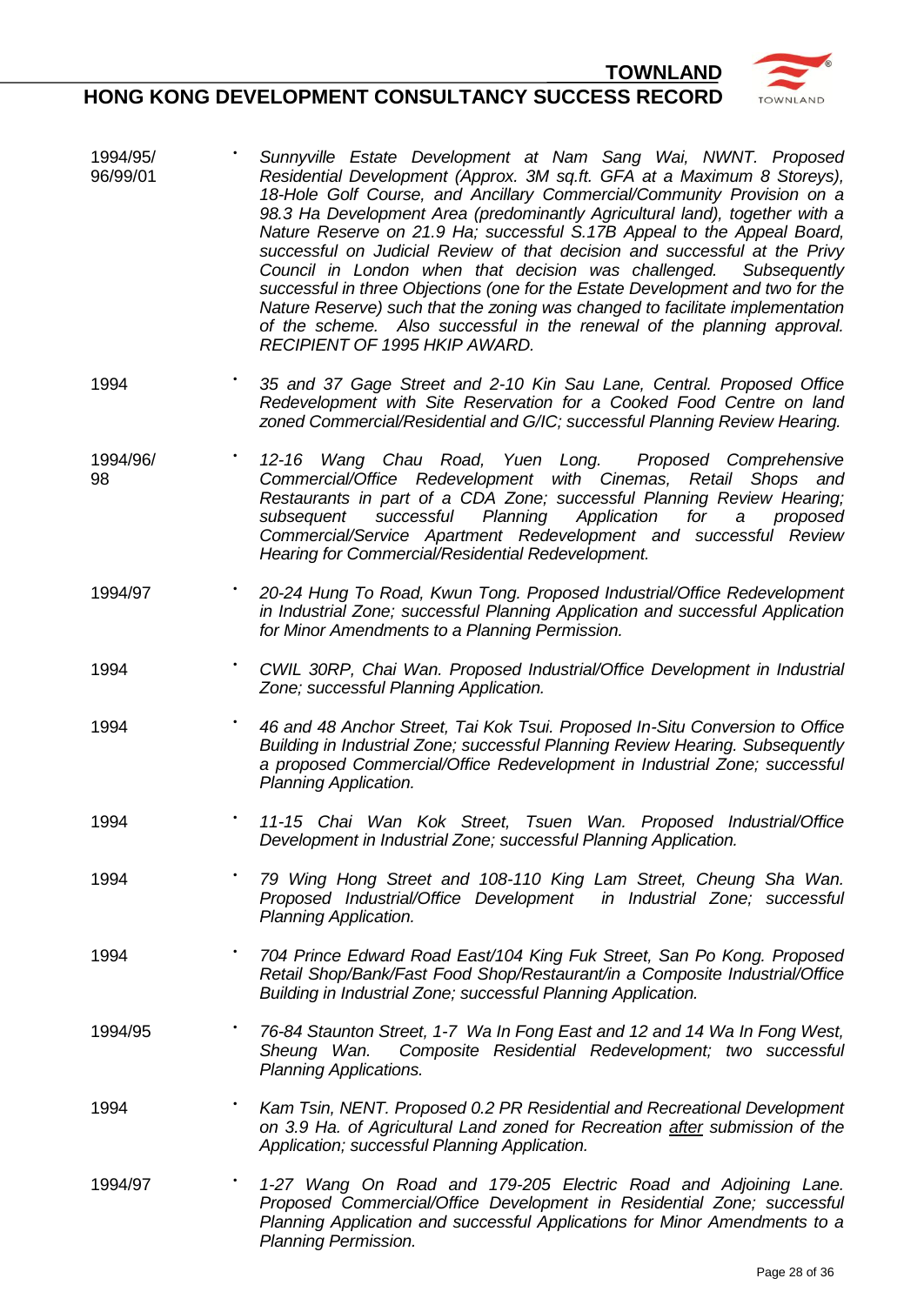**HONG KONG DEVELOPMENT CONSULTANCY SUCCESS RECORD**

**TOWNLAND** 



| 1994    | 12 Cheung Yue Street, Cheung Sha Wan. Proposed Industrial/Office Building<br>in Industrial Zone; successful Planning Application and successful Application<br>for Minor Amendments to a Planning Permission.                                                                    |
|---------|----------------------------------------------------------------------------------------------------------------------------------------------------------------------------------------------------------------------------------------------------------------------------------|
| 1994    | 124-142 Yeung Uk Road, Tsuen Wan. Proposed Industrial/Office Building in<br>Industrial Zone; successful Planning Application.                                                                                                                                                    |
| 1994/95 | 12 Kai Shun Road, Kowloon Bay. Proposed Industrial/Office Building in<br>Industrial Zone; two successful Planning Applications and successful<br>Application for Minor Amendments to a Planning Permission.                                                                      |
| 1994    | 14-16 Hennessy Road, Wanchai. Proposed Office Building in Residential<br>Zone; successful Application for Minor Amendments to a Planning Permission.                                                                                                                             |
| 1994    | 97-107 Wo Yi Hop Road, Kwai Chung. Proposed Commercial/Office Building<br>in an Industrial Zone; successful Planning Application.                                                                                                                                                |
| 1994    | 13-23 Wang Wo Tsai Street, Tsuen Wan. Proposed Industrial/Office Building<br>in Industrial Zone; successful Planning Application and successful Application<br>for Minor Amendments to a Planning Permission.                                                                    |
| 1994    | 26 Hung To Road, Kwun Tong. Proposed Industrial/Office Building in Industrial<br>Zone; successful Planning Application.                                                                                                                                                          |
| 1994    | 49-53 Hung To Road, Kwun Tong. Proposed Industrial/Office Building in<br>Industrial Zone; successful Planning Application. Proposed Industrial/Office<br>Building with Fast Food Shop/Restaurant/Retail Shop/ Bank uses on the<br>Ground Floor; successful Planning Application. |
| 1994/97 | 68 Hung To Road/46 Hoi Yuen Road, Kwun Tong. Proposed Industrial/ Office<br>Building in Industrial Zone; successful Planning Application and two successful<br>Applications for Minor Amendments to a Planning Permission.                                                       |
| 1994    | 111 and 113 How Ming Street, Kwun Tong. Proposed Industrial/Office Building<br>in Industrial Zone; successful Planning Application and successful Application<br>for Minor Amendments to a Planning Permission.                                                                  |
| 1994    | 778-784 Cheung Sha Wan Road, Cheung Sha Wan. Proposed<br>Industrial/Office Building in Industrial Zone; successful Planning Application.                                                                                                                                         |
| 1994/95 | 1, 3 and 5 Kai Hing Road, Kowloon Bay. Proposed Industrial/Office Building in<br>Industrial Zone; successful Planning Application, successful<br>Minor<br>Amendments to a Planning Permission and successful Review Hearing to<br>remove a Condition of the Planning Permission. |
| 1994    | 25 Castle Peak Road. Proposed Retail Use in Residential Zone; successful<br><b>Planning Review Hearing.</b>                                                                                                                                                                      |
| 1994    | 534-548 Castle Peak Road and 34-36A Wing Hong Street, Cheung Sha Wan.<br>Proposed Industrial/Office Building in Industrial Zone; successful Planning<br>Application and successful Application for Minor Amendments to a Planning<br>Permission.                                 |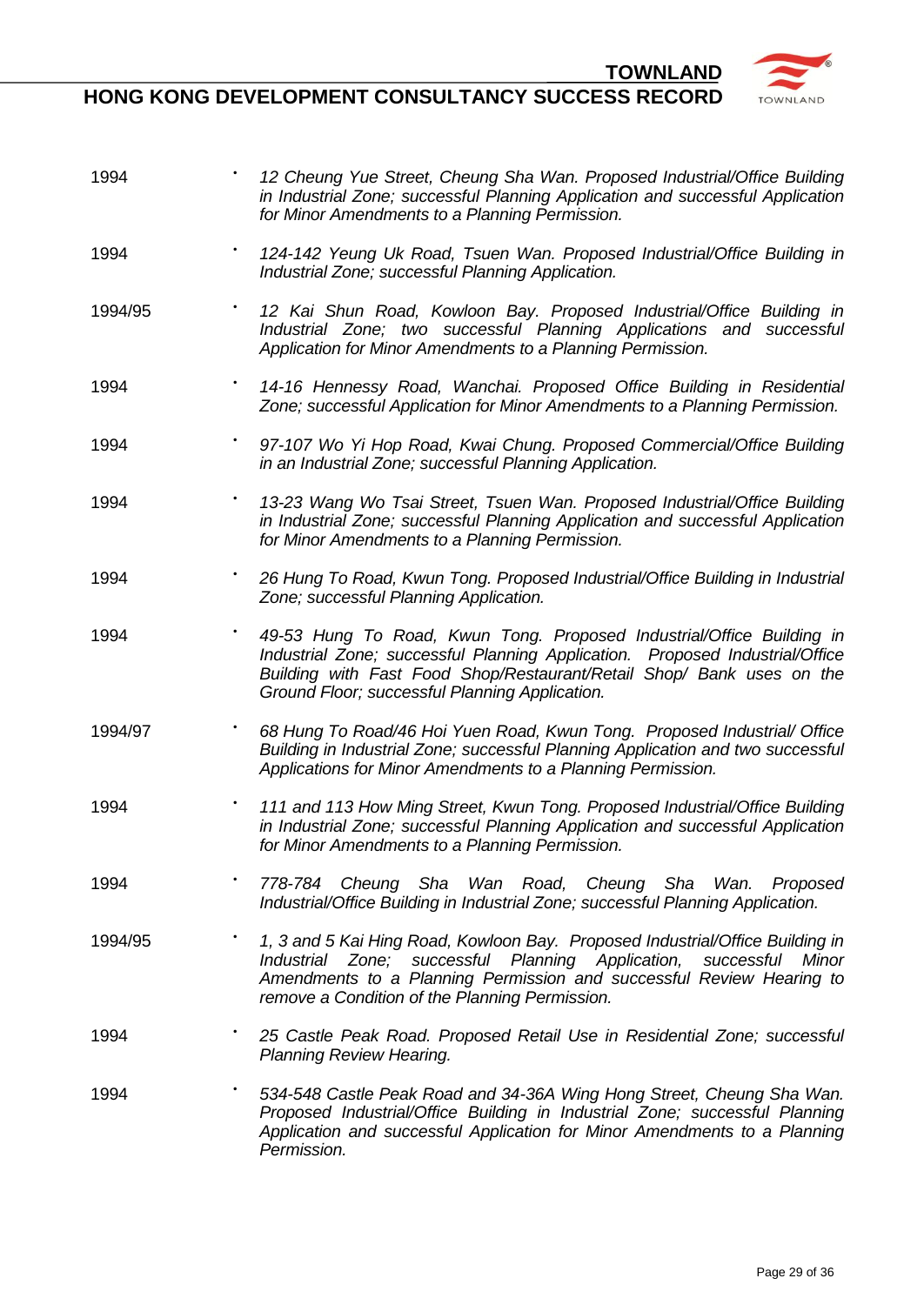

- 1994/96/ 97/99 **•** *KTIL No. 726, KTIL No. 6 Sec B & Ext. and KTIL No 6 RP & Ext., Kwun Tong Road, Kowloon. Proposed Comprehensive Commercial/Office and Industrial/Office Redevelopment in Industrial Zone; successful Planning Application and successful Application for Minor Amendments to a Planning Permission. Proposed Comprehensive Commercial/Office Redevelopment; successful Planning Application and successful Application for Minor Amendments to a Planning Permission.*
- 1993/94/  $0<sup>0</sup>$ **•** *145-159 Yeung Uk Road, Tsuen Wan. Proposed Industrial/Office Building in Industrial Zone; three successful Planning Applications.*
- 1993/96/ 98/00/01/ 02 **•** *Lai Chi Kok Bus Depot Site, Kowloon. Successful Site Identification exercise for a new Bus Depot on West Kowloon Reclamation and successful Objection to the subsequent Outline Zoning Plan to incorporate more flexibility into the landuse zoning. Successful Rezoning Request in respect of the original Lai Chi Kok Depot Site to enable a Commercial/Residential Redevelopment to full plot ratio; successful Planning Application and subsequent successful Applications for Amendments to a Planning Permission.*
- 1993/94 **•** *868 Cheung Sha Wan Road, Kowloon. Proposed Industrial/Office Building in Industrial Zone; two successful Planning Applications.*
- 1993/94/ 98 **•** *KTIL No. 726, Kwun Tong Road, Kowloon. Proposed Comprehensive Commercial/Office Redevelopment in Industrial Zone; successful Planning Application and four successful Applications for Minor Amendments to a Planning Permission.*
- 1993 **•** *56 Cheung Wan Street, Tsing Yi Island. Proposed Industrial/Office Building in Industrial Zone; successful Planning Application.*
- 1993 **•** *Mongkok Road/Tong Mi Road, Mong Kok, Kowloon. Proposed Commercial/Office Building in Residential Zone; successful Planning Application.*
- 1993/95 **•** *24 - 30 Wang Lung Street, Tsuen Wan. Proposed Industrial/Office Building in Industrial Zone; successful Planning Application and successful Application for Minor Amendments to a Planning Permission.*
- 1993 **•** *422-426 Shanghai Street, Yau Ma Tei, Kowloon. Proposed Commercial/Office Redevelopment in Residential Zone; successful Planning Application.*
- 1993 **•** *Hung Shui Kiu, New Territories. Proposed Comprehensive Development including Light Rail Transit (LRT) Facilities on the Ground Floor with Residential Development and other Associated Uses above requiring amendment to the non-statutory Layout Plan and a new statutory Draft Development Permission Area Plan. TOWNLAND also successfully negotiated with the District Planning Office to increase the plot ratio from 2.1 to 3.12.*
- 1993 **•** *633 and 635 King's Road, North Point. Proposed Commercial/Office Redevelopment in Industrial Zone; successful Planning Application.*
- 1993 **•** *44 Kennedy Road, Mid Levels. The Hongkong Electric Company Limited Head Office Redevelopment in a Government/Institution and Community Zone; successful Planning Application.*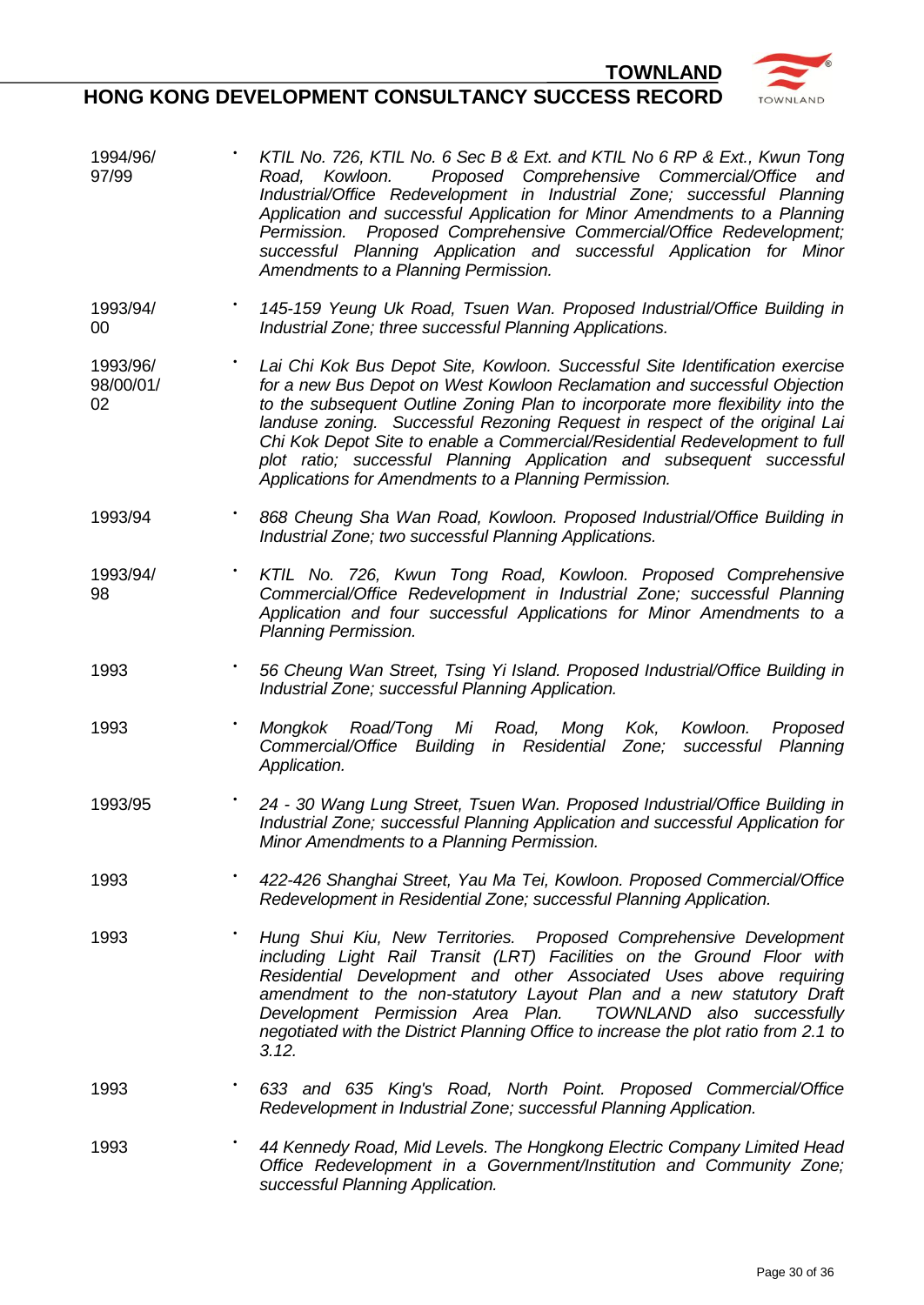

- 1993 **•** *Annex Building, Kowloon-Canton Railway, Kowloon Terminus, Hung Hom. Proposed Temporary School Use for Five Years; successful Planning Review Hearing.*
- 1993 **•** *Hong Kong Marina Club Site, Hebe Haven, Sai Kung. Proposed Extension of the Existing Marina Site for Car Parking and Marina Related Uses; successful Planning Review Hearing.*
- 1993/94/ 96/97/99 **•** *376 and 378 Kwun Tong Road, Kowloon. (1) Proposed Industrial/Office Building in Industrial Zone; three successful Planning Applications and successful Application for Minor Amendments to a Planning Permission. (2) Proposed Office Building; successful Planning Application and successful Applications for Minor Amendments to the Planning Permission.*
- 1993 **•** *Manhattan Garment Factory Building, Kwai Cheong Road, Kwai Chung. Proposed Industrial/Office Redevelopment in Industrial Zone; successful Planning Application.*
- 1993 **•** *20 and 22 Siu Lek Yuen Road, Sha Tin. Proposed Industrial/Office Building in Industrial Zone; successful Planning Application.*
- 1993/94/ 95 **•** *57 Hung To Road, Kwun Tong. Proposed Industrial/Office Building in Industrial Zone; successful Planning Application and two successful Applications for Minor Amendments to a Planning Permission.*
- 1993 **•** *79-89 Lei Muk Road, Kwai Chung. Proposed Industrial/Office Building in Industrial Zone; successful Planning Application.*
- 1993/94 **•** *79 Hoi Yuen Road, Kwun Tong. Proposed Commercial/Office Building in Industrial Zone; successful Planning Review Hearing and successful Application for Minor Amendments to a Planning Permission.*
- 1993 **•** *401-407 and 403-407 Chatham Road North, Hung Hom. Proposed Commercial/Office Redevelopments in Residential Zone; successful Planning Review Hearing and subsequent revised Planning Application.*
- 1993 **•** *4 Yip Fat Street, Aberdeen. Proposed Industrial/Office Redevelopment in Industrial Zone; successful Planning Application.*
- 1993/94 **•** *104 and 106 King Lam Street, Cheung Sha Wan, Kowloon. Proposed Industrial/Office Building in Industrial Zone; successful Planning Application and successful Application for Minor Amendments to a Planning Permission.*
- 1993 **•** *38-48 Shun Ning Road, Cheung Sha Wan, Kowloon. Proposed Commercial/Office Redevelopment in Residential Zone; successful Planning Application.*
- 1993/94/ 97 **•** *1-9 Fui Yiu Kok Street and 90-114 Yeung Uk Road, Tsuen Wan. Proposed Industrial/Office Building in Industrial Zone; successful Planning Application. Proposed Industrial/Office Building with Commercial Uses on the Ground Floor; successful Planning Application and successful Minor Amendments to a Planning Permission. Proposed Industrial Building with Minor Relaxation to Plot Ratio Restriction; successful Planning Application. Successful Rezoning Request from Industrial Zone to Comprehensive Development Area to allow for a Comprehensive Office, Hotel and Service Apartment Redevelopment.*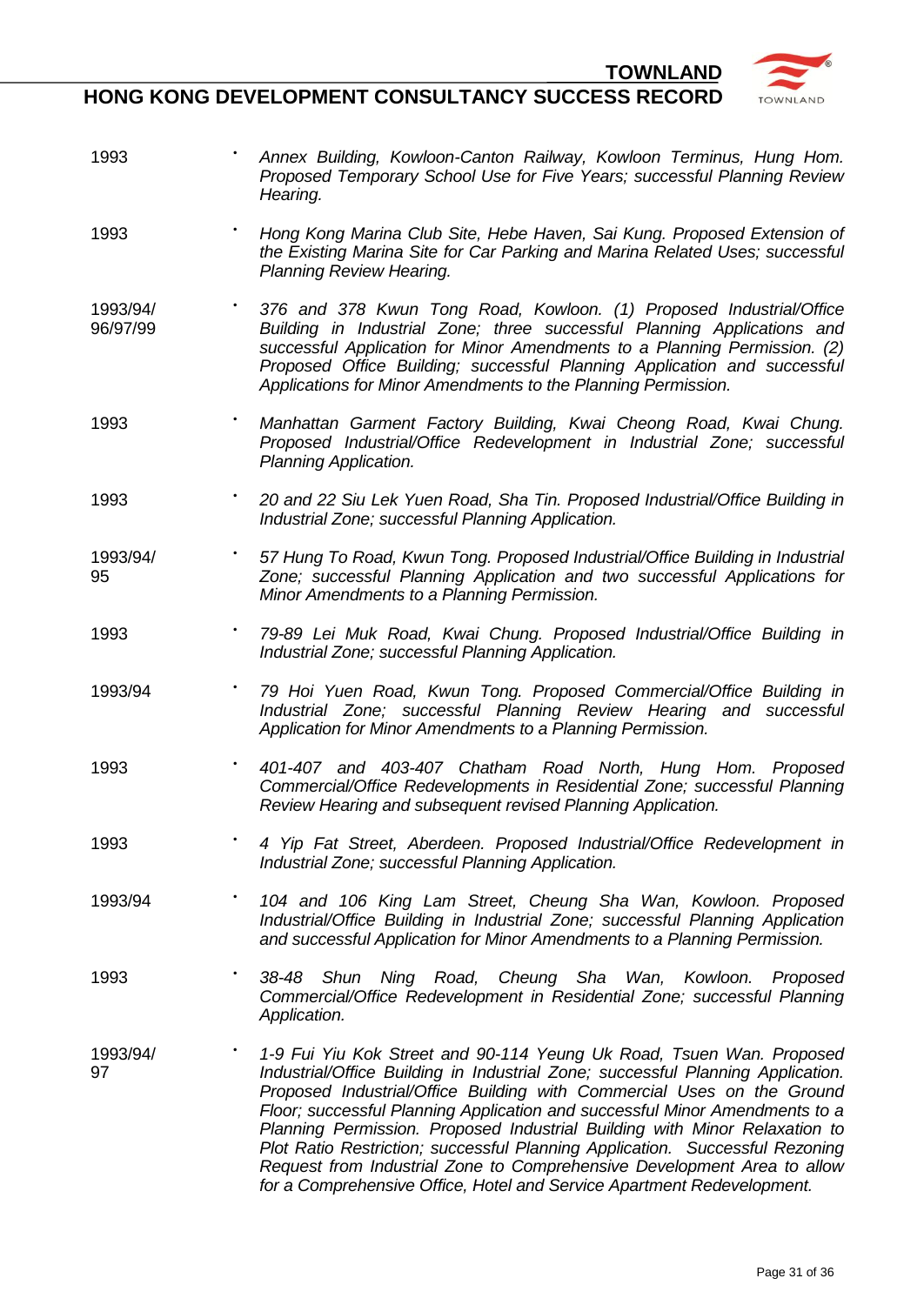**HONG KONG DEVELOPMENT CONSULTANCY SUCCESS RECORD**

1993 **•** *1-5 Mong Kok Road and 30-34 Tong Mi Road, Mong Kok. Proposed Commercial/Office Building in Residential Zone; successful Planning Application.* 1993 **•** *680 Castle Peak Road, Cheung Sha Wan. Proposed Industrial/Office Building in Industrial Zone; successful Planning Application.* 1993/94/ 97 **•** *909 Cheung Sha Wan Road, Cheung Sha Wan. Proposed Industrial/ Office Building in Industrial Zone; successful Planning Application and two successful Applications for Minor Amendments to a Planning Permission.* 1993 **•** *64 Castle Peak Road, Cheung Sha Wan. Proposed Commercial/Office Redevelopment in Residential Zone; successful Planning Application.* 1993/94 **•** *227 and 229 Wai Yip Street, Kwun Tong. Proposed Industrial/Office Building in Industrial Zone; successful Planning Application and successful Application for Minor Amendments to a Planning Permission.* 1993 **•** *Ngau Tam Mei, Yuen Long. Renewal of Planning Permission for a Small Part of an Approved Master Layout Plan for Comprehensive Residential Development on 7.4 Ha. of Agricultural Land; successful Planning Application for 0.4 P.R. Residential Development.* 1993 **•** *Che Kung Miu, Sha Tin. Successful Rezoning Request to permit Residential Development on land formerly zoned for Open Space.* 1993/96 **•** *96-104 Castle Peak Road, Cheung Sha Wan. Proposed Commercial/ Office Redevelopment in Residential Zone; successful Planning Applications. Proposed Hotel Redevelopment; successful Planning Application.* 1993 **•** *43-49 Tong Mi Road, Tai Kok Tsui. Proposed Commercial/Office Redevelopment in Residential Zone; successful Planning Application.* 1993 **•** *Land Adjacent to Kam Tin River, Yuen Long. Proposed Reed Bed Treatment System for Kam Tin River; successful Planning Application.* 1992 **•** *Kwu Tung, Sheung Shui, N.T. Coordination of a Master Layout Plan submission to Town Planning Board for a Private Residential Development on 9.5 hectares of Agricultural Land; successful Planning Review Hearing for 0.4 PR Residential Development.* 1992 **•** *638-642 Shanghai Street. Proposed Commercial/Office Development in a Residential Zone; successful Planning Application.* 1992 **•** *Tai Koo Valley Site, IL 8397 RP and Adjoining Lots, Greig Road, Quarry Bay. High Density Residential and G/IC Development; successful Planning Application.* 1992 **•** *Boys' and Girls' Clubs Association of Hong Kong Site at No. 3 Lockhart Road, Wanchai. Proposed Composite Community and Office Redevelopment in a "G/IC" Zone; successful Planning Application.* 1992 **•** *43 Heung Yip Road, Wong Chuk Hang. Proposed Industrial/Office Development in Industrial Zone; successful Planning Application.* 1992 **•** *375 and 377 Queen's Road East and Hau Tak Lane. Proposed Commercial/Office Development with no Loading/Unloading Provision in a Residential Zone; successful Planning Review Hearing.*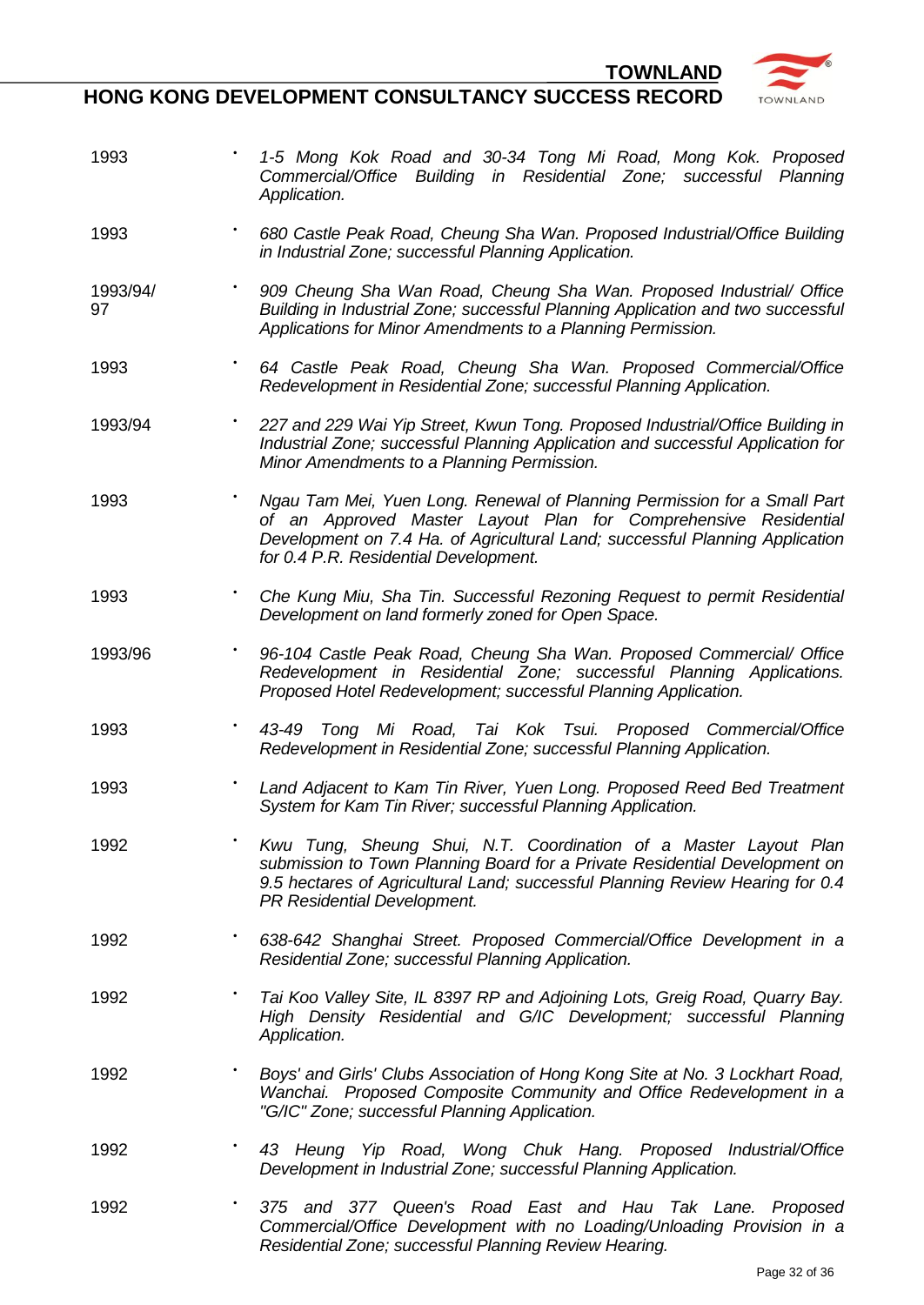- 1992/94/ 96/97 **•** *29-51 Wo Yi Hop Road, Kwai Chung. Comprehensive Redevelopment of a 0.8 Ha. Industrial Site to include Office/Commercial Development and Service Apartments with ancillary Clubhouse; successful Rezoning Request, successful Planning Review Hearing and subsequently successful Planning Application and successful Application for Minor Amendments to a Planning Permission. A further Planning Application for Service Apartment/ Hotel/Commercial Development was also subsequently approved.*
- 1992 **•** *Hong Lok Yuen, Tai Po New Town. Proposed Flatted Development in the central area (Town Centre Crescent) of this large, low rise residential neighbourhood; successful Planning Application.*
- 1992 **•** *China Motor Bus Depot Site, North Point. Change of Use from Bus Depot to Residential and Commercial; successful Planning Review Hearing.*
- 1992 **•** *Tsing Yi Island South. Oil Terminal Relocation and Petrol Filling Station for China Resources Company; successful Planning Application.*
- 1992/94/ 95/97 **•** *Ma Wan Island. Development Feasibility Study and Rezoning Request. Proposed Residential/Recreational Development and Village Resiting requiring preparation of a new statutory Draft Outline Zoning Plan; successful Rezoning Requests, a series of successful Planning Applications for the Development Components (including a Toll Plaza Facility on the Island to control vehicular access) and successful Discharge of Conditions.*
- 1992 **•** *358-362 Sha Tsui Road, Tsuen Wan. Proposed Commercial/Office Development in an Industrial Zone; successful Planning Application and successful Application for Minor Amendments to a Planning Permission.*
- 1992 **•** *Sai Yee Street, Kowloon. Proposed Ginza Complex in Residential Zone; successful Planning Review Hearing and Planning Application.*
- 1992/94/ 95 **•** *506-516 Queen's Road West and 18 Hill Road. (1) Proposed Commercial/Office in Residential Zone; successful Planning Application and successful Application for Minor Amendments to a Planning Permission. (2) Proposed Hotel; successful Planning Application.*
- 1992 **•** *Fanling Sheung Shui Town Lot No. 94, Shek Wu Hui, Sheung Shui. Furnishing planning justifications to facilitate successful lease modification in respect of a Commercial Centre Development.*
- 1992/95/ 96/97/98/ 99 **•** *Nga Ying Chau Oil Depot Site, Tsing Yi Island. Coordination of a Master Layout Plan submission to the Town Planning Board for the Comprehensive Redevelopment of the China Resources Company's Oil Depot; six successful Planning Applications for 9.5/5.0 P.R. (Non-Domestic/Domestic) Composite Residential Redevelopment.*
- 1992 **•** *D.D. 132 Tuen Mun. Proposed Residential Development in Green Belt Zone; successful Planning Application.*
- 1991 **•** *Units 1, 2 and 3, Ground Floor, Kowloon Plaza, 1010 Tai Nan West Street and 485-485C Castle Peak Road, Cheung Sha Wan, Kowloon. Three proposed banks; successful Planning Review Hearing and subsequent successful Modification of the Lease.*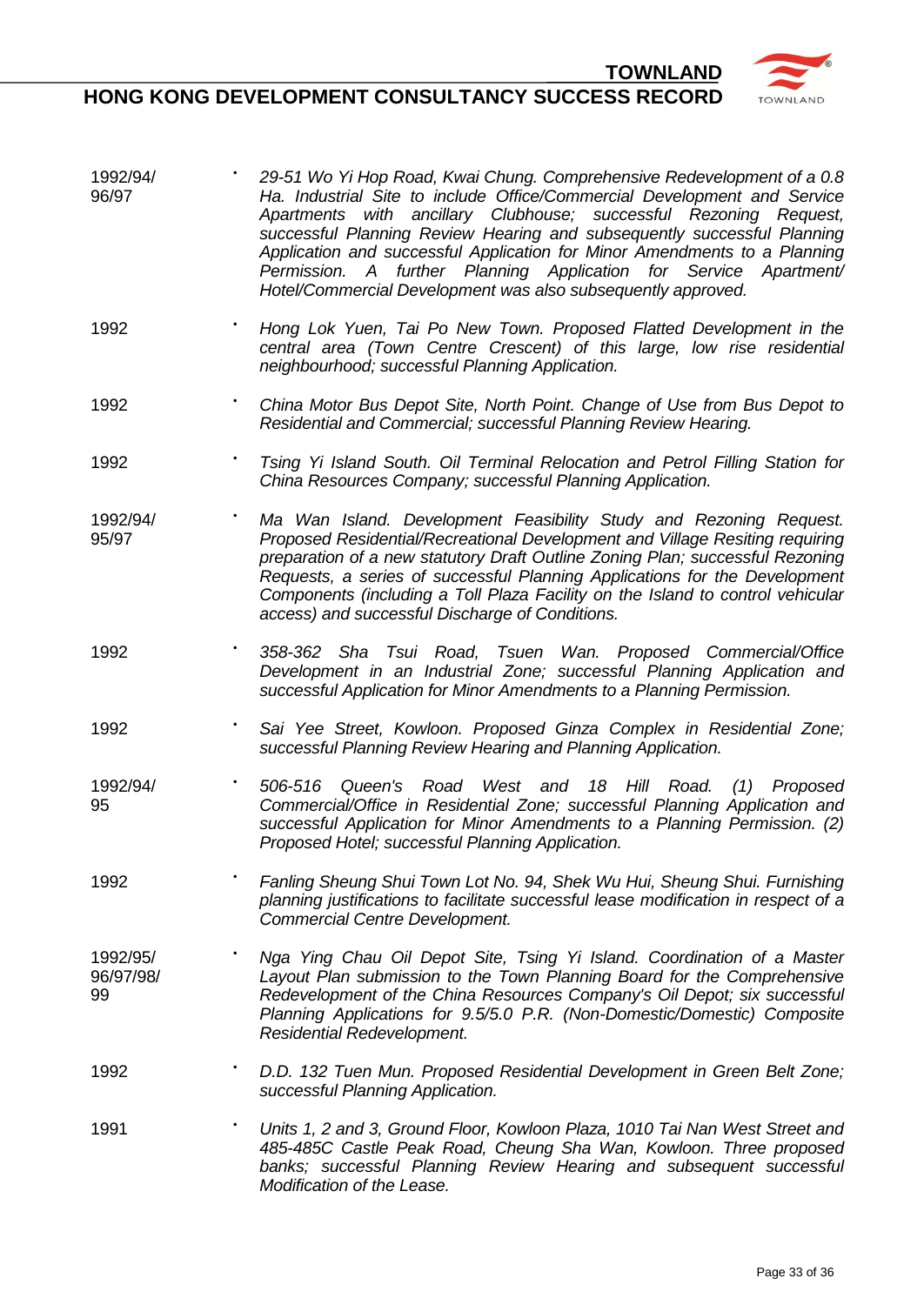

- 1991 **•** *Ngau Tam Mei, Yuen Long. Coordination of a Master Layout Plan submission to Government for a Private Residential Development on 7.4 Ha. of Agricultural Land; successful Planning Application for 0.4 P.R. Residential Development.*
- 1991 **•** *Wo Shang Wai. Coordination of a Master Layout Plan submission to Government for a Private Residential Development on 15 hectares of Agricultural Land; successful Planning Review Hearing for 0.4 P.R. Residential Development.*
- 1991 **•** *Ha Yau Tin Tsuen, Yuen Long. Coordination of a Master Layout Plan submission to Government for Private Residential Development on land classified "Undetermined". The New Zoning was for 3.0 P.R. Residential Development.*
- 1991/96 **•** *Cheung Muk Tau, Shatin. Coordination of a Master Layout Plan submission to Government for a primarily Residential Development on 12 hectares of Agricultural Land incorporating Public Planning Gain. The New Zoning permitted 1.5 P.R. [R(C)2] and 1.0 P.R. [R(C)1] Residential Development; subsequent successful Planning Applications for Minor Relaxations of the Height Restrictions attached to the R(C)1 and R(C)2 zones.*
- 1991 **•** *Queen's Road East/Tai Yuen Street/Stone Nullah Lane. Change of Use from Residential to Office Development. Successful negotiation with Planning Department and Land Development Corporation and, subsequently, successful Planning Application following a Planning Review Hearing.*
- 1991 **•** *Babington Path and 44 Lyttelton Road, Mid Levels. Redevelopment of School Site zoned G/IC for Residential Use; successful Planning Review Hearing for 5.0 domestic plot ratio and successful Petition to Governor-in-Council for 8.0 domestic P.R.*
- 1991 **•** *Hok Un Power Station Site, Hung Hom. Successful Rezoning Request to permit a Comprehensive Composite Commercial/Residential Development on approx. 7 Ha. of land zoned for Industry.*
- 1991 **•** *Tai Po Kau. Coordination of the Professional Team and execution of all planning and landscape aspects in respect of a 17 Ha. Recreation and Residential Development proposal in Hong Kong's first Recreation Priority Area; successful Planning Application after a Planning Review Hearing.*
- 1991 **•** *Tung Wah Group of Hospitals Site, Po Yan Street, Sheung Wan. Proposed Composite Residential Redevelopment incorporating a Care and Attention Home for the Aged and Retail Shops partly in a Residential Zone and partly in a G/IC Zone; successful Planning Application.*
- 1990 **•** *Yau Kom Tau, Tsuen Wan. Service Apartment development to 2.1 P.R. on a coastal site off Castle Peak Road; successful Planning Application.*
- 1990 **•** *62 Conduit Road, Mid-Levels. Commercial Complex in residential neighbourhood; successful Planning Review Hearing.*
- 1990 **•** *The Peninsular Hotel and The Cultural Centre. Commercial Development under Salisbury Road; successful Planning Review Hearing.*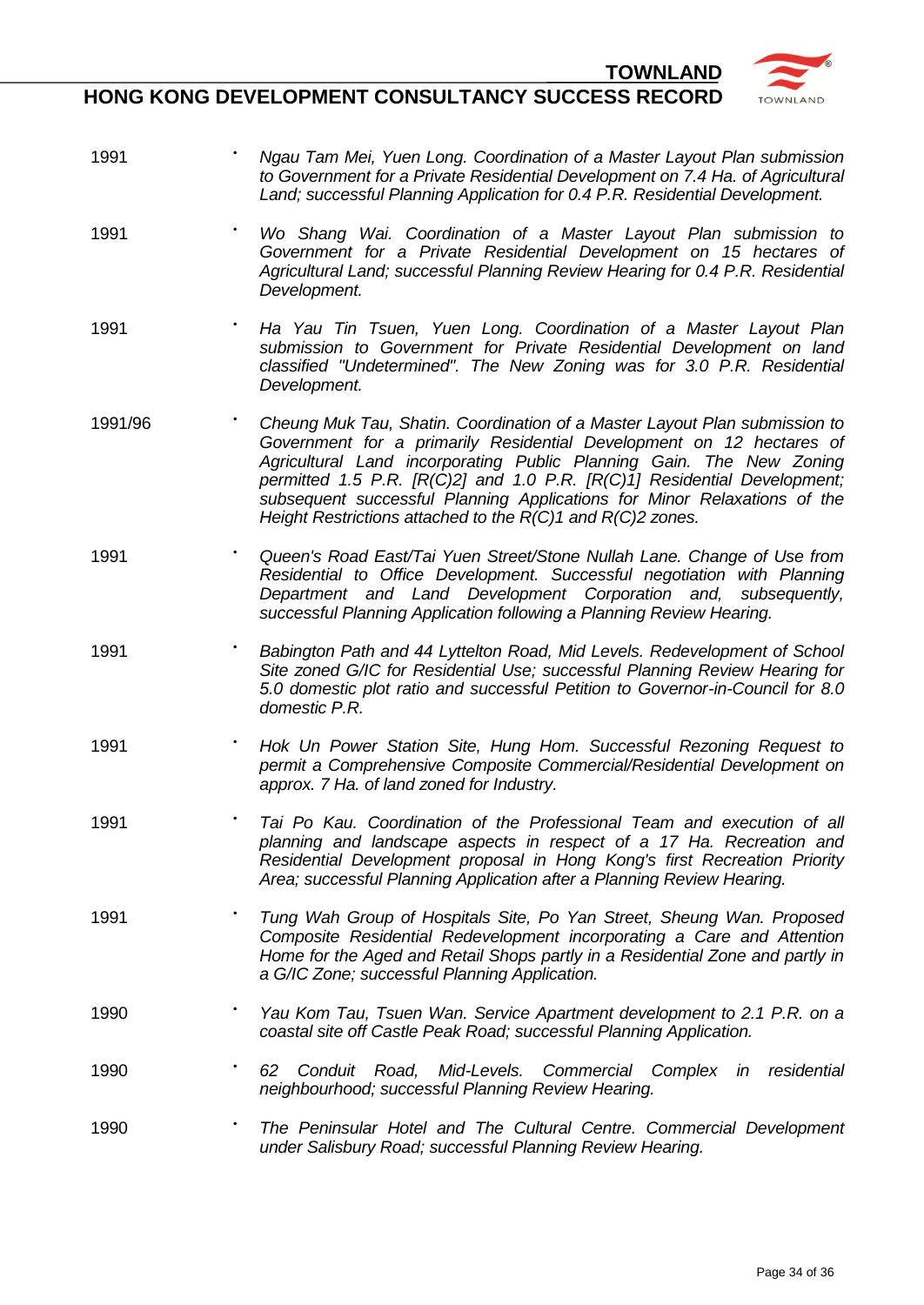

| 1990                 | Lai Chi Kok. Coordination of a Master Layout Plan submission to Government<br>for the Comprehensive Redevelopment of the Amusement Park; successful<br>Rezoning to Comprehensive Development Area to enable comprehensive<br>9.5/5.0 P.R. Commercial / Residential / Re-development on the Client's<br>southern site, subsequently changed by Town Planning Board to enable<br>comprehensive 5.0 P.R. Residential Development on the Client's northern site.                                                                                                                                                                                                                                                                                             |
|----------------------|----------------------------------------------------------------------------------------------------------------------------------------------------------------------------------------------------------------------------------------------------------------------------------------------------------------------------------------------------------------------------------------------------------------------------------------------------------------------------------------------------------------------------------------------------------------------------------------------------------------------------------------------------------------------------------------------------------------------------------------------------------|
| 1990/95              | 17-35 Belcher's Street and 36-38 Kennedy Town Praya. Change of Use from<br>Residential to (1) Commercial/Office and (2) Commercial/ Office/Residential;<br>two successful Planning Applications and successful Application for Minor<br>Amendments to the Commercial/Office/ Residential Scheme.                                                                                                                                                                                                                                                                                                                                                                                                                                                         |
| 1990                 | 113-115 Argyle Street, Kowloon. Proposed Commercial Redevelopment in<br>"Residential (Group B)" Zone; successful Planning Application.                                                                                                                                                                                                                                                                                                                                                                                                                                                                                                                                                                                                                   |
| 1990                 | Sheung Shui, Fanling. Objection to the Outline Zoning Plan restriction of Green<br>Belt resulting in an amendment to enable a 0.8 P.R. Comprehensive<br>Development.                                                                                                                                                                                                                                                                                                                                                                                                                                                                                                                                                                                     |
| 1990                 | Kowloon Plaza, 1010 Tai Nan West Street and 485-485C Castle Peak Road,<br>Cheung Sha Wan. Proposed Industrial/Office Building in Industrial Zone;<br>successful Planning Application.                                                                                                                                                                                                                                                                                                                                                                                                                                                                                                                                                                    |
| 1990                 | Wang Hoi Road, Kowloon Bay. Successful Rezoning Request to permit the<br>proposed HKCC Headquarters Building and Cable Television Production<br>Centre.                                                                                                                                                                                                                                                                                                                                                                                                                                                                                                                                                                                                  |
| 1989/92              | Hollywood Road/Shelley Street. Office Redevelopment in residential<br>neighbourhood; successful Planning Review Hearing, subsequent successful<br>Planning Application for larger site area and further subsequent successful<br>Planning Application to include an adjoining G/IC Site.                                                                                                                                                                                                                                                                                                                                                                                                                                                                 |
| 1989                 | Robinson Road/ Seymour Road. Proposed Service Apartments in Residential<br>Neighbourhood; successful Planning Review Hearing.                                                                                                                                                                                                                                                                                                                                                                                                                                                                                                                                                                                                                            |
| 1989                 | Proposed Hotel in Residential Neighbourhood;<br>Maidstone Road, Kowloon.<br>successful Planning Review Hearing.                                                                                                                                                                                                                                                                                                                                                                                                                                                                                                                                                                                                                                          |
| 1989                 | Hung Hom Marine Lot No. 6 and Extension. Redevelopment of Whampoa<br>Terminal Building and JDH Centre for Hotel, Office and Commercial Uses;<br>successful Planning Application.                                                                                                                                                                                                                                                                                                                                                                                                                                                                                                                                                                         |
| 1989                 | Kodak House, North Point. Change of Use from Industrial to Commercial;<br>successful Planning Application.                                                                                                                                                                                                                                                                                                                                                                                                                                                                                                                                                                                                                                               |
| 1989/92/<br>94/97/98 | Kowloon Motor Bus Depot, Kwun Tong. Objection to the Outline Zoning Plan<br>resulting in an amendment to enable a Composite Office, Retail, Industrial,<br>Depot etc. Building on the Site, followed by a successful Planning Application<br>for such uses. Successful Planning Applications for an Industrial/Office<br>Building on a part of the Site and for an Office Building on a part of the Site.<br>successful<br>Planning<br>Application<br>Subsequently<br>for<br>a<br>a<br>Commercial/Office/Private Club Development on a part of the Site, following<br>which a successful Planning Application for a Bank/Retail Shop/Restaurant<br>/Private Club/Office/Canteen Use on part of the G/F, 5/F and 6/F of 81 How<br>Ming Street (KTIL 733). |